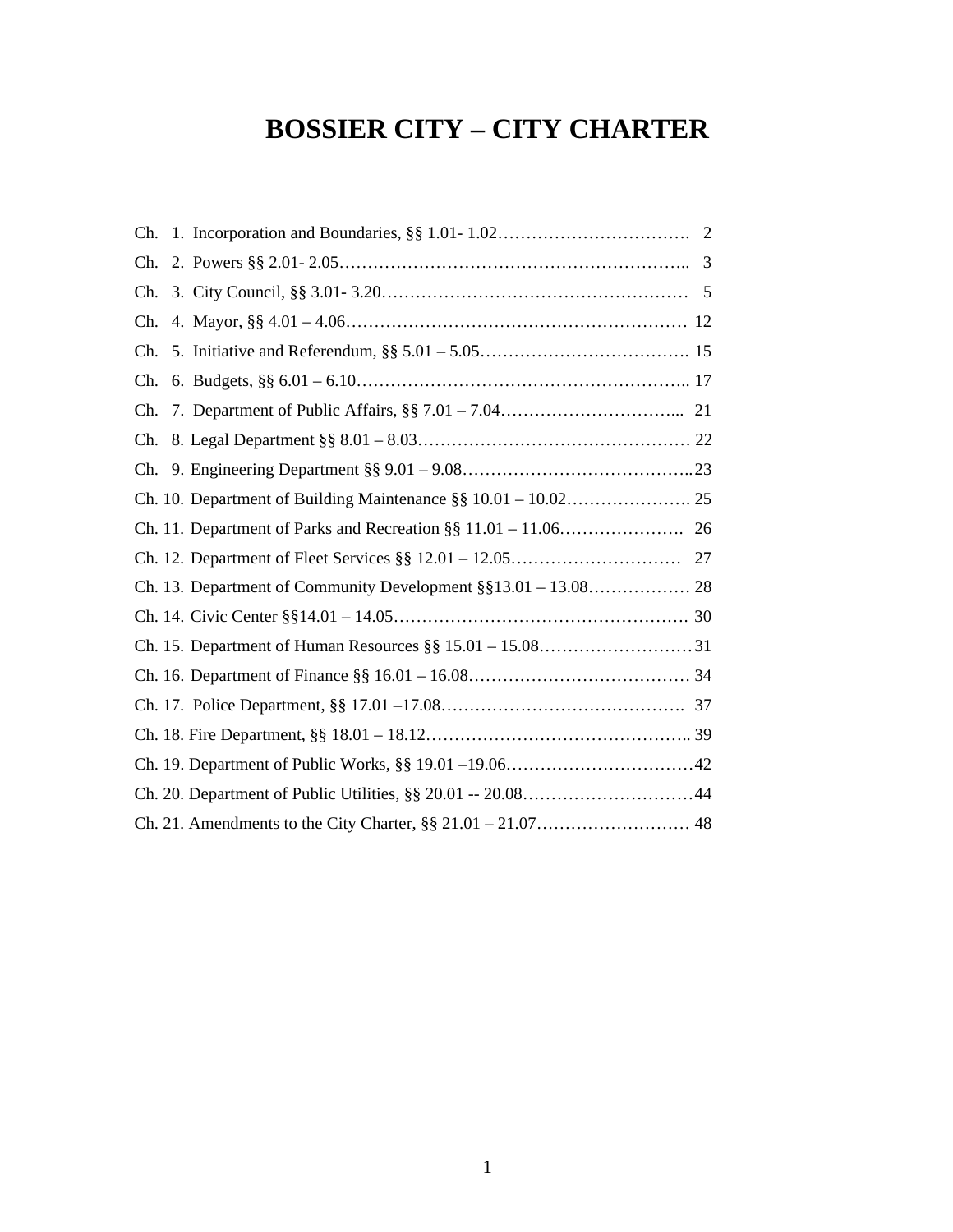# **Chapter 1. Incorporation and Boundaries**

#### **Section 1.01 Incorporation.**

The City of Bossier City, as its boundaries now are or may hereafter be, shall continue to be a municipal corporation and body politic, and by the name and style of the City of Bossier City shall have perpetual succession.

#### **Section 1.02. Enlargement of boundaries.**

The boundaries of the City of Bossier City may be enlarged from time to time as may be provided in the laws of the state relating to annexation.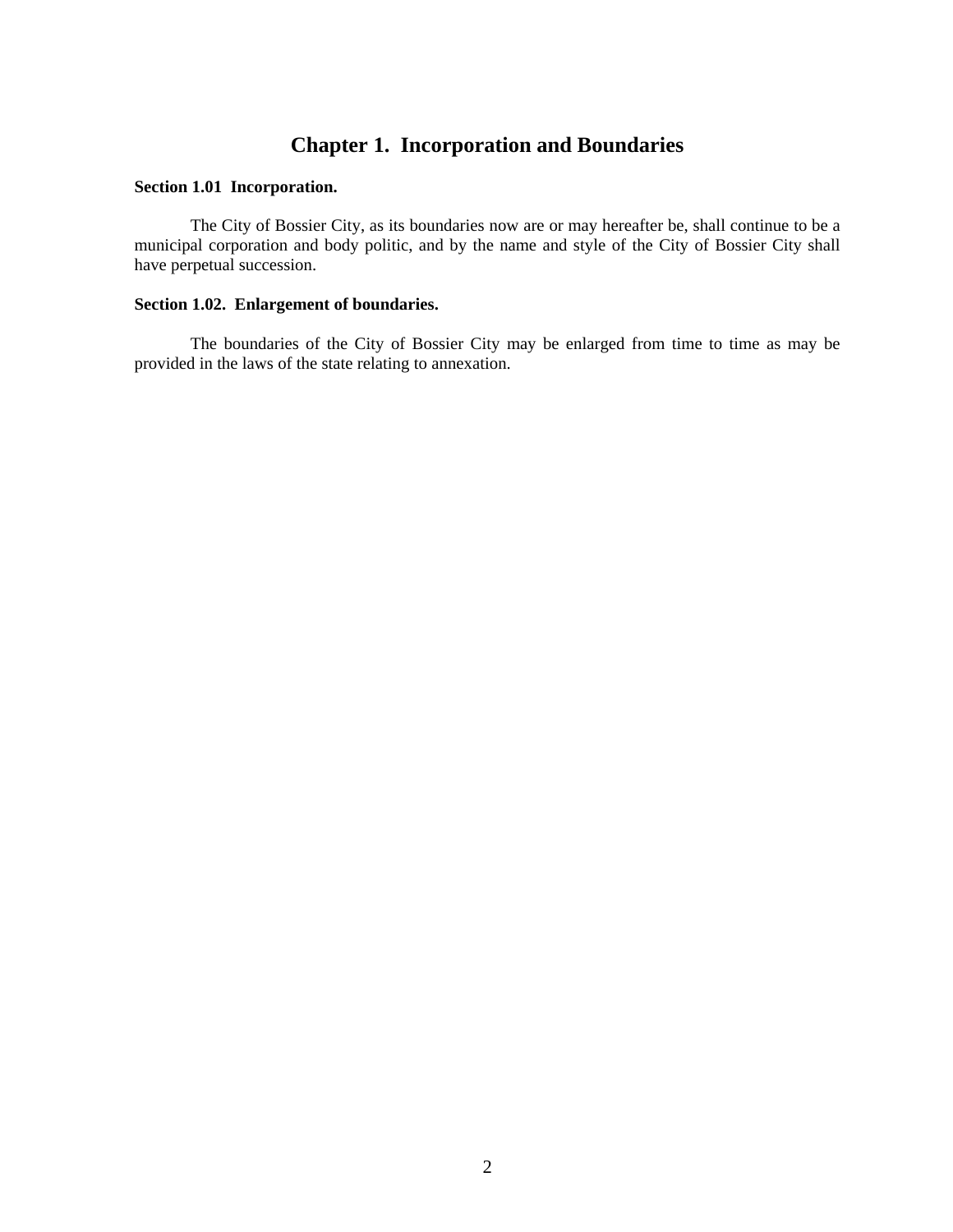# **Chapter 2. Powers**

#### **Section 2.01. General powers.**

The City of Bossier City shall have and may exercise all the powers, rights, privileges and immunities which are now, or may hereafter be, or could be conferred upon municipalities by the constitution and laws of the state; all powers, rights, privileges and immunities heretofore conferred on the City by any special act and not inconsistent with this plan of government; and all other powers pertinent to the government of a City the exercise of which is not expressly prohibited by the constitution of the state and which, in the opinion of the City Council, are necessary or desirable to promote the general welfare of the City and the safety, health, peace, good order, comfort, convenience and morals of its inhabitants, as fully and completely as though such powers were specifically enumerated in this plan of government, and no enumeration of particular powers in this plan of government shall be taken to be exclusive but shall be held to be in addition to the general grant of power.

#### **Section 2.02. Financial powers.**

Without limiting the powers granted in this charter, the City shall have the following nonexclusive powers:

- (a) To secure revenues, monies and credits of such nature and amount in such matters as is not prohibited by the constitution and laws of the state.
- (b) To expend revenues, monies and credits for any municipal or public purpose and as may be necessary, requisite or proper for the management of its affairs, except as may be allocated by law to some specific purpose.

#### **Section 2.03. Powers relating to public works, utilities and properties acquisitions.**

In addition to the powers granted by other sections of this plan of government, the City shall have the following powers:

- (a) To acquire, accept or expropriate property and property rights and to hold, manage, control, sell, grant, lease or donate such property or property rights in any manner for any purpose not prohibited by the constitution or laws and as may be necessary, requisite or proper.
- (b) To provide for, maintain, operate, dispose of or abandon such public works, public utilities and recreational use properties as may be necessary, requisite or proper.

#### **Section 2.04. Powers relating to the preservation of the public peace, safety, health and welfare.**

In addition to the powers granted by other sections of this plan of government, the City shall have the power:

(a) To make all necessary ordinances and regulations to protect the public safety, health and welfare.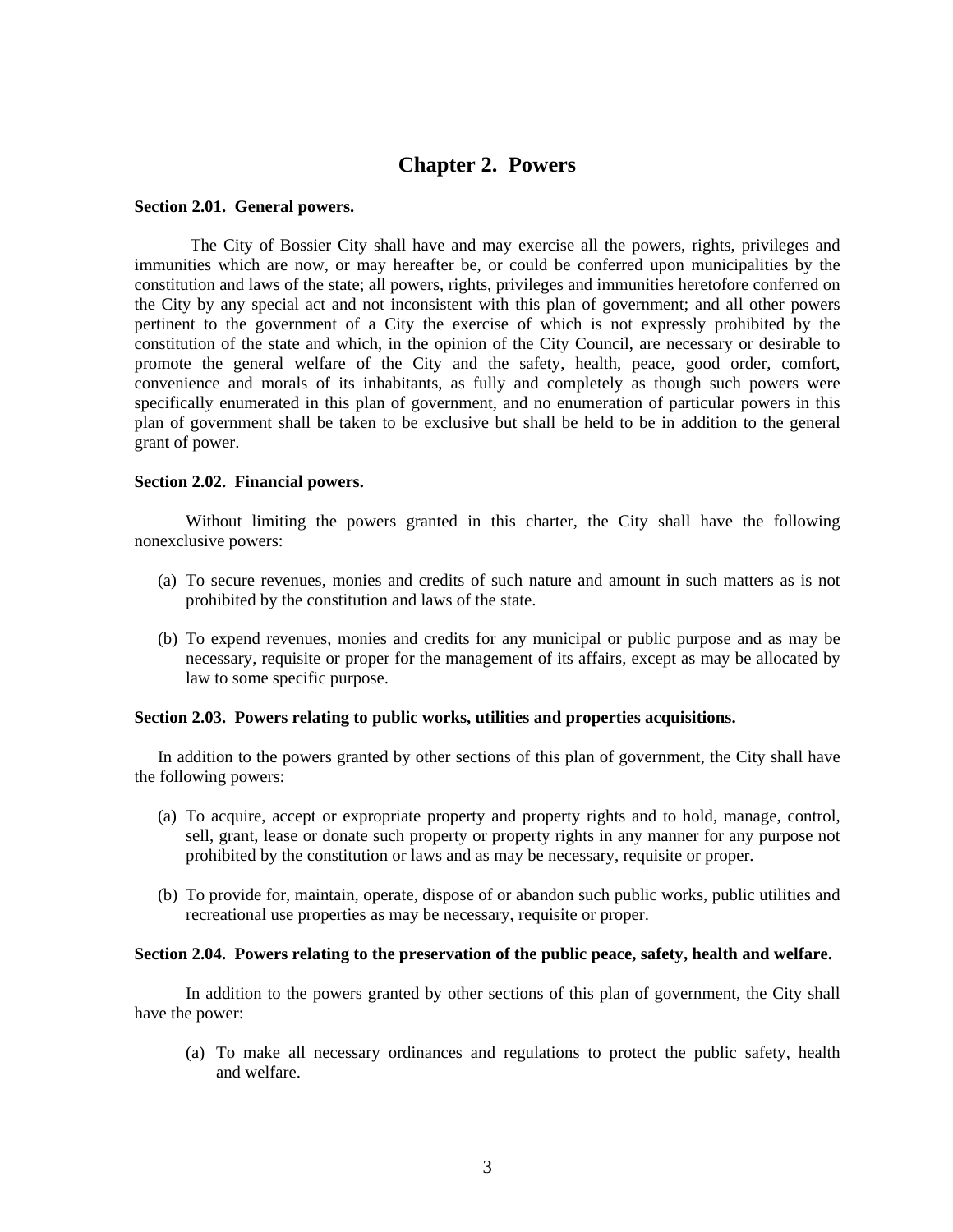- (b) To make all necessary ordinances and regulations to protect and maintain both public and private property.
- (c) To take all actions necessary, requisite, or proper to protect life and property in the event of an emergency.
- (d) To provide and maintain the necessary manpower and equipment to implement such ordinances and regulations.

#### **Section 2.05. Enforcement powers.**

The City shall have power to:

- (a) Provide suitable penalties for the violation of any of the criminal or regulatory ordinances which it is authorized to enact under this plan of government.
- (b) To require licenses or permits whenever such requirement will facilitate the enforcement of any regulatory ordinance or any law enacted under the provisions of this plan of government.
- (c) To abate nuisances and to establish minimum standards for new and existing structures and properties within the City, and to provide for the enforcement thereof, pursuant to due process of law.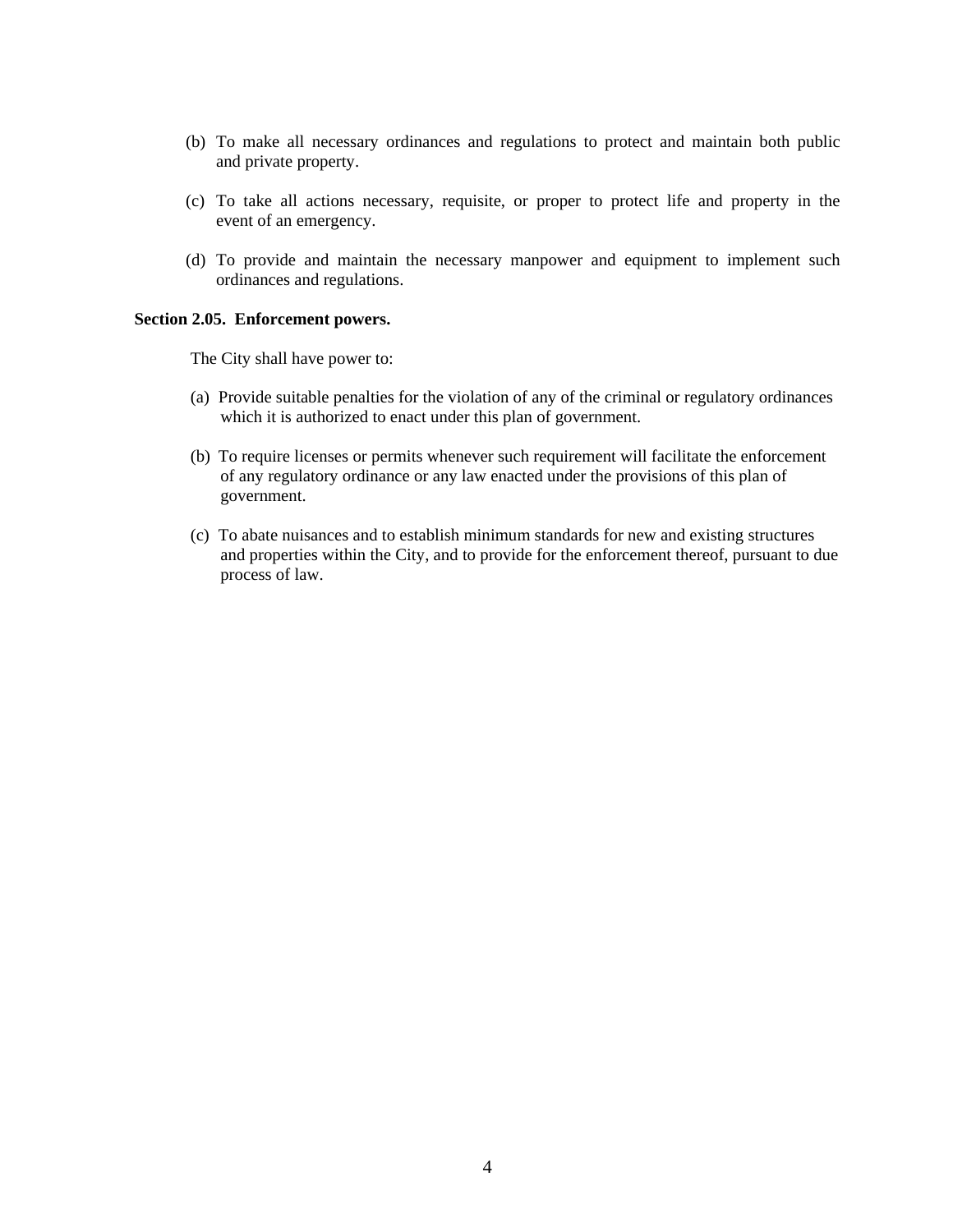# **Chapter 3. City Council**

#### **Section 3.01. Composition, qualifications and election.**

- (a) The City Council shall consist of seven (7) members elected as follows:
	- (1) Five (5) members shall be elected from City Council districts by the qualified electors in each City Council district.
	- (2) Two (2) members shall be elected-at-large by all the qualified electors of the City.
- (b) Members of the City Council shall be eligible for re-election.
- (c) City Council members shall be qualified electors of the City.
- (d) The two (2) members of the City Council elected at-large, at the time for qualifying for office, shall reside within the incorporated boundaries of the City. The five (5) City Council members elected by districts shall, at the time set for qualifying for office, reside within the district from which elected. City Council members shall continue to actually reside in the City, and where applicable, in their respective districts during the term of office.
- (e) Members of the City Council shall hold no other elected or appointed public office.
- (f) Elections shall be held in accordance with the election laws of the state. Elected City Council members shall take office July 1 in the year of their election. The term of office for City Council members shall be four (4) years.

#### **Section 3.02. City Council districts.**

- (a) Five (5) City Council districts shall be defined in accordance with Section 3.03 of this Charter.
- (b) Two (2) City Council at-large districts shall consist of the boundaries of the City.

#### **Section 3.03. Changes in district boundaries.**

- (a) Any ordinance annexing new areas to the City shall prescribe the City Council district or districts in which said area shall be included.
- (b) At least one (1) year prior to the first primary election for City Council members following each federal census, the City Council shall, by ordinance, alter, change, or rearrange the five (5) City Council districts so that each City Council district shall contain, as near as can be determined, the same number of people.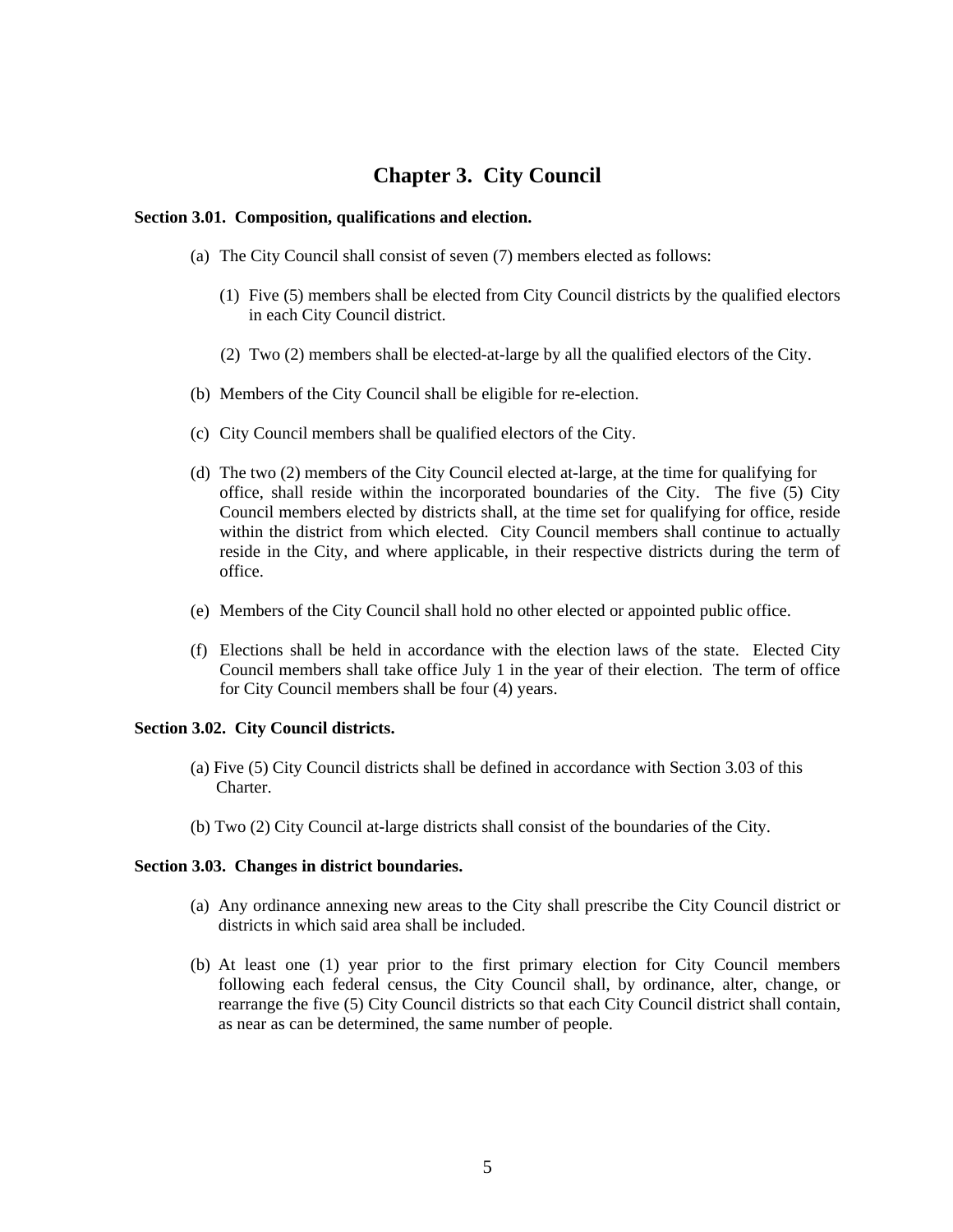#### **Section 3.04. Vacancies and forfeiture of office.**

- (a) Vacancies. The office of a City Council member shall become vacant upon his/her death, his/her resignation from office (in any manner authorized by law) or forfeiture of his/her office.
- (b) Forfeiture of office. A City Council member shall forfeit his/her office if he/she:
	- (1) Lacks, at any time during his/her term of office, any qualification for the office prescribed by this charter or state law.
	- (2) Is found guilty of a felony by a jury or a court of competent jurisdiction.
- (c) Any vacancy arising in the office of a City Council member shall be filled by a qualified candidate within ten (10) days after the occurrence of such vacancy by majority vote of the remaining members of the City Council. The term of the individual elected to fill the vacancy shall be determined as follows. In the event that the unexpired portion of the term is not longer than twelve (12) months after the occurrence of such vacancy, the individual shall serve for the remaining period of the term. If more than twelve (12) months remain in the unexpired portion of such term, the individual elected by the City Council shall serve until such time as an individual is elected to serve in the vacated City Council position for the remainder of the term. Said election shall be in accordance with the general election laws of the State of Louisiana and held at the next regularly scheduled election.

#### **Section 3.05. Removal of elective officers.**

In addition to any other methods provided by law for the removal of elective officers, the holder of any of the above elective offices may be removed, at any time, by the electors of the City in the manner provided for the recall of elective officers of municipalities by the constitution and laws of the state. Any qualified elector of the City shall have the right to enforce forfeiture under Section 3.04 by petition to district court.

#### **Section 3.06. Compensation.**

- (a) City Council members shall be paid a salary as set by an ordinance. Any ordinance increasing the salary or granting any other monetary compensation shall be passed by an affirmative vote of at least five (5) members of the City Council, and shall not be effective until the date of commencement of the terms of City Council members elected at the next regular election, and shall have been passed at least one (1) year prior to that election.
- (b) Upon approval of the City Council, members of the City Council may be reimbursed by the City for actual and reasonable expenses incurred in the performance of their duties. Reimbursement shall be contingent upon presentation of properly documented receipts for expenditures.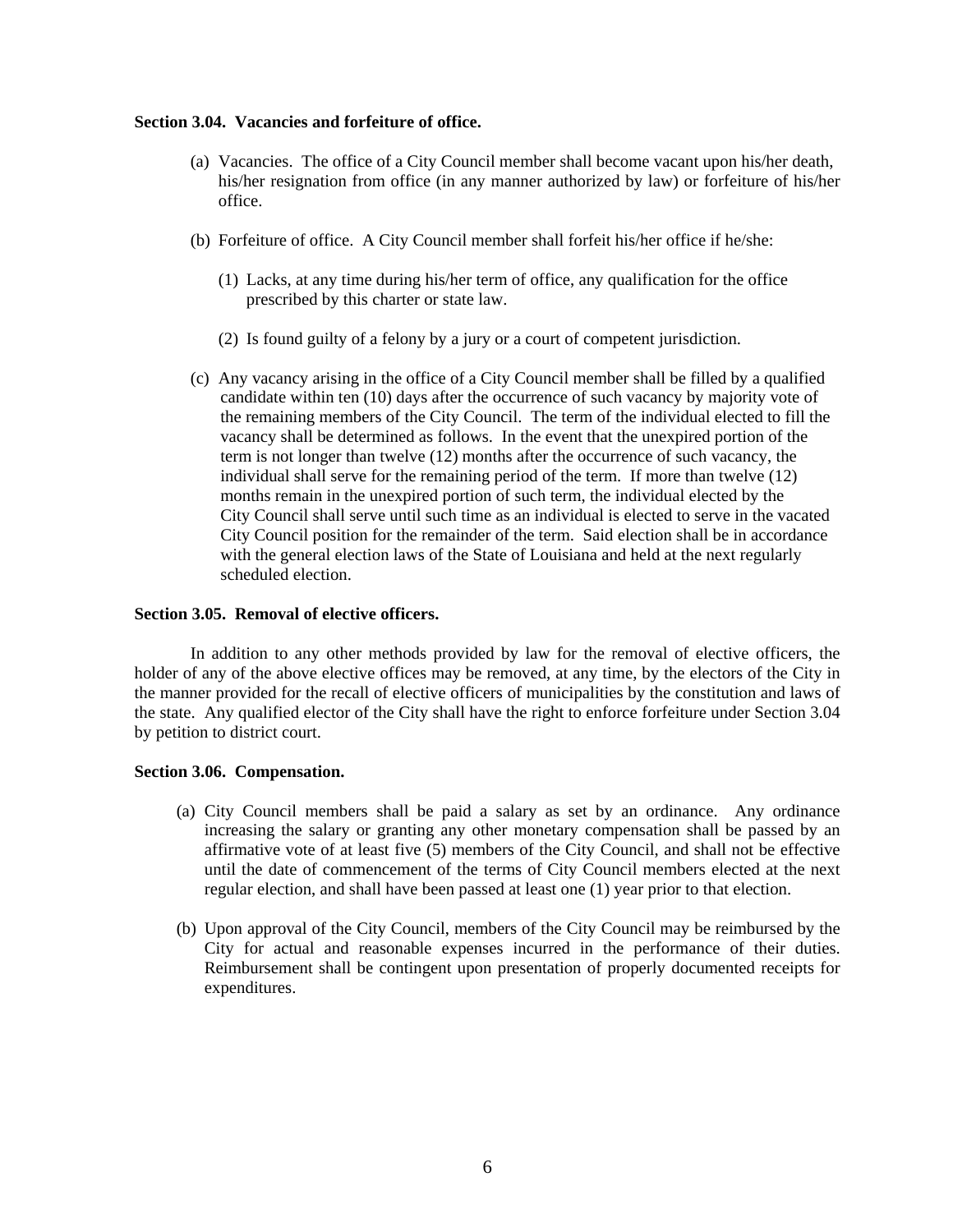#### **Section 3.07. General powers and duties.**

All powers of the City shall be vested in the City Council, except as otherwise provided by law or this charter, and the City Council shall provide for the exercise thereof, and for the performance of all duties and obligations imposed on the City by law.

#### **Section 3.08. Prohibitions.**

- (a) No City Council member shall be employed by the City of Bossier City, during the term for which he/she is elected to the City Council.
- (b) Neither the City Council nor any of its members shall, in any manner, dictate the appointment or removal of any City employee whom the Mayor or any of his subordinates are empowered to appoint, except as provided elsewhere in this charter.
- (c) Except for the purpose of inquiries, and investigations under Section 3.09, and for the purpose of gathering information, the City Council or its members shall deal with City employees who are subject to the direction and supervision of the Mayor, solely through the Mayor. Neither the City Council nor its members shall give orders to any employee, either publicly or privately.
- (d) Any citizen of Bossier City, including City employees, may bring suit in a court of proper jurisdiction against the Mayor or any City Council member for violations of provisions of this section.

#### **Section 3. 09. Investigations.**

 The City Council or any committee thereof, when authorized by City Council resolution, may make investigations into the affairs of the City and into the conduct of any City department, division, section, office or agency. For this purpose they may subpoena witnesses, administer oaths, take testimony and require the production of evidence. Any person who fails, or refuses, to obey a lawful order issued in exercise of these powers by the City Council shall be guilty of a misdemeanor and, upon conviction in the City Court of the City, be punished in accordance with City Ordinance.

#### **Section 3.10. Independent audit.**

Each year the City Council shall designate a certified public accountant, or firm of certified public accountants, who shall audit the receipts, books and accounts of every agency and department of the City which collects or disburses public funds. Such audit shall be conducted in accordance with Governmental Accounting Standards Board (GASB) and completed within ninety (90) days after the close of the fiscal year. Copies of the audit shall be on file for public inspection in the office of the Mayor and office of the City Clerk.

#### **Section 3.11. Official journal.**

The official journal shall be selected by the City Council in a manner consistent with State law.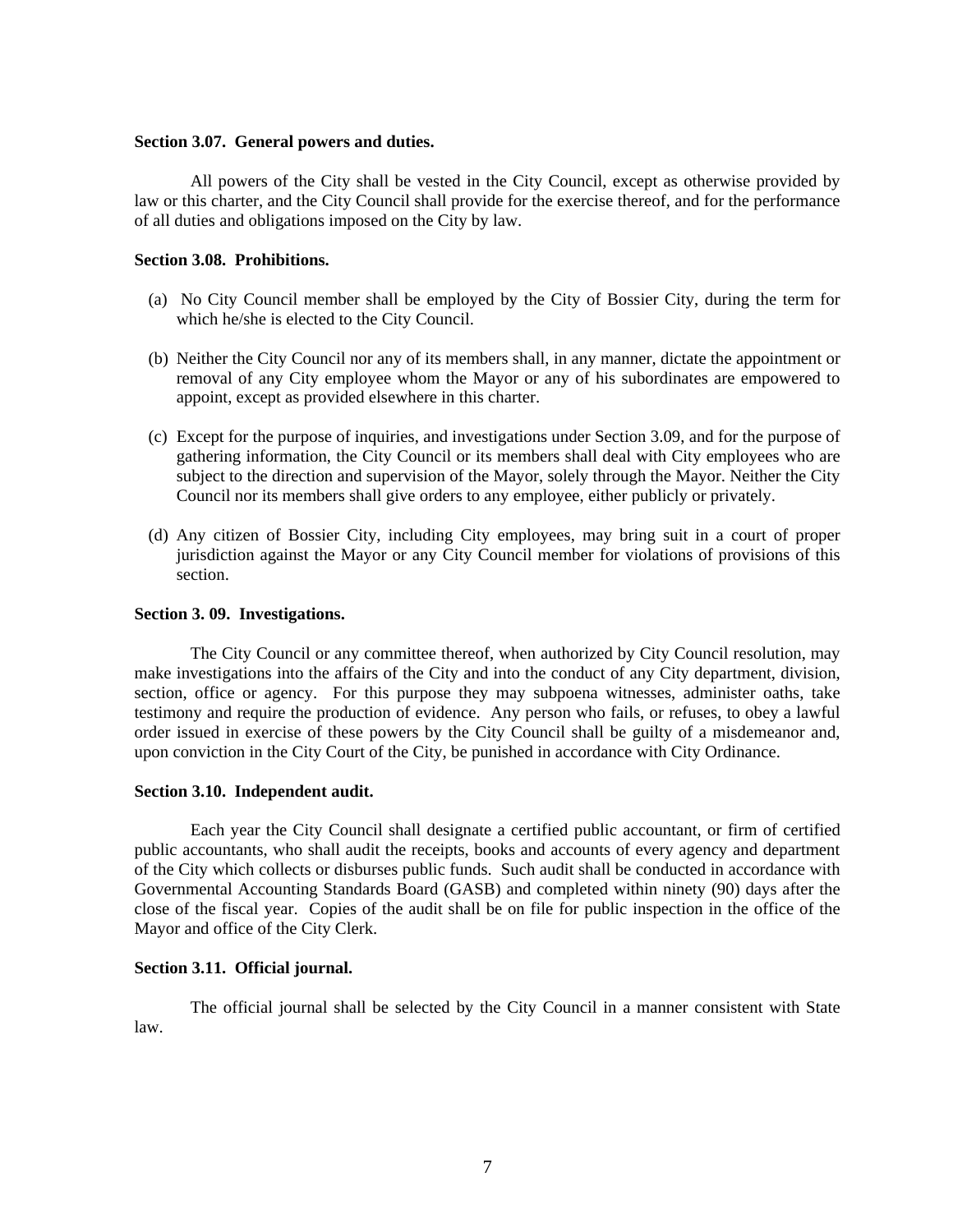#### **Section 3.12. City Clerk.**

The City Council shall nominate and by majority vote elect a City Clerk and may appoint deputy clerks as deemed necessary by the City Council. These shall be an unclassified employees whose terms will run concurrent with the election of City Council members. The City Clerk and any deputy clerks shall be certified by the International Institute of Municipal Clerks. An affirmative vote of at least five (5) members of the City Council is required to terminate the employment of the City Clerk. The City Clerk shall give notice of City Council meetings to its members and the public, keep the journal of its proceedings, be official secretary to the City Council and perform such other duties as are assigned to the position by this charter or by the City Council. The City Clerk shall maintain the same regular office hours as other City employees.

#### **Section 3.13. City Council meetings and rules.**

- (a) The City Council shall meet regularly (at least every other week) at such times and places as the City Council may prescribe by resolution. Special meetings may be held on the call of the president pro tem of the City Council or four (4) or more members of the City Council, and upon no less than twelve (12) hours notice to each member. To meet a public emergency affecting life, health, property or public safety, the City Council may meet upon the call of the president pro tem of the City Council, or four (4) or more members, at whatever notice it shall be feasible to give. Except for executive sessions or as otherwise allowed by state law, all meetings shall be open to the public.
- (b) The City Council shall determine its own rules and order of business, and shall provide for keeping a record of its proceedings. This record shall be a public record.
- (c) All City Council members shall take an oath of office before entering upon the duties of their office. The oath may be administered by any person qualified by law to do so.
- (d) At the first regular meeting of a newly elected City Council and annually thereafter, a president pro tem shall be elected from among the City Council membership for a one-year term of office. The president pro tem shall preside over the City Council meetings.
- (e) Voting shall be by an electronic voting machine and shall be recorded in the journal. A majority of the City Council membership shall constitute a quorum. Less than a quorum may compel the attendance of absent members in the manner and subject to the penalties prescribed by the rules of the City Council. A City Council member shall forfeit one (1) of month compensation for every three (3) consecutive unexcused absences from scheduled City Council meetings called in accordance with the provisions of this charter.
- (f) No action of the City Council shall be valid or binding unless adopted by the affirmative vote of a majority of the City Council membership.

#### **Section 3.14. Procedure for passing ordinances; exceptions.**

(a) Ordinances shall be introduced in typewritten or printed form and, except in case of codification of ordinances and the annual budget, ordinances shall be confined to a single subject that shall be clearly expressed in the title. Ordinances may be introduced at any regular meeting of the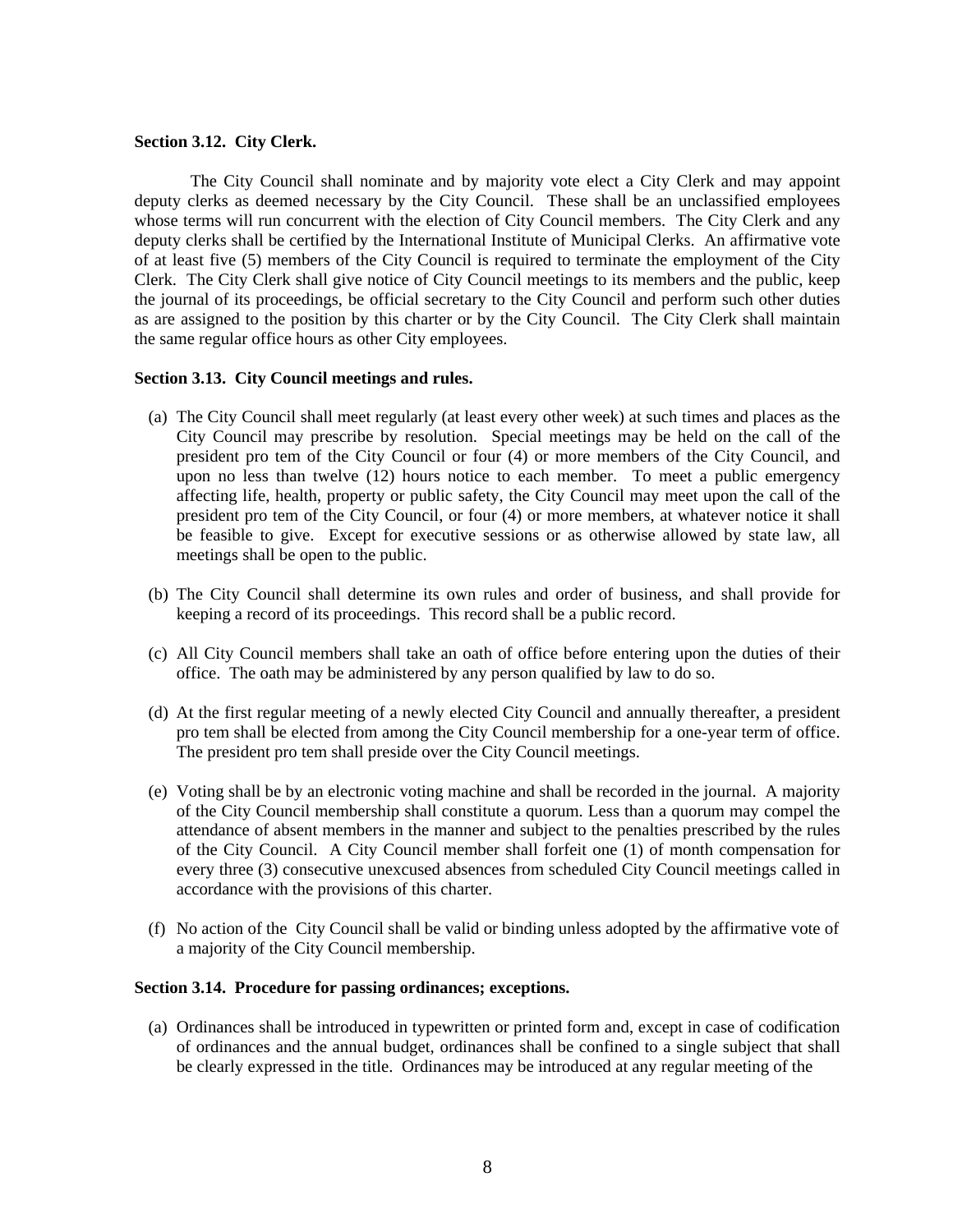City Council or at a special meeting, if the subject thereof has been included in the notice of such meeting. The title of each ordinance shall be included in the minutes of the meeting. Every ordinance shall remain on file in final form for public inspection with the City Clerk at least seven (7) days before its final adoption by the City Council. Notice of the introduction of ordinances must be published at least once in the official journal of the City at least (7) days before final adoption. If, during that period, any person files with the City Clerk his/her objection to the ordinance in writing, stating in general his/her reason for objecting, or if he/she appears in person during the period to object, the City Council shall grant him/her the right to be heard before the final adoption of the ordinance.

(b) Zoning ordinances are excepted from paragraph (a) of this section. Zoning ordinances shall be introduced in typewritten form and shall be confined to a single subject, which shall be clearly expressed in the title. Zoning ordinances may be introduced and adopted at any regular meeting of the City Council or at a special meeting, if the subject thereof has been included in the notice of such meeting, and provided at least one public hearing by the Metropolitan Planning Commission or the City Council has been held in accordance with law. If a public hearing has been held before the Metropolitan Planning Commission, an aggrieved party may request that another public hearing be held before the City Council. This request for a public hearing shall be made in writing to the City Clerk within ten (10) days of the decision of the Metropolitan Planning Commission. If no formal request for hearing before the City Council is made, as provided herein, then the zoning ordinance may be introduced and adopted by the City Council without any further hearing thereon. If proper request is made for a public hearing before the City Council, a public hearing shall be held before the City Council after notice to the party, or parties, who requested the hearing and after advertisement as otherwise provided by law. (Ord. 85-1980, 7-15-80, ratified 9-13-80)

#### **Section 3.15. Procedure for passing resolutions.**

All resolutions shall be introduced in typewritten form and shall be confined to a single subject, which shall be clearly expressed in the title. Resolutions may be introduced and adopted at any regular meeting of the City Council or at a special meeting, if the subject thereof has been included in the notice of such meeting. (Ord. No. 85-1980, 7-15-80, ratified 9-13-00)

#### **Section 3.16. Emergency ordinances.**

An emergency ordinance, which shall be for the immediate preservation of the public peace, health, or safety, shall contain a specific statement of the emergency claimed and shall be passed by not less than five (5) affirmative votes. Such an ordinance may be adopted without regard to restrictions of Section 3.14 and shall take effect at such time as provided for in the ordinance. The Mayor shall have no power to veto an emergency ordinance.

#### **Section 3.17. Publication of ordinance.**

Every ordinance passed by the City Council shall be published in the official journal of the City. No ordinance passed by the City Council, with the exception of emergency ordinances as provided herein, shall be effective before ten (10) days from the date of its publication.

#### **Section 3.18. Protest.**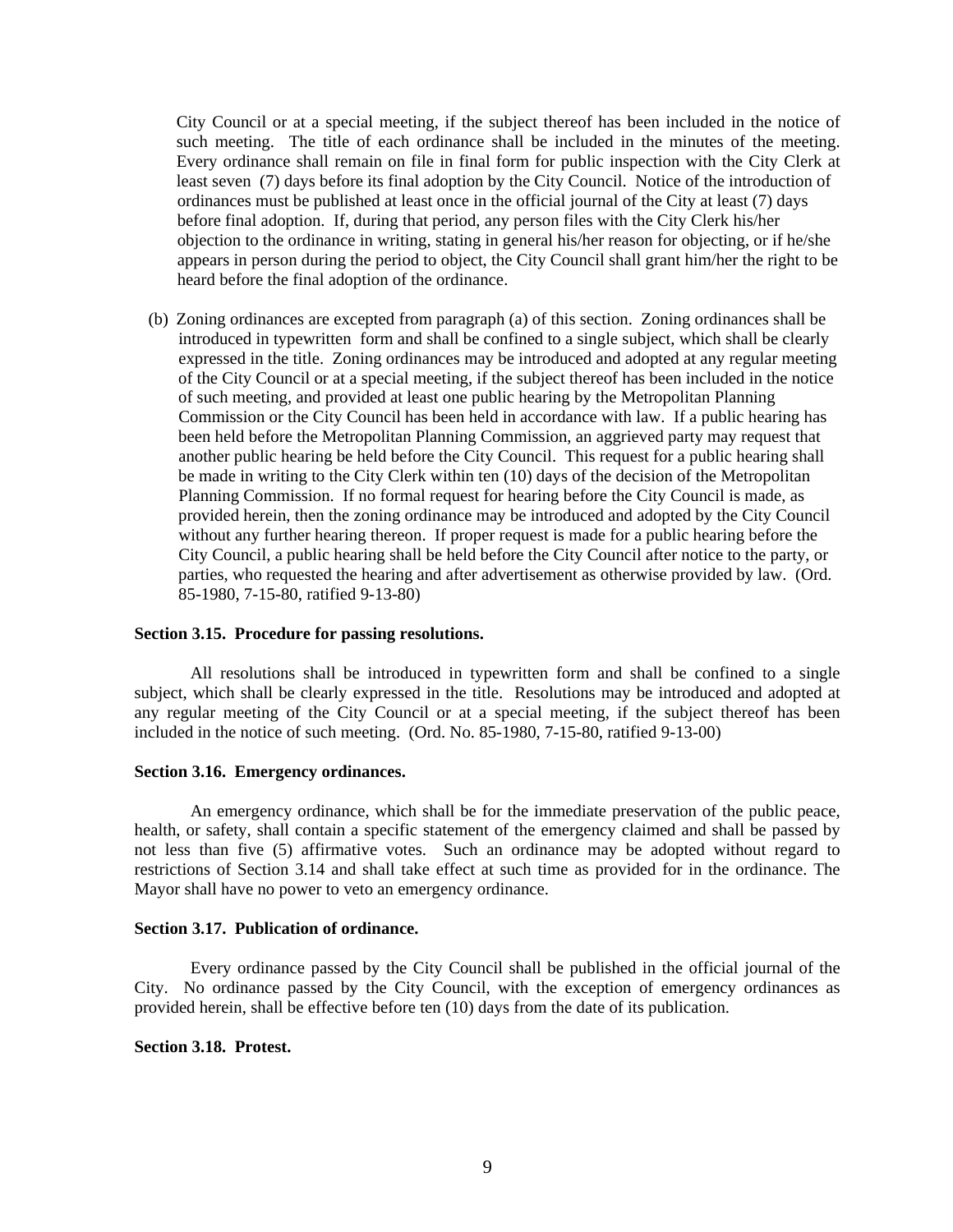If, during the ten (10) days following publication of any ordinance passed by the City Council, a petition is filed with the City Clerk protesting the passage of the ordinance and signed by electors equal to or greater in number than twenty-five (25) percent of the entire vote cast for all candidates for Mayor in the last contested election, the ordinance shall be thereupon suspended from operation and effect and shall be subject to reconsideration by the City Council. If the ordinance is not vetoed or repealed within thirty (30) days of such filing with the City Clerk, the City Council shall submit it to the vote of the electors of the City, either at the next regular election or at a special election called for that purpose. The ordinance shall become operative, if a majority of the votes cast are in favor thereof.

#### **Section 3.19. Publication of minutes.**

The City Council shall keep a journal of its proceedings in which the minutes of each meeting shall be recorded. The minutes of each City Council meeting, whether regular or special, shall be published in the official journal not later than fifteen (15) days after the meeting. All ordinances, except codifications of ordinances, shall be printed in full in the minutes of the meeting at which they are adopted. Ordinances codifying all ordinances, or any class of ordinances, shall be published in such manner as the City Council shall direct. It shall be the duty of the City Clerk to maintain a register of ordinances in which all ordinances shall be recorded in full and which shall be adequately indexed.

#### **Section 3.20. Action requiring an ordinance.**

In addition to the other acts required by law or by specific provision of this charter to be done by ordinance, those acts of the City Council listed below shall be by ordinance. Acts other than those listed below may be accomplished by ordinance or resolution, as recommended by the City Attorney, upon concurrence by a majority of the City Council.

- (a) Adopt or amend an administrative code.
- (b) Provide a fine or other penalty, or establish a rule or regulation for violation of which a fine or other penalty is imposed.
- (c) Levy taxes or assessments.
- (d) Appropriate funds and/or adopt a budget for the City.
- (e) Grant, renew, or extend a franchise.
- (f) Provide for raising revenue.
- (g) Regulate the rate, or other charges, for service by the City, including any utility.
- (h) Authorize the borrowing of money.
- (i) Incur debt in any manner.
- (j) Abandon property owned by the City.
- (k) Convey or lease, or authorize the conveyance or lease, of any lands or property of the City.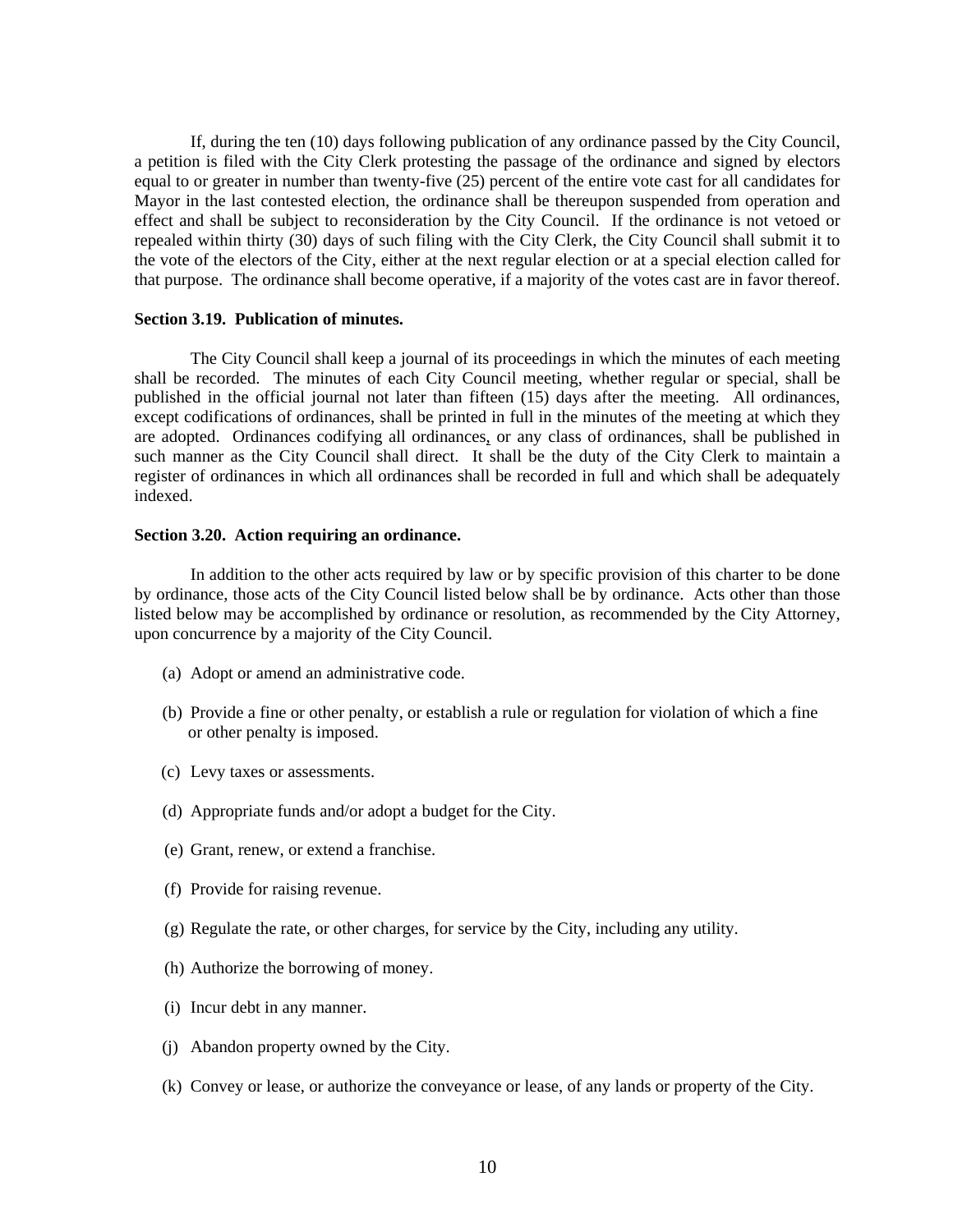- (l) Acquire real property on behalf of the City.
- (m) Adopt or modify the official map, platting or subdivision controls, or regulations or the zoning plan.
- (n) Adopt, without substantive amendment, ordinances proposed under the initiative power.
- (o) Amend or repeal any ordinance previously adopted.
- (p) Authorize any contract or formal agreement on behalf of the City.
- (q) Propose any amendments to this charter.
- (r) Direct expropriation and quick take actions.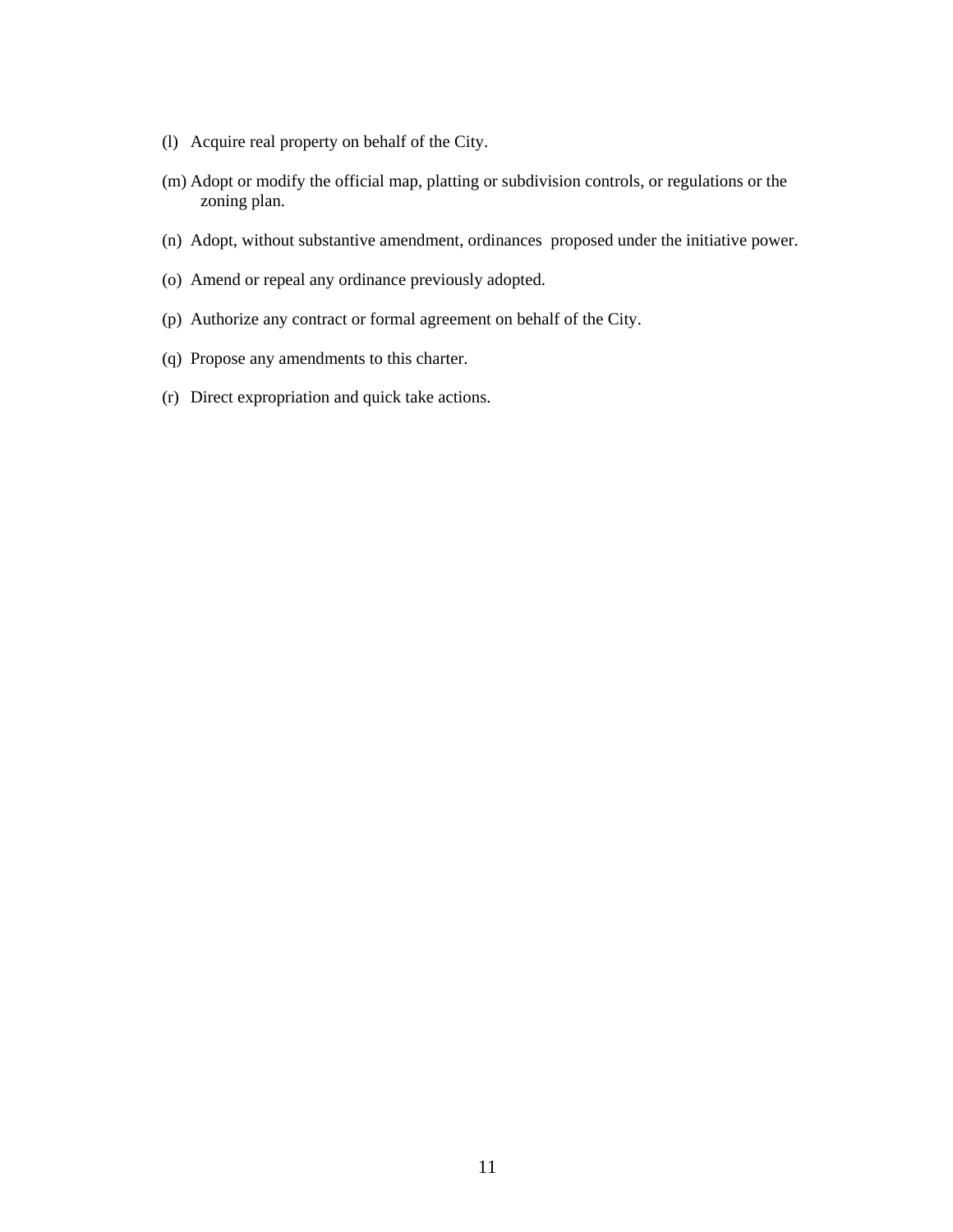# **Chapter 4. Mayor**

#### **Section 4.01. Election**

The Mayor shall be elected according to the laws of the state, serve a term of four (4) years, and be eligible for re-election. The term of office shall begin on July 1 of the year in which he/she was elected.

#### **Section 4.02. Executive authority.**

The Mayor shall be the chief executive officer of the City. All executive and administrative authority shall be exercised by and through the Mayor except as set forth in this charter.

#### **Section 4.03. Qualifications.**

The Mayor shall be a qualified elector of the City and shall have resided continuously for one (1) year immediately preceding the date of the general election in an area which, at the time set for qualifying for office, is within the incorporated boundaries of the City. He/she shall hold no other elective or appointive public office or salaried employment except that of notary public or as a member of the National Guard, or Reserve component of the State of Louisiana.

#### **Section 4.04. Compensation.**

The initial annual salary of the Mayor shall be as established by ordinance, and be payable in equal bi-weekly installments. Any ordinance increasing the Mayor's salary, or granting any other monetary compensation, shall be passed by an affirmative vote of at least five (5) members of the City Council. Approved increases shall not be effective until the date of commencement of the terms of City Council members elected at the next regular election and shall have been passed at least one (1) year prior to that election.

#### **Section 4.05. Vacancies and Absence.**

- (a) Vacancies.
	- (1) In the event of a vacancy in the position of the Mayor, the City Council shall within ten (10) days appoint from its members a Mayor pro tem who shall assume the duties of the Mayor until the position is filled as provided by law. When the Mayor pro tem assumes the duties of the Mayor, he/she shall lose his/her vote in matters before the City Council.
	- (2) A vacancy in the office of Mayor shall occur under the circumstances set forth in Article 10, Section 27, of the Louisiana Constitution of 1974. The vacancy shall be filled as provided by the election laws of the State of Louisiana.
	- (3) When the Mayor pro tem assumes the duties of Mayor, he/she shall be compensated at the rate of fifty (50) percent of the Mayor's salary for the first thirty (30) days served, seventy-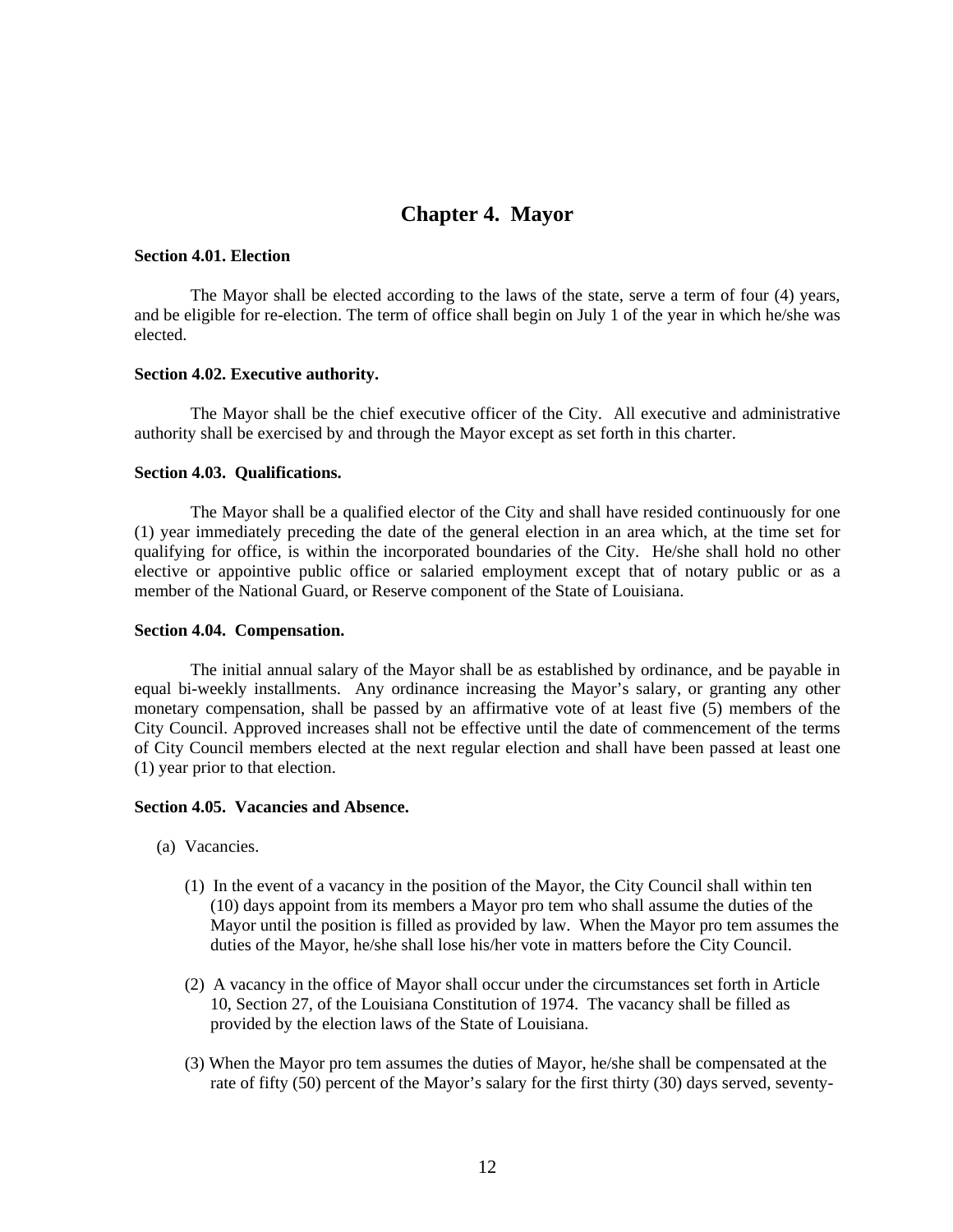five (75) percent for the second thirty (30) days served, and one hundred (100) percent for the third and subsequent thirty (30) day periods served.

(b) During the temporary absence of the Mayor (less than thirty [30] days) the Mayor may designate the Chief Administrative Officer or other appointed City employee as his/her representative by a letter filed with the City Clerk. If the Mayor is absent for a period of 90 days, the City Council shall determine if a vacancy exists in the office of the Mayor. The declaration of a vacancy must be sustained by a vote in the affirmative by at least five (5) members of a seven (7) member City Council.

#### **Section 4.06. Powers and duties of the Mayor.**

The Mayor shall be the executive officer of the City. He/she shall have the following powers and duties:

- (a) The Mayor shall have the right to be present at all meetings of the City Council, or in his/her absence, to be represented by his/her designee. The Mayor shall have the right to speak at any time on any issue, but shall not have the power to vote at any City Council meeting.
- (b) The Mayor shall have the power to veto any ordinance passed by the City Council. Such veto must be filed, in writing, with the City Clerk within ten (10) days from the date of publication of such ordinance. The City Clerk shall notify all members of the City Council, in writing, of the filing of a veto. The City Council may override Mayor's veto if at least five (5) members of the City Council vote in favor of the ordinance. A vote to override the veto of the Mayor must be taken within thirty (30) days from the filing of the written veto with the City Clerk.
- (c) The Mayor shall have the authority to appoint, suspend, or remove any City employee as provided for by, or under, this charter or other law except as otherwise provided by law, this charter, civil service or other personnel rules adopted pursuant to this charter. He/she may authorize any appointed City employee, who is subject to his/her direction and supervision, to exercise these powers with respect to subordinates in their respective department, division, branch, section, office, or agency.
- (d) The Mayor shall direct and supervise the administration of all departments, divisions, branches, sections, offices and agencies of the City, except as otherwise provided by this charter or by law.
- (e) The Mayor shall ensure the enforcement and faithful execution of all laws, provisions of this charter, and acts of the City Council, subject to enforcement by him/her, or employees subject to his/her direction or supervision.
- (f) Prepare and submit to the City Council the annual budget and five (5) year capital program.
- (g) Submit to the City Council and make available to the public an annual report detailing the finances and administrative activities of each department of the City at the end of each fiscal year.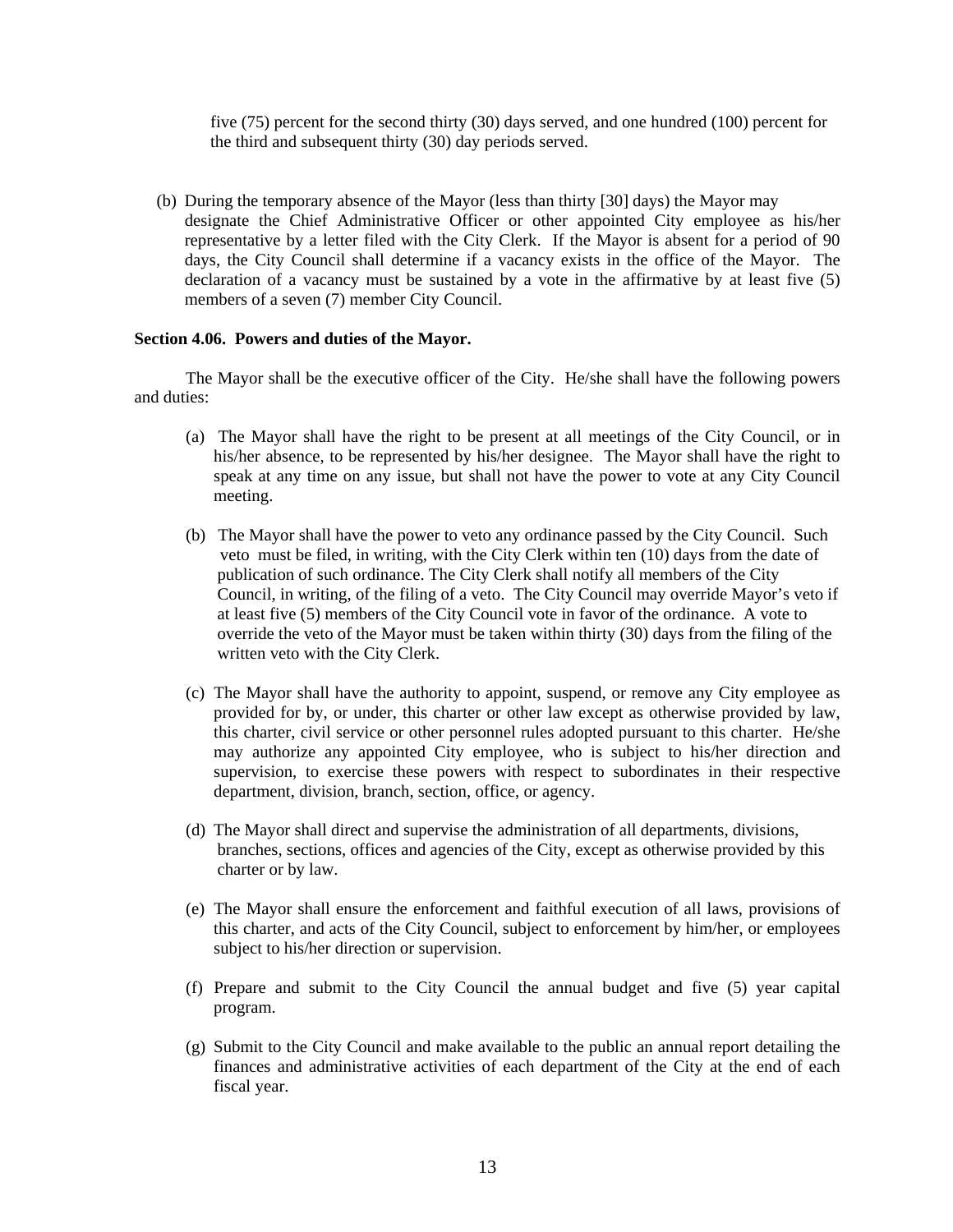- (h) Make such other reports as the City Council may reasonably request to enable the City Council to function.
- (i) Keep the City Council fully advised of the financial condition and future needs of the City and make such recommendations to the City Council concerning the affairs of the City.
- (j) Perform such other duties as are specified in this charter or as may be required by the City Council.
- (k) The Mayor may call special City Council meetings upon no less than twelve (12) hours' notice to each member to meet a public emergency affecting life, health, property or public safety. The City Council shall meet upon the call of the Mayor at whatever notice it shall be feasible to give.
- (l) The Mayor may delegate authority for operation and management of all, or some, City departments and all resources therein, with the exception of the City Attorney.
- (m) The Mayor shall select and nominate, for City Council confirmation by majority vote, the following key City employees: Director of Finance; Director of Public Works; Director of Public Utilities; Chief Administrative Officer; City Attorney; City Engineer; Director, Parks and Recreation Division; Director, Fleet Services Division; Director, Human Resources Division; Director, Civic Center Division; Director, Arena Division (if not under contract Management); or any other appointed position approved by the City Council. All employees nominated by the Mayor and confirmed by the City Council shall serve terms coinciding with that of the Mayor who nominated them.
- (n) The Mayor shall appoint the Police Chief and Fire Chief, and shall not require City Council confirmation.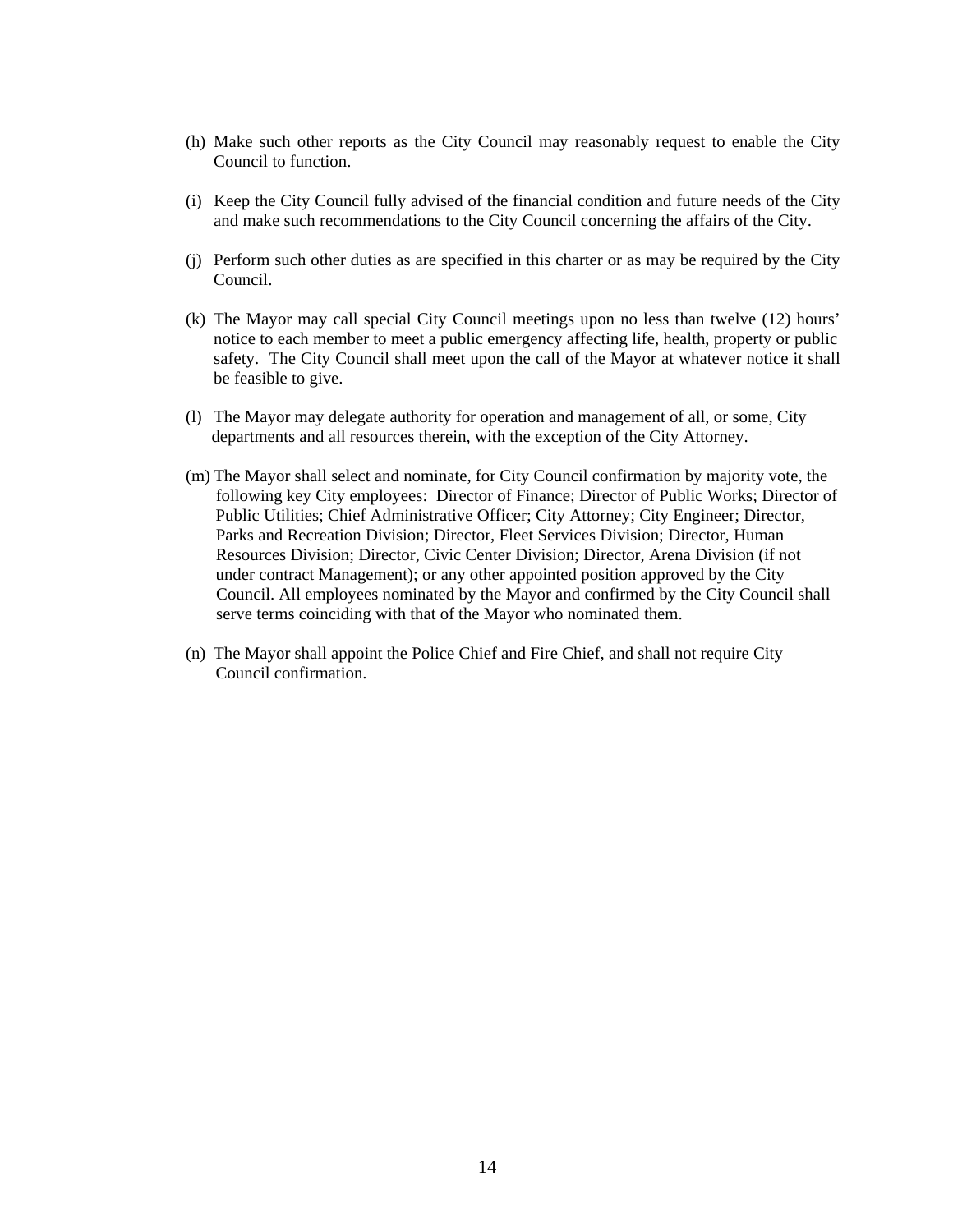## **Chapter 5. Initiative and Referendum**

#### **Section 5.01. Initiating ordinance: Referendum for amendment or repeal.**

Any proposed ordinance may be submitted to the City Council by petition signed by electors equal in number to thirty-three (33) percent of the votes cast for all candidates for Mayor at the last preceding contested general election. Where the petition contains a request that the ordinance be submitted to a vote of the people, if not passed without veto by the City Council, the City Council shall either pass without veto the ordinance without alteration within thirty (30) days after attachment of the certificate of the registrar of voters to the petition; or forthwith after the registrar of voters has attached his/her certificate to the petition, the City Council shall call an election to be held within ninety (90) days thereafter. At the special or general City election, the ordinance shall be submitted without alteration to the vote of the electors of the City. When voting upon the ordinance, the ballots used shall contain these words: "For the ordinance" (stating the nature of the proposed ordinance); "Against the ordinance" (stating the nature of the proposed ordinance). The ordinance shall become operative if a majority of the votes are in favor of it. The Mayor shall have no power to veto an ordinance so passed.

#### **Section 5.02. Initiative ordinance proposed by City Council.**

The City Council may by majority vote propose an ordinance to be submitted to a vote of the people. The proposed ordinance shall provide that it shall only become operative if a majority of the votes of the people are cast in favor thereof and shall first be introduced by the City Council in accordance with the regular procedure for passing ordinances as provided by this charter. Within ninety (90) days of such passage, the City Council shall call an election to be held in accordance with the provisions as provided for by state law. The ordinance shall become operative if a majority of the votes cast are in favor of it. The Mayor shall have no power to veto an ordinance so passed.

#### **Section 5.03. Repeal of initiative ordinance.**

An ordinance proposed by petition or adopted by a vote of the people can be repealed or amended only by a vote of the people. The City Council, pursuant to its own resolution or petitioned to do so, shall submit a proposition for the repeal or amendment of the ordinance by special election in the same manner and form provided in Section 5.02. If the proposition to repeal or amend the ordinance receives a majority of the votes cast upon submission at the special election, the ordinance is repealed or amended accordingly.

#### **Section 5.04. Submission of more than one ordinance at the same election.**

Any number of proposed ordinances may be voted upon at the same election. There shall not be more than one special election in any period of six (6) months for the purpose of voting for the adoption, repeal or amendment of ordinances.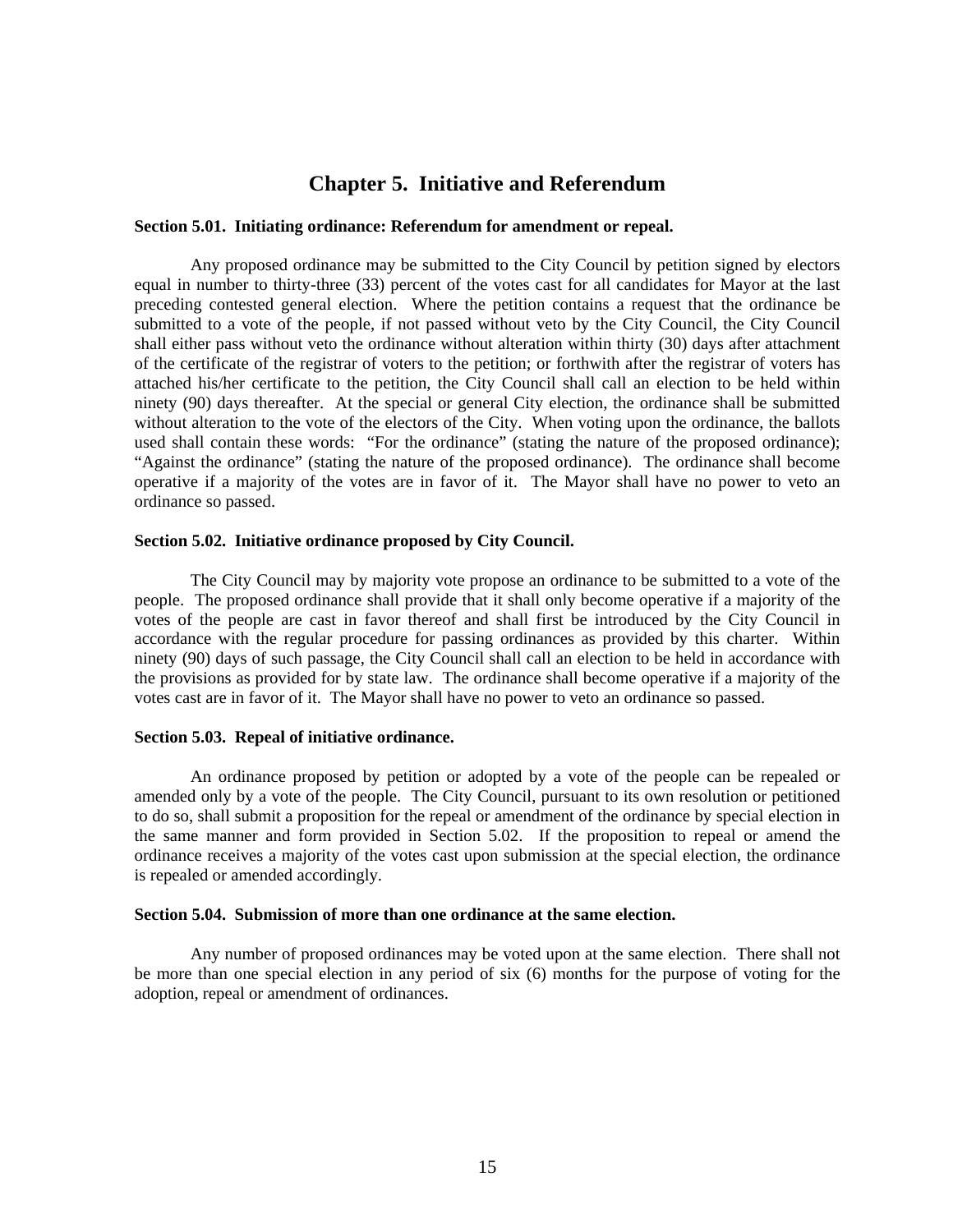#### **Section 5.05. Publication or ordinances to be voted upon.**

Whenever any proposition is required by this plan of government to be submitted to the voters of the City at an election, except a proposition for the amendment of this plan of government, the City Clerk shall cause the ordinance or resolution, as the case may be, to be published in the official journal, such publication to be not more than forty-five (45) or less than fifteen (15) days before submission of such proposition to be voted upon. All elections at which propositions are submitted shall be conducted in the manner provided by the laws of the state.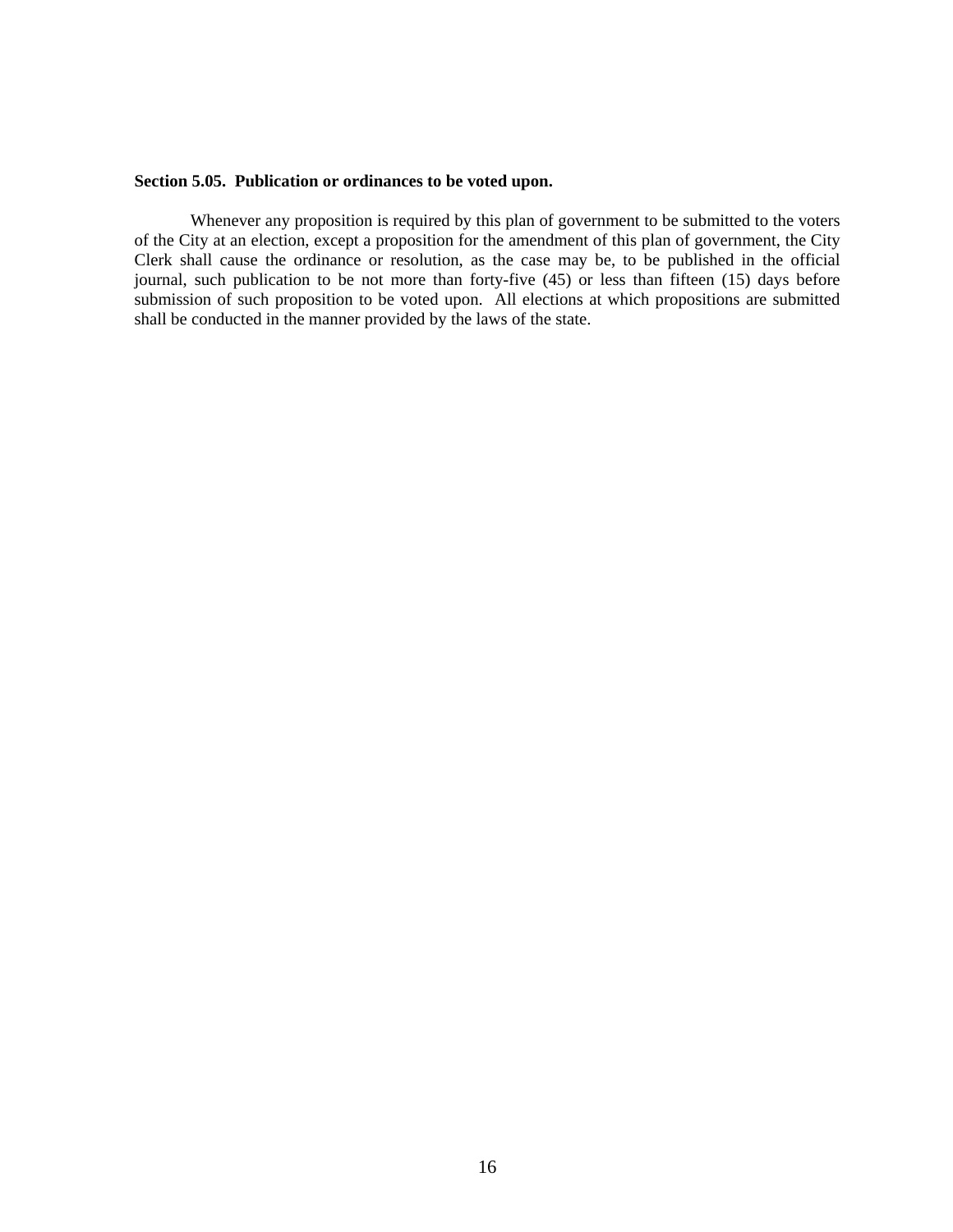# **Chapter 6. Budgets.**

#### **Section 6.01. Fiscal Year.**

The fiscal year of the City shall begin on the first  $(1<sup>st</sup>)$  day of January and end on the thirtyfirst  $(31<sup>st</sup>)$  day of December following, or as may be established by ordinance.

#### **Section 6.02. Budgets.**

There shall be adopted not later than the first day of December in each year the following budgets controlling the financial operation of the City during the ensuing fiscal year:

- (a) A general fund budget including receipts from all sources not covered by other budgets and estimated expenditures to be made from such receipts.
- (b) A separate special fund budget including estimated receipts from each special levy authorized in accordance with law and from each other source of revenue allocated by law to a specific purpose and estimated expenditures to be made therefrom.
- (c) A utility budget including estimated receipts from the water and sewerage services of the City, and estimated expenditures to be made therefrom, in accordance with the provisions of Chapter 20 of this plan of government.
- (d) A capital budget as hereinafter provided.

#### **Section 6.03. Estimate of receipts and expenditures.**

Annually, at such time as the City Council shall determine by resolution, it shall be the duty of the head of each department and each agency supported wholly or partly by City funds, including the City Court and City Marshall's Office, to file with the Mayor, or his designated Director of Finance, on forms provided by the Mayor, estimates of the expenditures proposed to be made by their respective department or agencies during the ensuing fiscal year by authority of the general fund, any special fund, the utility fund, as the case may be. Such estimates shall be in detail, itemized by operating units and by the character and object of expenditures. It shall be the duty of the Mayor, or his/her designated Director of Finance, to prepare estimates of receipts for each budget for the ensuing fiscal year, itemized by sources, estimates of the surplus or deficit at the end of the current fiscal year in the general fund and each other fund for which a separate budget is required, estimates of expenditures for bond retirement, interest and sinking fund, and estimates of other necessary expenditures for the ensuing fiscal year not included in the estimates of the several departments and agencies. It shall further be the Mayor's duty, or his designated Director of Finance, to compile all the estimated receipts and expenditures referred to in this section, for each budget, establish the relation of total estimated receipts to total estimated expenditures for each budget, and after such conferences as may be deemed necessary with the heads of department and other agencies affected thereby, to bring such compiled estimates before the City Council for action thereon.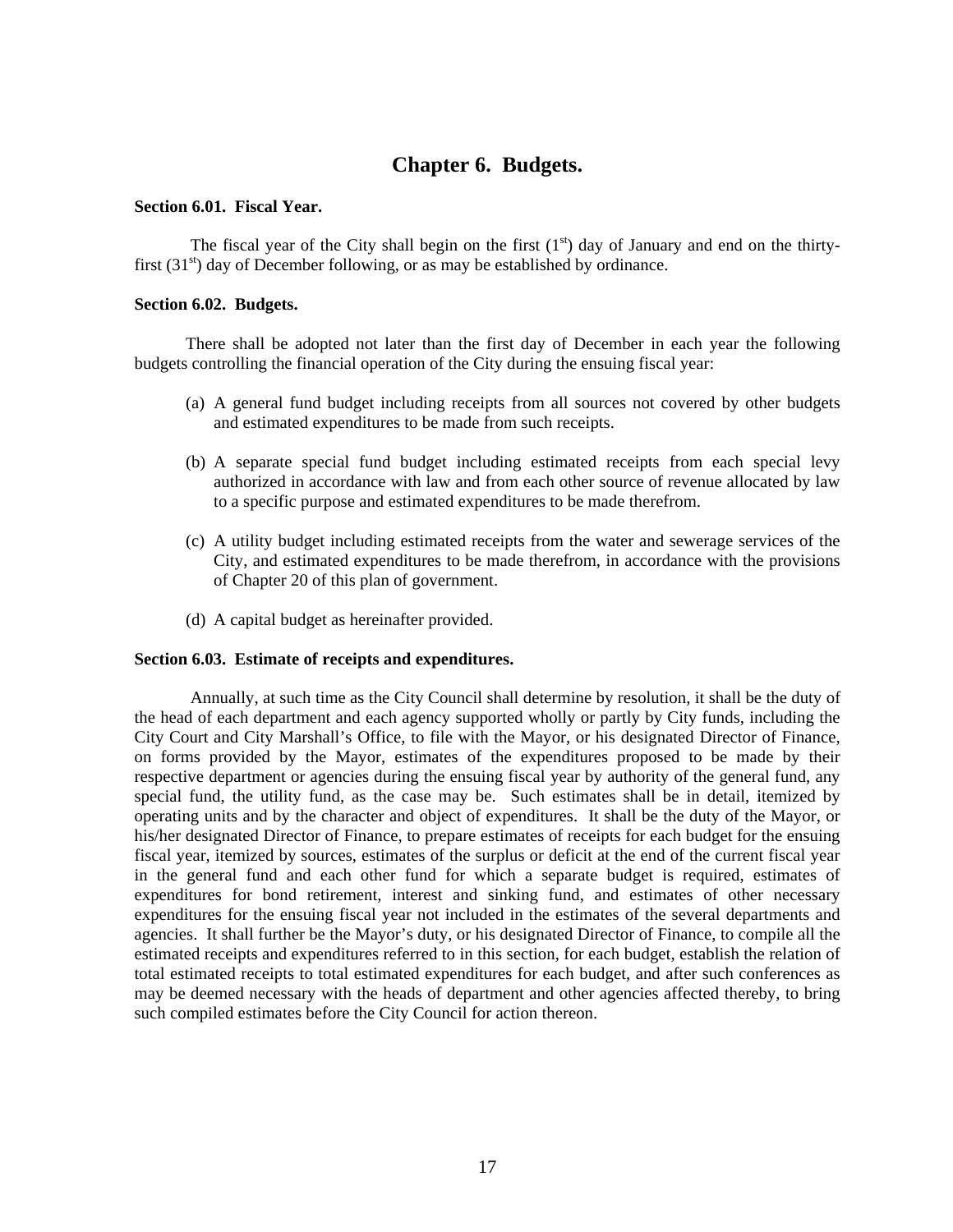#### **Section 6.04. Responsibilities of the City Council on introduction, publication, hearing on and adoption of budget ordinances.**

Not later than the fifteenth  $(15<sup>th</sup>)$  day of November, the City Council shall determine the estimated receipts and expenditures on which it will base the budget ordinances for the ensuing fiscal year; provided that the City Council shall not increase any receipt as estimated by the Mayor or decrease his/her estimate of the expenditure required for bond retirement, interest and sinking fund; and provided, further, that in no event shall the total estimated expenditures for any budget exceed the total estimated receipts for such budget, taking into account any estimated surplus or deficit from the current fiscal year. The compiled estimates for each budget, as finally determined, shall thereupon be filed in the office of the Director of Finance and City Clerk and shall be open to public inspection during every business day until the budgets are finally adopted. Immediately following the final determination of estimated receipts and expenditures to be included therein, the Director of Finance as directed by the Mayor shall prepare and introduce in the City Council a separate ordinance for each budget, listed in Section 6.02, making appropriation for the ensuing fiscal year. In these budget ordinances, receipts shall be itemized by sources and expenditures by organization units and by the principal objects of expenditure, to wit: salaries and wages, capital outlays and other expenses. Such ordinances shall, as promptly as possible after introduction, be published once in the official journal, together with a notice of the time and place, not less than five (5) days after such publication, at which the City Council will hold a public hearing on said ordinances. After the conclusion of the public hearing thereon and before the first (1st) day of December, the City Council shall finally adopt the several budget ordinances, with or without amendment, provided that the estimated receipts shall not be increased or the estimated expenditures for bond retirement, interest and sinking fund be decreased; and provided, further, that the total of estimated expenditures in any budget shall exceed the total estimated receipts therein, taking into account any estimated surplus or deficit from the current fiscal year.

#### **Section 6.05. Budget Reports and Amendments.**

After the adoption of the ordinances provided for in Section 6.02, Budgets, the Mayor shall submit to the City Council, after the close of each month, a report that compares budgeted-to-actual monthly expenditures, year-to-date expenditures, including encumbered/ unencumbered funds, line item balances and receipts to date for all budgeted revenues. If during the course of reviewing these reports, the City Council observes a budget variance, the City Council may ask the Mayor to provide an explanation. The Mayor shall provide an explanation. In the case of a proposed budget amendment, a determination must be made in writing to show that sufficient funds are available to accommodate the proposed amendment. If at any time during the fiscal year the Mayor shall ascertain that changes in estimated receipts and/or expenditures in any budget ordinance will cause a deficit, he/she shall prepare an ordinance amending said budget. The amendment(s) shall reflect the reduced/increased receipts and/or reduced expenditures necessary to prevent the incurring of said deficit. The budget amendment(s) shall take into consideration any estimated fund surplus and any legally available transfers from other funds to the fund being amended.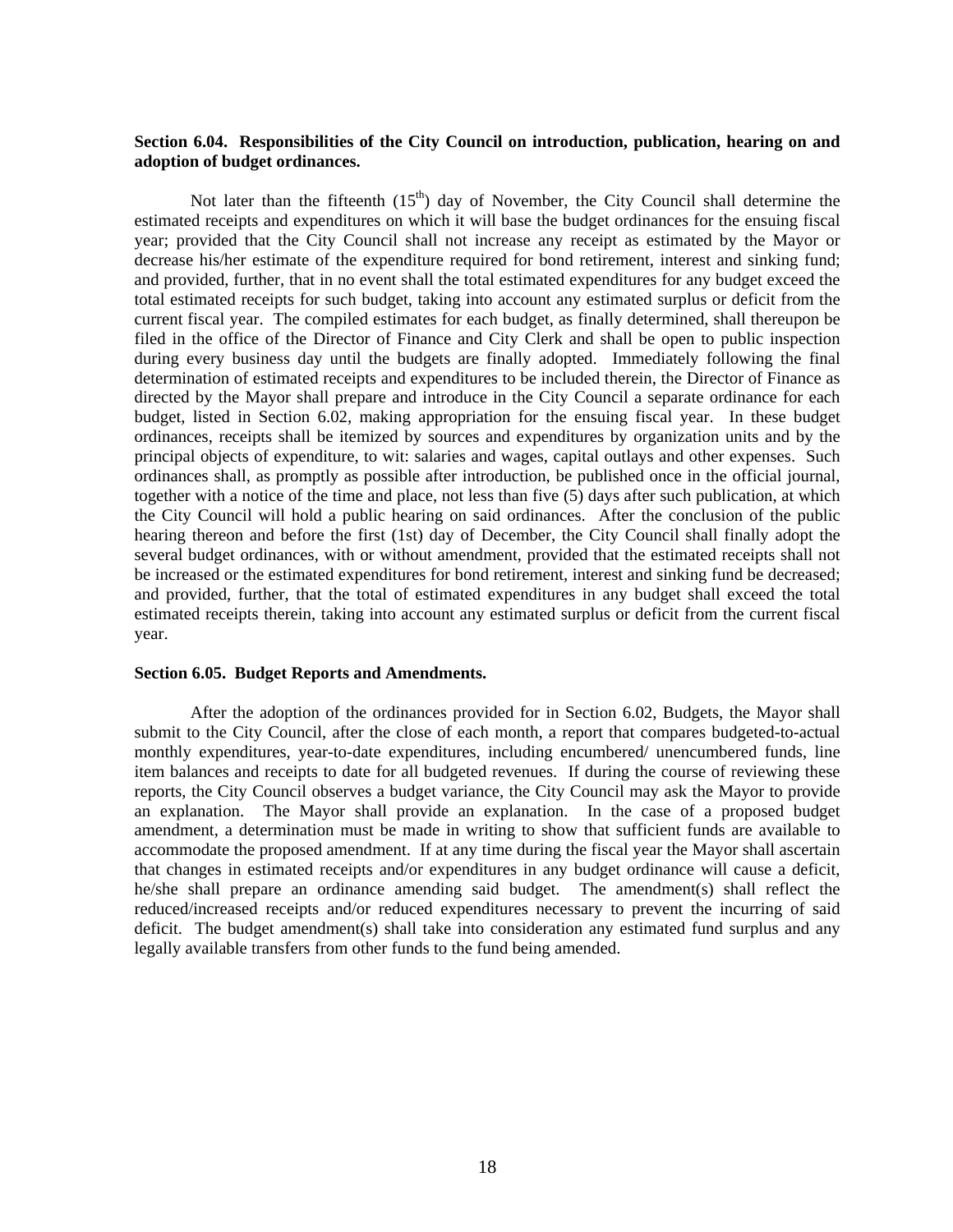#### **Section 6.06. Additional appropriations and budget amendments.**

During the course of the year, circumstances may dictate that additional appropriations or transfers from one line item of appropriation to another be made. These appropriations and/or transfers must be made by amending the respective budgets by ordinance. The Mayor or City Council may propose budget amendments at any time, provided that there are sufficient unencumbered and unappropriated surpluses or fund balances from which such transfers and appropriations can be legally made.

#### **Section 6.07. Appropriations to lapse at close of fiscal year.**

Any portion of any appropriation, except an appropriation for a capital improvement, remaining unexpended and unencumbered at the close of the fiscal year, shall lapse. Appropriations for capital improvements shall not lapse until the purpose for which the appropriation was made shall have been accomplished or abandoned, provided that any project shall be deemed to have been abandoned, if three (3) fiscal years have elapsed without any expenditure from or encumbrance of the appropriation.

#### **Section 6.08. Certification of funds, penalty for violation.**

No payments shall be made and no obligation incurred against any appropriation unless the Mayor shall first certify that there is sufficient unexpended and unencumbered balance in such appropriation to meet the same. Every expenditure or obligation authorized or incurred in violation of the provisions of this plan of government shall be void. Every payment made in violation of the provisions of this plan of government shall be deemed illegal and every officer or employee who shall knowingly authorize or make such payment or take part therein, and every person who shall knowingly receive such payment or any part thereof, shall be liable to the City for the full amount so paid or received. If any employee or appointed employee of the City knowingly incurs any obligation, authorizes or makes any expenditure in violation of the provisions of this plan of government, or takes part therein, such action shall be cause for his/her removal in accordance with the provisions of Chapter 7 of this plan of government. If any elective official shall be guilty of a similar offense he/she shall be removed in accordance with law.

#### **Section 6.09. Capital budget.**

The City Council shall consider and adopt the capital budget within the first sixty (60) days of each fiscal year. The capital budget shall contain a program of capital improvement projects for the current fiscal year and the succeeding four (4) years. It shall include estimates of the cost of each such improvement project and proposals as to the means of financing the same. The adoption of the capital budget shall not be an appropriation of any of the sums mentioned therein, but as a declaration of City policy as to the character and relative importance of capital improvements and the order in which they should be made.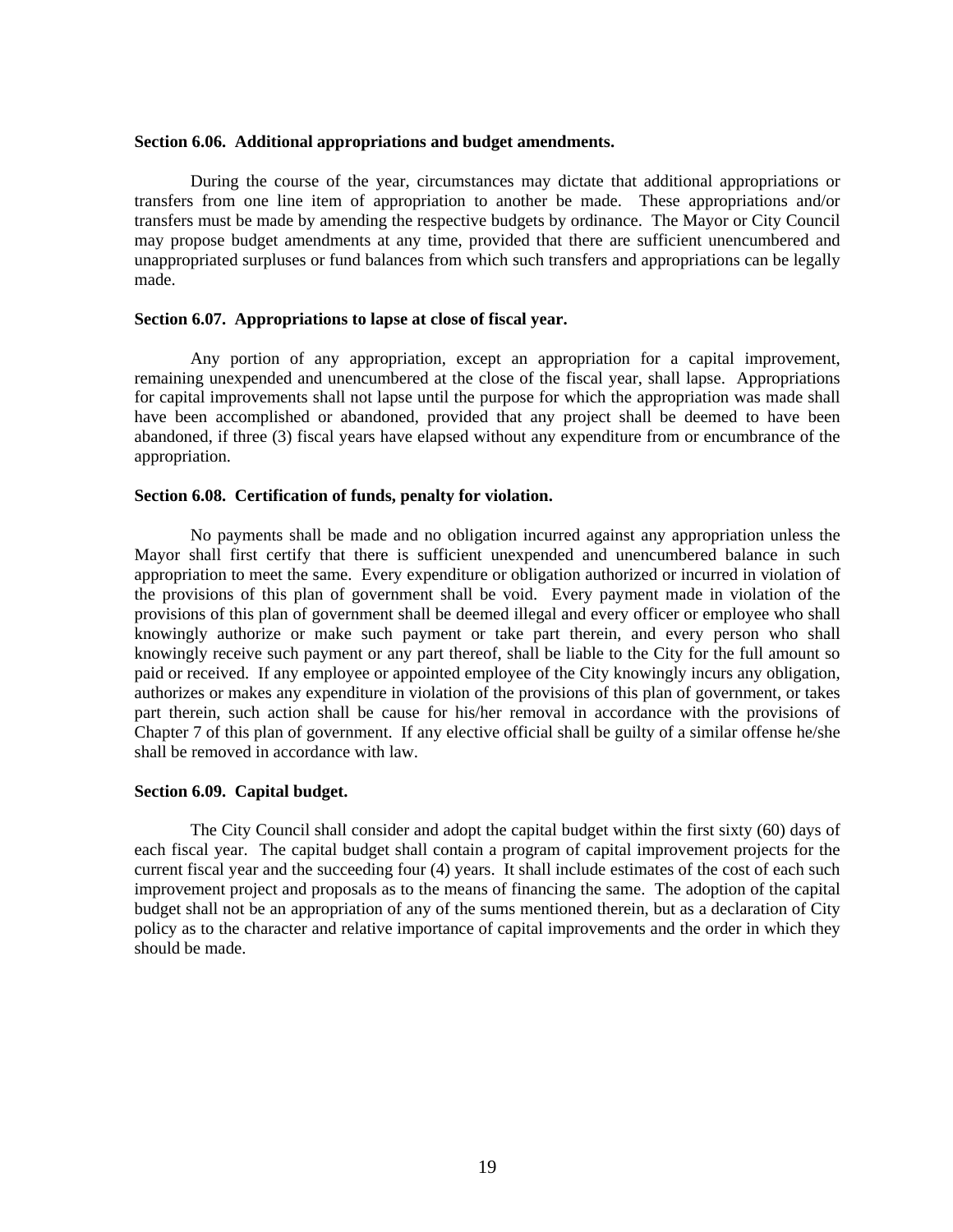#### **Section 6.10. Responsibilities of administration on introduction, publication, hearing on, adoption, line item veto and adoption of budget ordinance.**

- (a) The Director of Finance, as directed by the Mayor, shall, not later than the fifteenth  $(15<sup>th</sup>)$  day of October, determine the estimated receipts and expenditures on which the budget ordinances shall be based for the ensuing fiscal year, and provided that, in no event shall the total estimated expenditures for any budget exceed the total estimated receipts for such budget, taking into account any estimated surplus or deficit from the current fiscal year. The compiled estimates for each budget shall be filed in the office of the Director of Finance and the City Clerk and shall be open to public inspection.
- (b) The Director of Finance as directed by the Mayor shall, not later than the fifteenth  $(15<sup>th</sup>)$  day of October, prepare for and introduce to the City Council a separate ordinance for each budget listed in Section 6.02 making appropriation for the ensuing fiscal year. In these budget ordinances receipts shall be itemized by sources and expenditures by organization units and by the principal objects of expenditure, to wit: salaries and wages, capital outlays and other expenses. Such ordinances shall, as promptly as possible after introduction, be published once in the official journal, together with a notice of the time and place, not less than five (5) days after publication and not later than November fifteenth  $(15<sup>th</sup>)$ , at which time the City Council shall hold a public hearing on said ordinances. After the conclusion of the public hearing thereon and before the first of December, the City Council shall finally adopt the several budget ordinances, with or without amendment; provided that the estimated receipts shall not be increased nor the estimated expenditures for bond retirement, interest and sinking fund decreased, and provided, further, that the total of estimated expenditures in no budget shall exceed the total estimated receipts therein, taking into consideration any estimated surplus or deficit from the current fiscal year.
- (c) The Mayor shall have the power to veto, by line item, any item or items appearing in the several budgets. This action by the Mayor shall be in writing, stating reasons for the veto, and shall be filed with the City Clerk within ten (10) days of the adoption of the tentative budget, but no later than December tenth  $(10<sup>th</sup>)$ . This action by the Mayor shall be subject to the same budgetary requirements set out in the above section.
- (d) The several budgets, as submitted by the Mayor and amended by the City Council shall be deemed adopted unless veto action is taken by the Mayor in accordance with the above paragraph. The City Council shall have ten (10) days, following any veto action, and not later than December twentieth  $(20<sup>th</sup>)$ , to override the veto or vetoes. The City Council shall have the power to override the veto of the Mayor if at least five (5) members of the City Council vote in favor thereof, subject to the budgetary limitations set out in the above section.
- (e) The several budgets, as submitted by the Mayor, amended and/or passed by the City Council, subject to the veto power of the Mayor, and subsequent City Council action in overriding this veto action in accordance with this section, shall be deemed approved no later than December twentieth  $(20<sup>th</sup>)$ .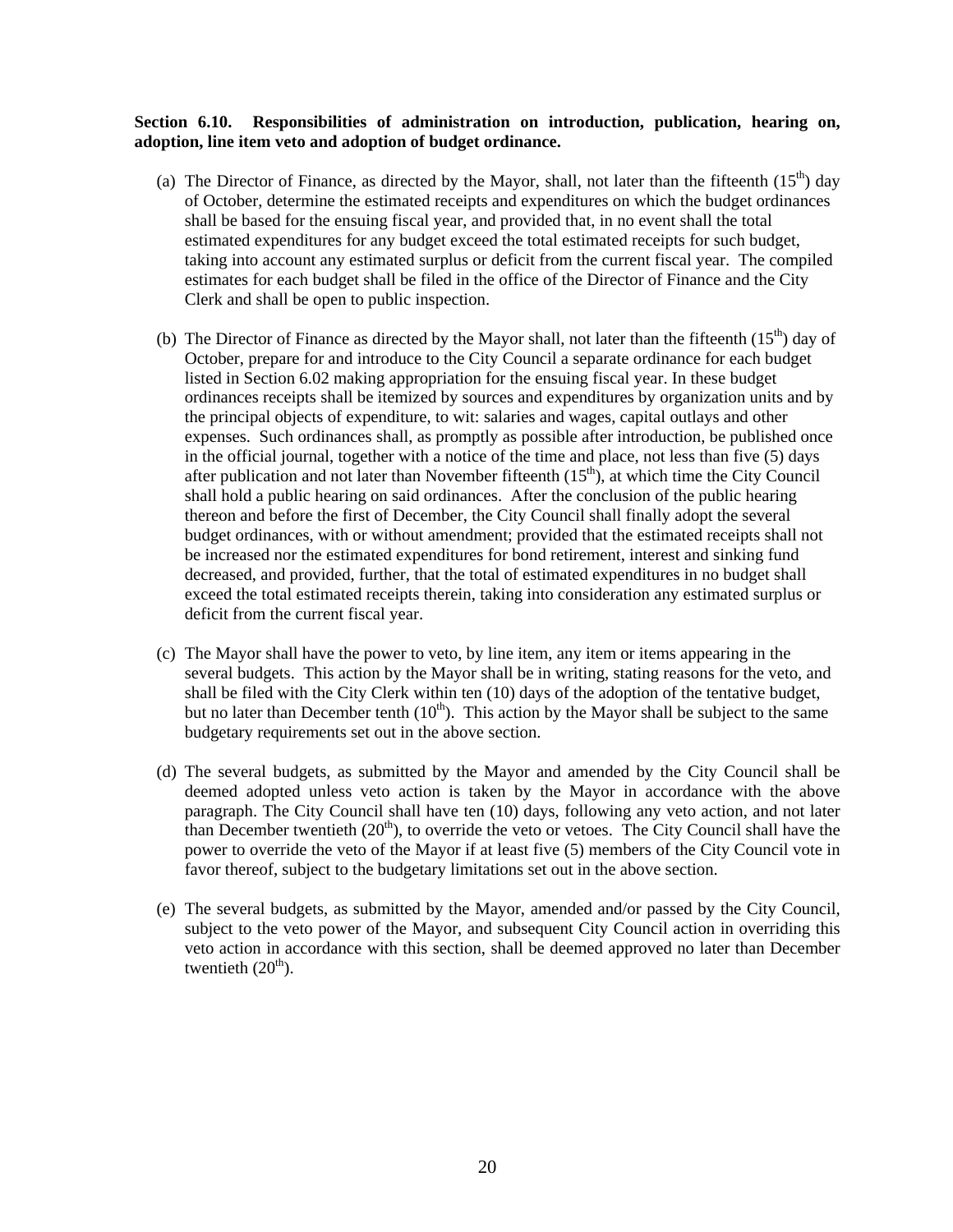# **Chapter 7. Department of Public Affairs**

#### **Section 7.01. Organization**

There shall be a Department of Public Affairs, which shall consist of the Mayor, the Chief Administrative Officer and Project Coordinator. This department may also have, if within its budget, a Public Information Section and other such functions or activities as the Mayor deems necessary.

#### **Section 7.02. Mayor.**

The Mayor shall be the head of the Department of Public Affairs.

The Mayor shall nominate individuals for boards, commissions, and committees in accordance with current existing directives governing such appointments and the City Council shall confirm approved individuals.

The Mayor shall establish policy and management regulations consistent with this plan of government and the ordinances of the City, prescribing the duties and responsibilities of all employees of the City.

It shall further be the duty of the Mayor to study the needs and requirements of the City and report to the City Council his/her recommendations for action upon any matter, which he/she deems necessary. To accomplish this, the Mayor shall have access to the books and records of all departments and agencies of the City. It shall be the duty of all employees to supply information in their possession concerning the affairs of the City as the Mayor may request. It shall be the further duty of the Mayor, or in his/her absence or vacancy in the office, the acting Mayor, to sign on behalf of the City contracts and other official documents.

#### **Section 7.03. Chief Administrative Officer.**

The Mayor shall nominate for confirmation by the City Council a Chief Administrative Officer. This shall be an unclassified employee position. The Chief Administrative Officer will serve as executive and administrative assistant to the Mayor, performing such duties as assigned by the Mayor.

#### **Section 7.04. Project Coordinator**

The Mayor may nominate for confirmation by the City Council a Project Coordinator. This shall be an unclassified employee position. The Project Coordinator shall be responsible for the planning, coordination, and management of special projects, as assigned by the Mayor. The position shall be responsible for coordination and implementation, general administration, and project management of all assigned projects.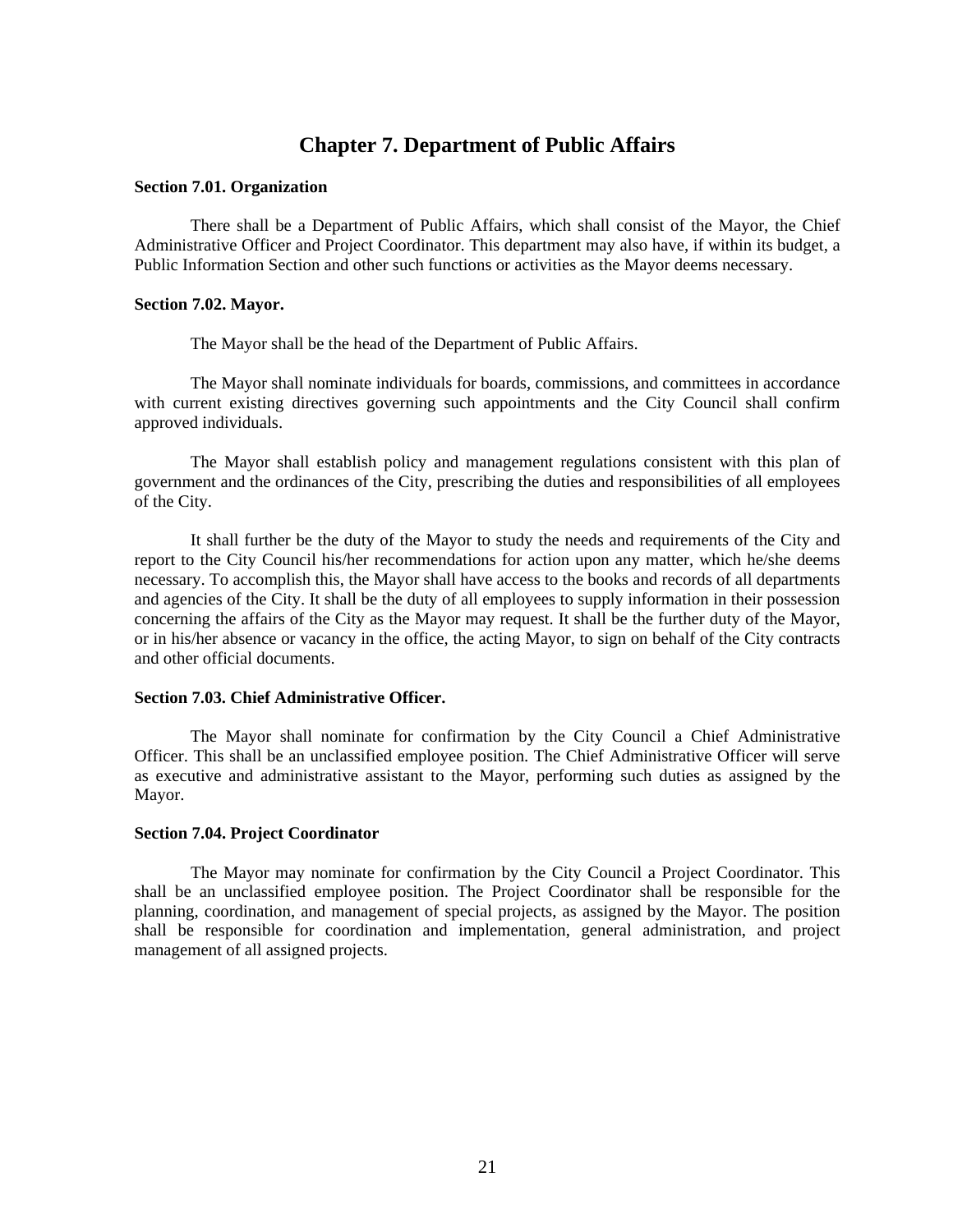## **Chapter 8. Legal Department**

#### **Section 8.01. Organization**

This Department shall provide legal guidance to the Mayor, City Council and all departments of City government. It shall furnish the City Council, and/or any member thereof, or any board or commission established by this plan of government or by ordinance, a written opinion on any question of law involving their official powers and duties. At the request of any member of the City Council, this department shall prepare ordinances and resolutions for consideration by that body, and shall inform the Mayor of such requested actions prior to City Council agenda meetings. A review and recommendations shall be made on all bonds, deeds, leases, agreements, contracts or other instruments to which the City is a party or in which it has an interest. This department shall also be responsible for representing or supervising representation of the City in all litigation including the prosecution of ordinance violations in the City Court. The City Attorney, within his/her budget, shall be responsible for hiring the legal staff and support personnel necessary to facilitate the duties of this department. The Legal Department shall also be responsible for acquiring and monitoring any outside legal assistance the City may require.

#### **Section 8.02. City Attorney**

The City Attorney shall be responsible for and the head of the legal department.

The Mayor shall nominate for confirmation by the City Council a City Attorney. This shall be an unclassified employee position. He/she shall be an attorney-at-law and shall have actively practiced his/her profession in the State of Louisiana for not less than five (5) years immediately preceding his/her confirmation.

#### **Section 8.03. Assistant City Attorney**

The City Attorney may hire an Assistant City Attorney(s) to assist him/her, in the operation of the department, as his/her budget will allow. Assistant City Attorney(s) shall be an attorney-at-law and shall have actively practiced his/her profession in the State of Louisiana. The Assistant City Attorney(s) shall assist the City Attorney in all duties of the Legal Department. This shall include the representation of the City in all litigation including the prosecution of ordinance violations in the City Court. In the absence of the City Attorney a designated Assistant City Attorney shall assume the responsibilities of the department.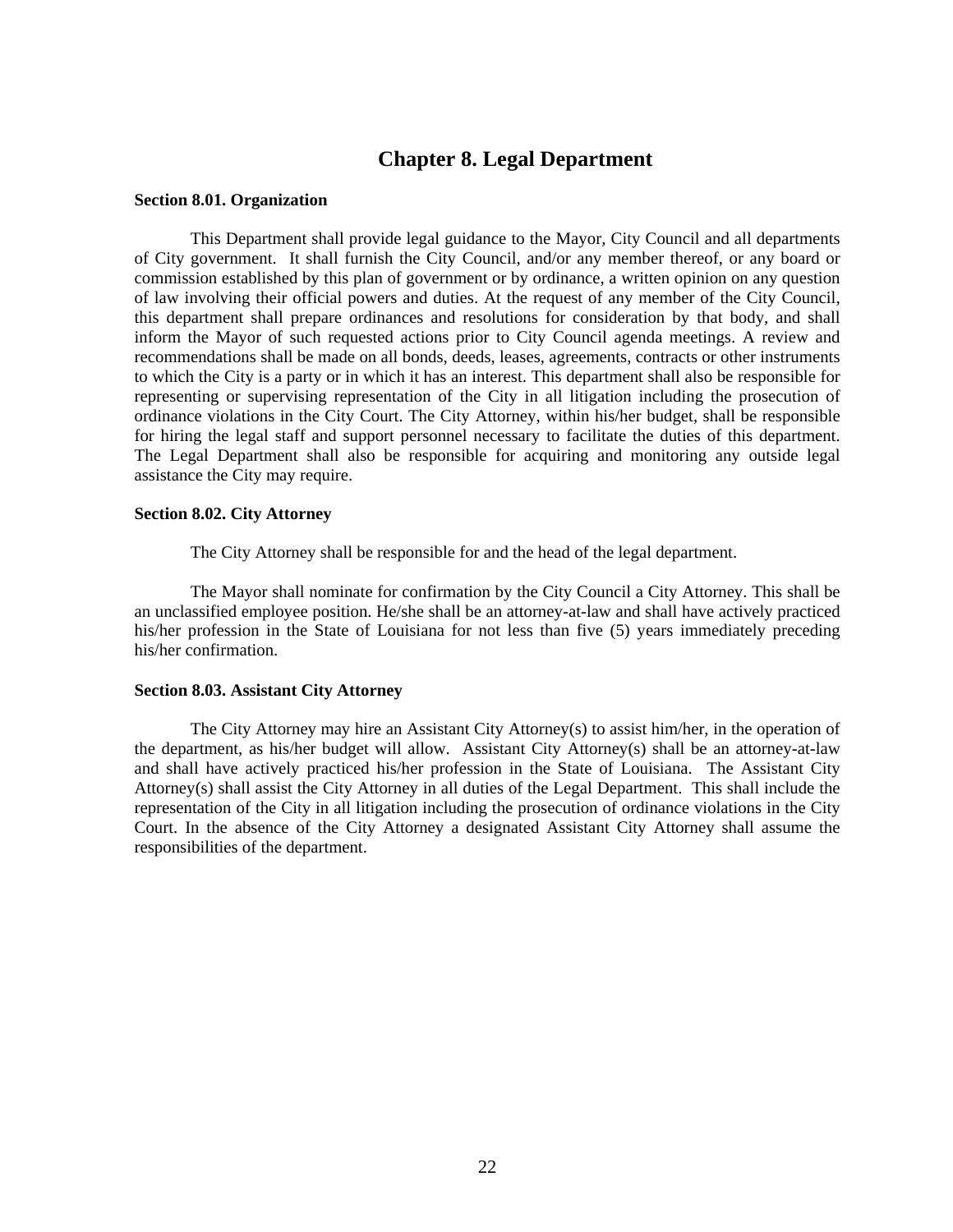### **Chapter 9. Engineering Department**

#### **Section 9.01. Organization**

Responsibilities of the Engineering Department shall include, but not be limited to: the review and approval of plans for City infrastructure; preparation of plans and specifications for selected City projects and preliminary negotiation for engineering and architectural services. It shall be the responsibility of the City Engineer, within his/her budget, to create, staff, modify, dissolve, and supervise divisions, branches and positions within his/her department, as necessary. These divisions may consist of, but not be limited to, Infrastructure Construction Inspection; Geographic Information Systems, Traffic Engineering and Permits and Inspection. The City Engineer may also hire Assistant City Engineer(s) and support personnel to assist him/her in the operation of the department.

#### **Section 9.02. City Engineer**

The Mayor shall nominate for confirmation by the City Council a City Engineer. This shall be an unclassified employee position. The City Engineer shall be a college graduate with a Bachelor's or Graduate Degree in Engineering; have a minimum of five year's related work experience, three of which were administrative or supervisory. He/she must also be a licensed engineer in the State of Louisiana. The City Engineer shall be the Flood Plain Administrator and implement provisions of the City's flood damage prevention ordinance.

#### **Section 9.03 Assistant City Engineer**

The Assistant City Engineer shall be a college graduate with a Bachelor's Degree in Engineering. This shall be an unclassified position. A designated Assistant City Engineer may, at the discretion of the City Engineer, function as the head of the Permits and Inspection Division and/or all other divisions of the Engineering Department in the absence of the City Engineer.

#### **Section 9.04. Infrastructure Construction Inspection Division**

The City Engineer may designate a Chief Inspector who shall be the head of this division. The division shall include, but not be limited to, inspectors experienced and qualified to inspect City water, sewer, streets, and drainage infrastructure projects.

#### **Section 9.05. Geographic Information System Division**

The City Engineer may designate a Geographic Information System (GIS) specialist who shall be head of this division. The GIS division shall be responsible for, but not limited to, creating and maintaining City electronic maps.

#### **Section 9.06. Traffic Engineering Division**

The City Engineer may designate a Traffic Superintendent who shall be responsible for, but not limited to, all traffic control devices along public streets; conducting studies to determine traffic volumes, speed, effectiveness of signals and other factors influencing vehicle traffic. He/she is also responsible for traffic signs and signals, street lighting oversight and coordination with utility company service providers.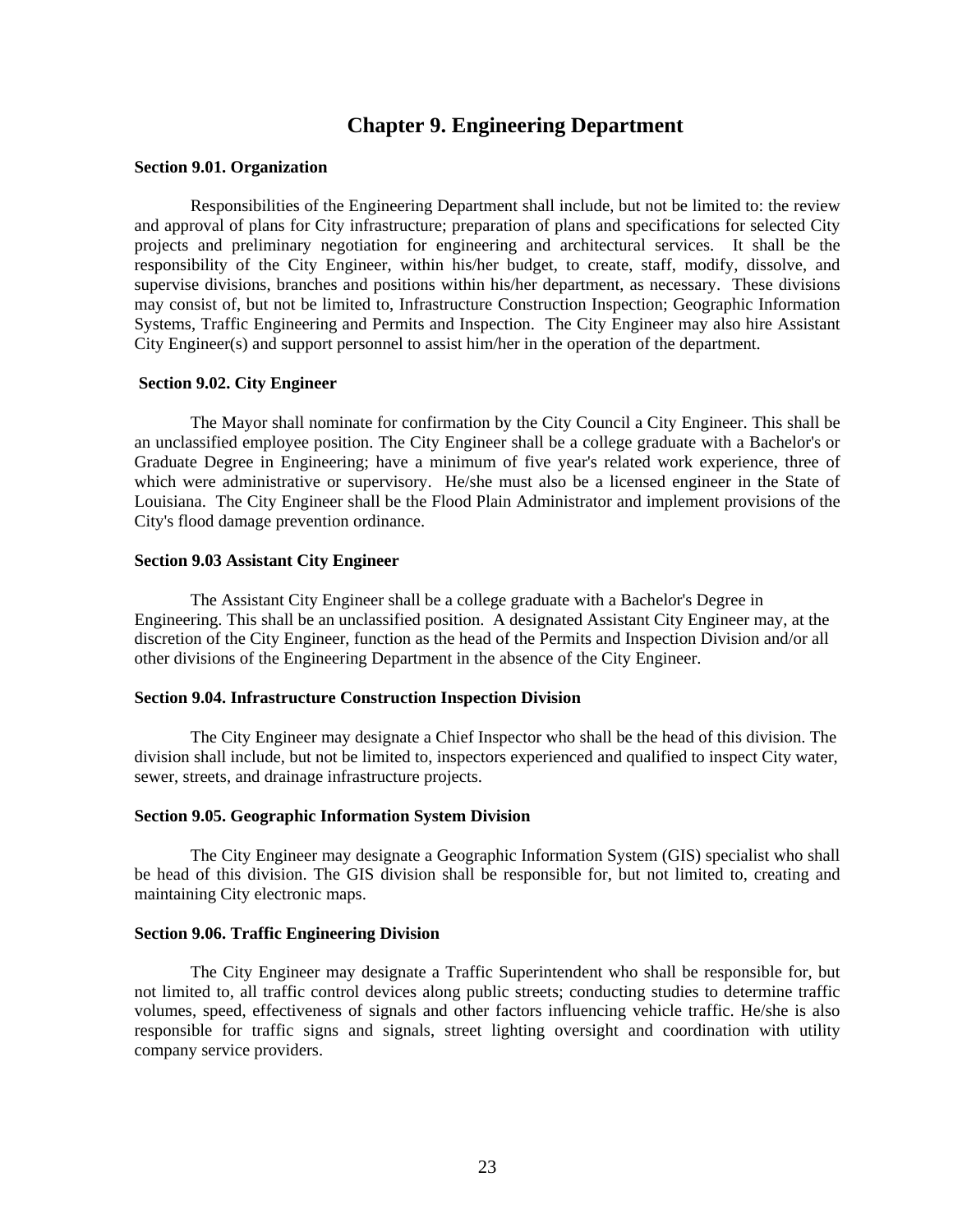#### **Section 9.07. Permits and Inspection Division**

The City Engineer may designate an individual highly qualified and experienced in all types of building and construction and capable of estimating project costs to be chief of this division. This shall be an unclassified employee position. The Division Chief shall be responsible for, but not limited to, supervision of the following branches: permits, inspections and property standards. The Division Chief may hire necessary inspectors if within his/her budget. These inspectors shall be unclassified employees. It shall be their responsibility to inspect buildings, plumbing, electrical and mechanical systems. This division shall operate in accordance with ordinances and other management directives applicable to their respective inspection function.

#### **Section 9.08. Building Code Board of Appeals**

There shall be a Building Code Board of Appeals, which shall consist of seven (7) members appointed by the Mayor and confirmed by the City Council in accordance with the Bossier City Code of Ordinances.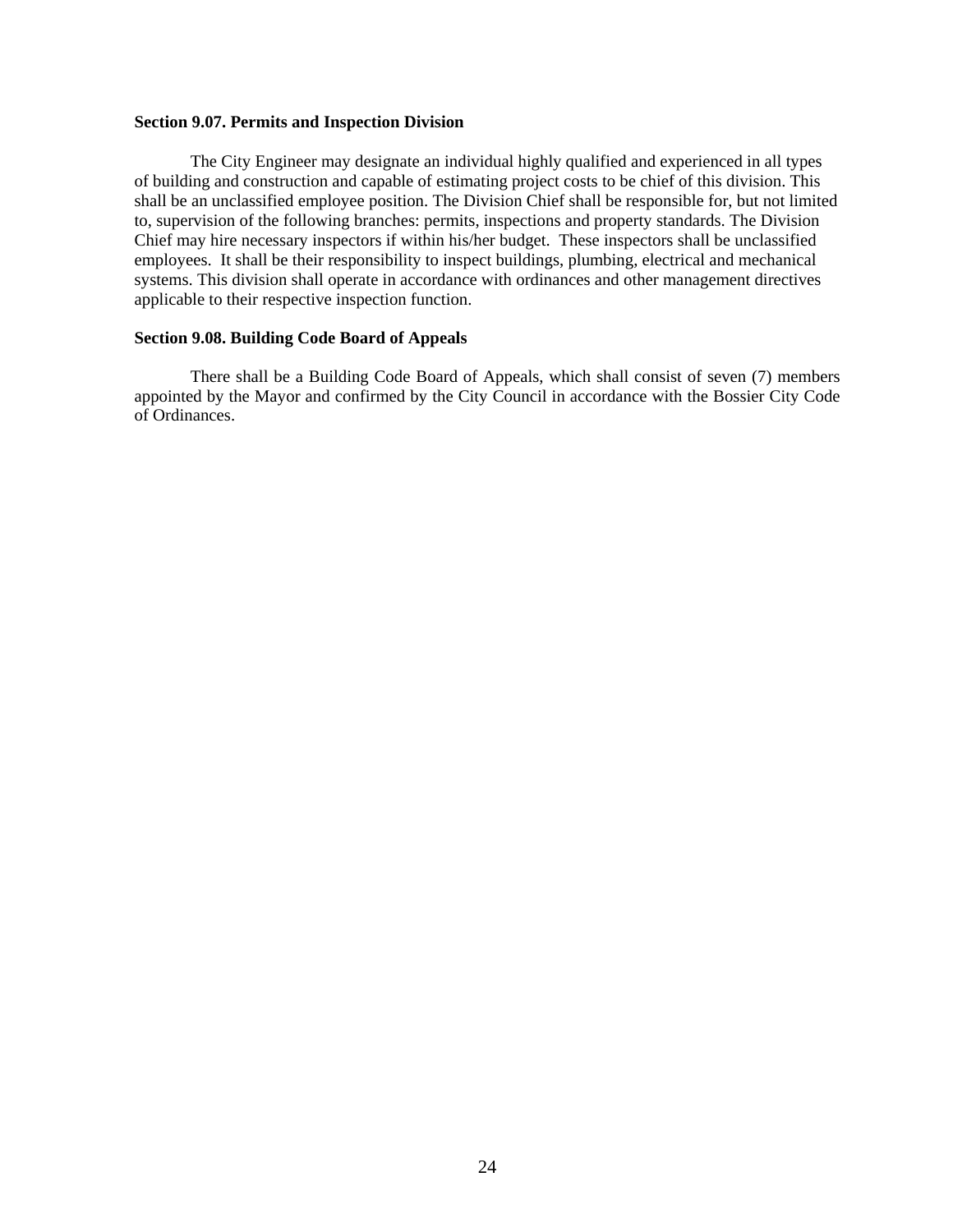# **Chapter 10. Department of Building Maintenance**

#### **Section 10.01. Organization**

The Mayor shall establish a Department of Building Maintenance with the approval of the City Council. This department shall be responsible for, but not limited to, in-house repair, renovation and maintenance of City owned buildings and other approved facilities. The division shall also be responsible for assigned groundskeeping. Recommendations shall be made to the Mayor concerning projects to be considered for accomplishment by contractors.

#### **Section 10.02. Director of Building Maintenance**

The Mayor shall nominate for confirmation by the City Council a Director of Building Maintenance. This shall be an unclassified employee position. The Director of Building Maintenance shall be experienced in all areas of commercial construction with a minimum of five (5) years experience in project management and supervision. It shall be the responsibility of the Director of Building Maintenance, within his/her budget, to create, staff, modify, dissolve, and supervise divisions, branches and/or positions within his/her department, as necessary.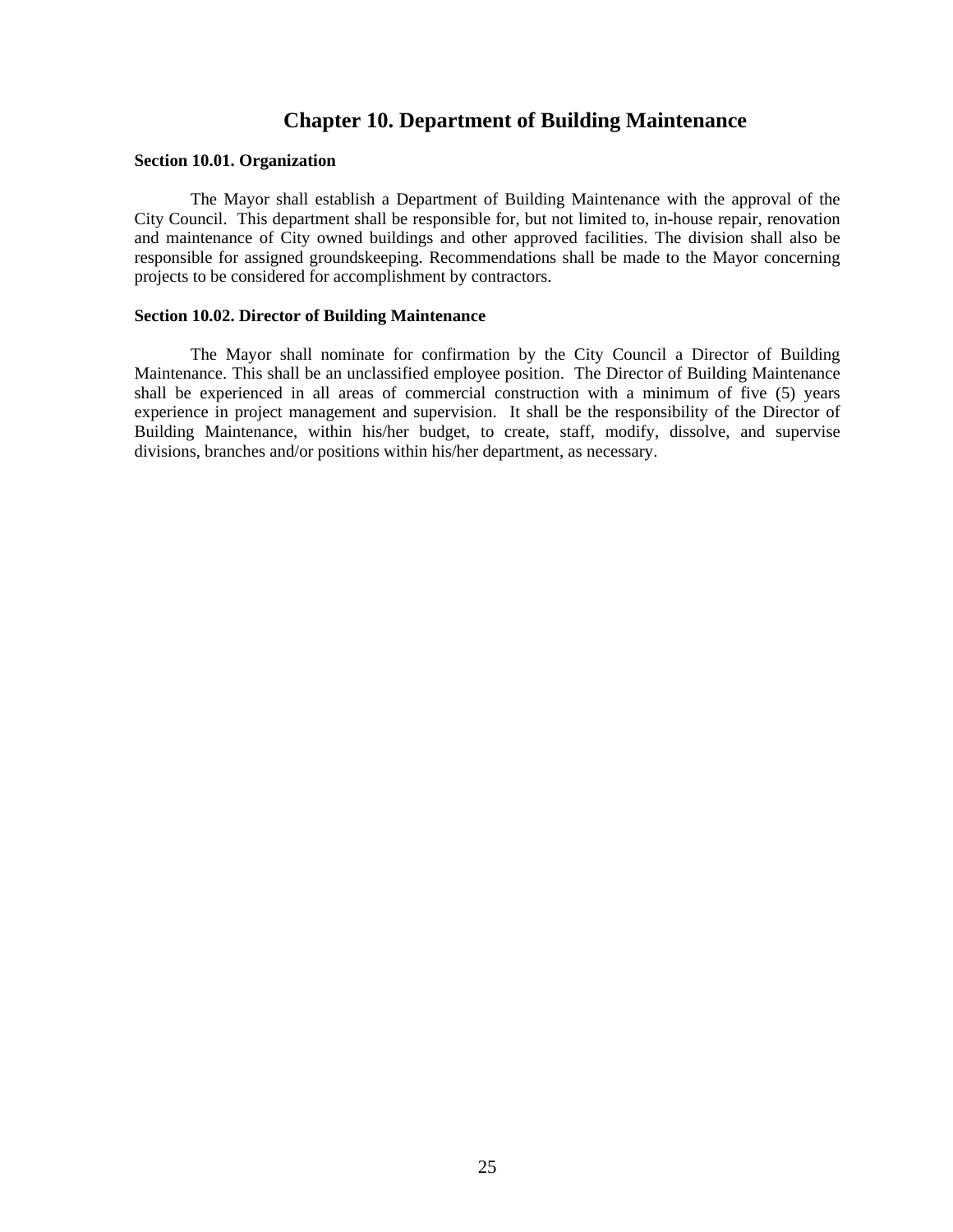### **Chapter 11. Department of Parks and Recreation**

#### **Section 11.01. Organization**

The Department of Parks and Recreation shall be responsible for the supervision, acquisitions, planning, design, construction and maintenance of recreation facilities and services. The department shall develop immediate and long range plans to meet the recreational needs of all ages; prepare a budget and direct expenditures of department funds, while maintaining records of such.

The Department of Parks and Recreation may be divided into three divisions: 1) Administrative 2) Maintenance and 3) Recreation. It shall be the responsibility of the Director of Parks and Recreation, within his/her budget, to create, modify, staff, dissolve, and supervise divisions and branches within his/her department, as necessary.

#### **Section 11.02. Director of Parks and Recreation**

The Mayor shall nominate for confirmation by the City Council a Director of Parks and Recreation. This shall be an unclassified employee position. The Director shall be a college graduate with a Bachelor's Degree and have a minimum of five (5) year's related work experience, three (3) of which were administrative or supervisory. The Director of Parks and Recreation shall be responsible for and the head of the Department of Parks and Recreation. He/she shall serve as recreation consultant to the community.

#### **Section 11.03. Assistant Director of Parks and Recreation**

The Director of Parks and Recreation may hire an Assistant Director of Parks and Recreation. This shall be an unclassified employee position. The Assistant Director will assist the Director in part or all duties of the department, including but not limited to, the supervision and coordination of the activities of the three divisions. In the absence of the Director, the Assistant Director may assume the duties of the Director.

#### **Section 11.04. Administrative Division**

The Director may designate a Personnel and Financial Administrator who shall serve as head of this division. The division administrator shall have the responsibility for, but not be limited to, administrative, clerical, budget, computer, communication and information services.

#### **Section 11.05. Maintenance Division**

The Director may designate a Maintenance Administrator who shall serve as head of this division. The division administrator shall have the responsibility of, but not be limited to, planning, scheduling and supervising maintenance and repair work on parks and other recreational facilities and equipment.

#### **Section 11.06. Recreation Division**

The Director may designate a Recreation Administrator who shall serve as head of this division. The division administrator shall have responsibility for, but not be limited to, planning and implementation of recreation programs and supervision of recreation facilities and their personnel.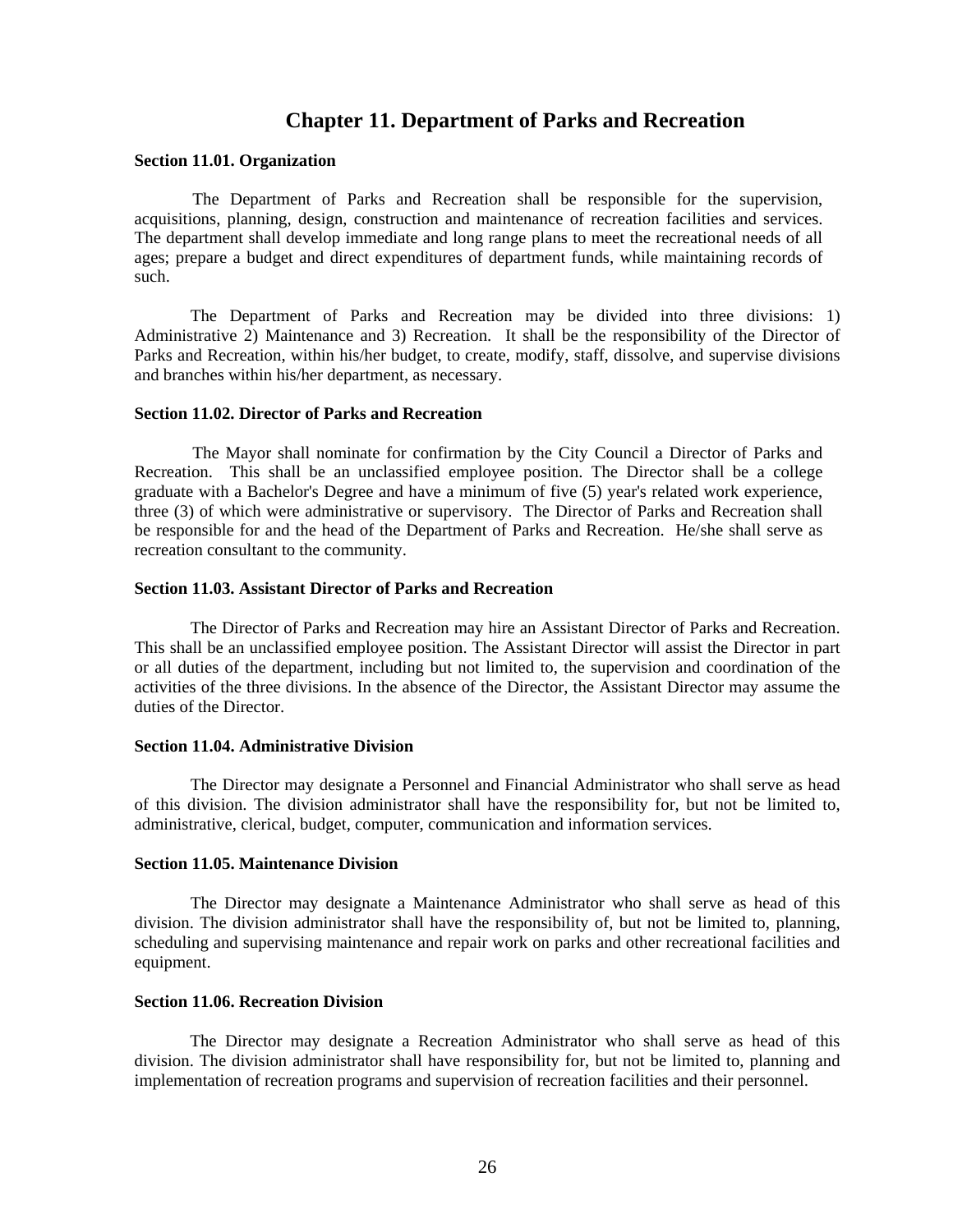### **Chapter 12. Department of Fleet Services**

#### **Section 12.01. Organization**

The Department of Fleet Services shall maintain and equip the central garage facility as directed by the Mayor and shall coordinate its use with others charged with fleet maintenance responsibilities. The equipment for which the department shall be responsible to maintain shall include all, or any part of, vehicles and equipment owned by the City. When approved by the Mayor, responsibility for maintenance of special use vehicles and equipment may be delegated to the directors of the Police and Fire Departments.

#### **Section 12.02. Director of Fleet Services**

The Mayor may nominate for confirmation by the City Council a Director of Fleet Services. This position shall be an unclassified position. The Director of Fleet Services shall have experience in automotive and equipment maintenance and service. He/she shall also have a minimum of three (3) years of administrative or supervisor experience in the service maintenance field. The Director shall head the fleet services department. It shall be the responsibility of the Director of Fleet Services, within his/her budget, to create, modify, staff, dissolve, and supervise divisions and branches within his/her department, as necessary. The Director may establish the divisions, branches and supervisory positions listed below.

#### **Section 12.03. Administrative Division**

The Administrative Division may employ individuals qualified to perform data entry and administrative functions of the central garage to include, but not limited to, the following: job order administration; maintenance scheduling and personnel records.

#### **Section 12.04. Maintenance Division**

The Director may hire a Maintenance Division Supervisor. The Maintenance Division may employ qualified automotive maintenance technicians to fill authorized positions for which funds are appropriated to the central garage.

#### **Section 12.05. Small Engines and Miscellaneous Equipment Division**

The Small Engines and Miscellaneous Equipment division may employ technicians qualified to maintain miscellaneous equipment items to include, but not limited to, lawn mowers, trimmers, lift station and other pumps, and other equipment items.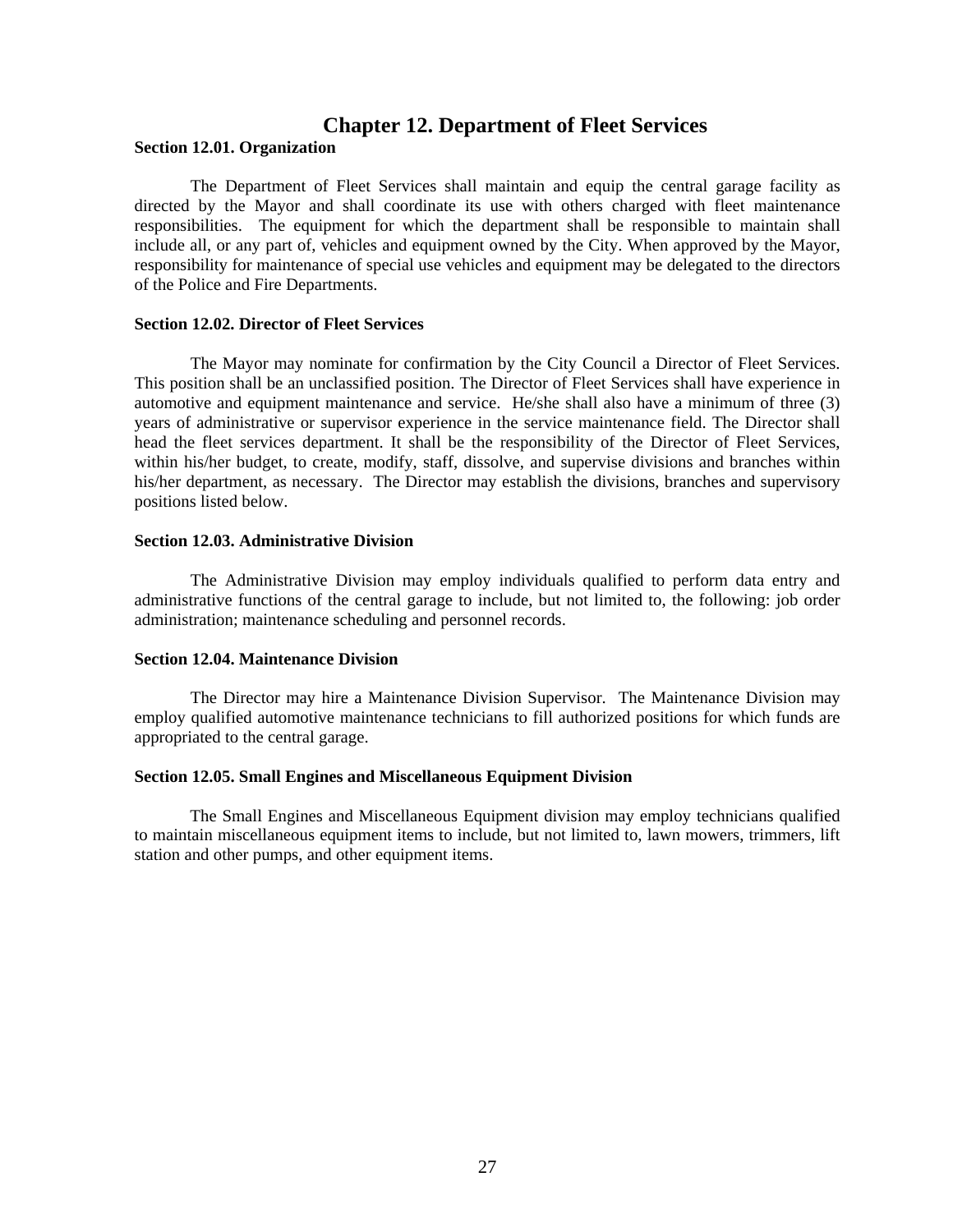# **Chapter 13. Department of Community Development**

#### **Section 13.01. Organization**

The Department of Community Development shall be responsible for the application and administration of the Community Development Block Grant funds from the U.S. Department of Housing and Urban Development (HUD), or other state or federal agency grants, for the purpose of, but not limited to, public infrastructure, facilities, utilities, services, economic development and housing rehabilitation to benefit low moderate to low income persons and areas within the City. The department shall also be the office of primary responsibility for fair housing within the City and the Director shall be the fair housing officer for the City.

#### **Section 13.02. Director of Community Development**

The Mayor may nominate for confirmation by the City Council a Director of Community Development. This shall be an unclassified employee position. The Director shall be a college graduate with a Bachelor's Degree; have a minimum of five (5) year's related work experience, three (3) of which were administrative or supervisory. It shall be the responsibility of the Director of Community Development, within his/her budget, to create, modify, staff, dissolve, and supervise divisions and branches within his/her department, as necessary. The Director of Community Development may create the following divisions: Administrative; Housing and Construction; Economic Development; Services; Grant Writing; and Environmental Review of U.S. Department of Housing and Urban Development programs.

#### **Section 13.03. Administrative Division**

The Director of Community Development may designate a Federal Aid Coordinator who shall be the head of this division. The division shall include, but not be limited to, workers experienced and qualified to carry out the administrative activities of the division. The division shall be responsible for the general administration, grant administration and record keeping of the division. It shall be responsible for the administration of HUD grants and any other grants received through the grantwriting division and project monitoring for compliance with HUD and other federal and state requirements.

#### **Section 13.04. Housing and Construction Division**

The Director of Community Development may designate a Rehabilitation Specialist who shall be the head of this division. This division shall be responsible for, but not limited to, inspection of properties, preparation of plans, specifications and construction estimates of projects funded by HUD or other federal or state grants administered by the Community Development Department. These are primarily for housing rehabilitation and emergency housing rehabilitation programs.

#### **Section 13.05. Economic Development Division**

The Director of Community Development may designate an Economic Development Specialist who shall be head of this division. This division shall be responsible for, but not limited to, planning for and implementing the economic activities that are a part of the Community Development Block Grant program, and other federal and state economic development grants and programs.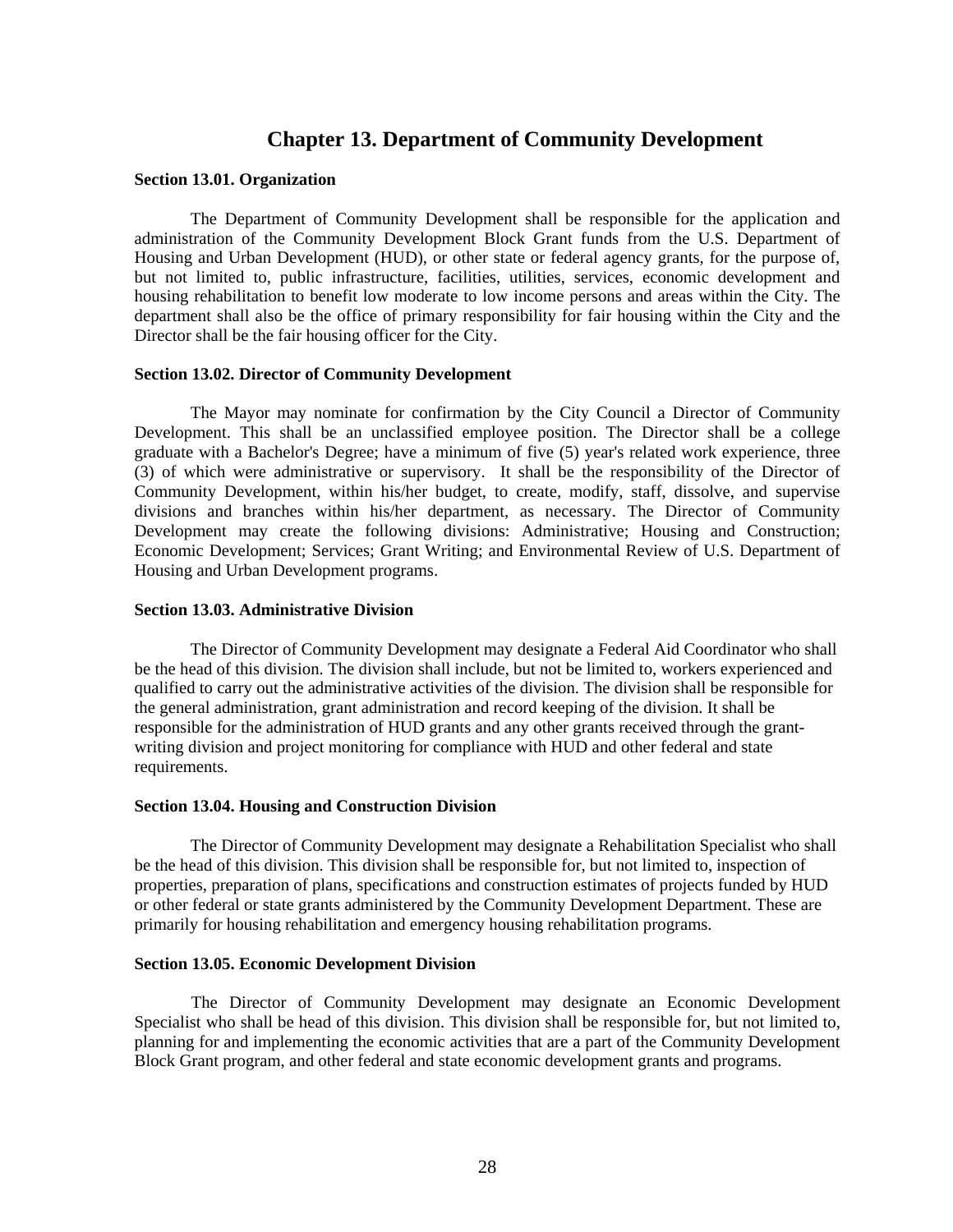#### **Section 13.06. Services Division**

The Director of Community Development may designate a Services Specialist who shall be the head of this division. The Services Division shall be responsible for, but not limited to, administration and monitoring of public service sub-grants, City public service activities and coordination with area public service organizations and public service providers.

#### **Section 13.07. Grants Writing Division**

The Director of Community Development may designate a Grant Writer who shall be the head of this division. This division shall be responsible for, but not limited to, preparation of grant applications for the City. The division shall search and apply for grant funds from HUD and other federal and state agencies that can benefit the City and for which the City is eligible. This division will consult with the City departments and/or divisions that are the intended recipients of the funds in preparing the grant package.

#### **Section 13.08. Environmental Review Division**

The Director of Community Development may designate an Environmental Review Specialist who shall be the head of this division. This division shall be responsible for, but not limited to, conducting or coordination of the performance of, the environmental review required for all projects administered by this division and, at the discretion of the Mayor, other City projects requiring environmental review.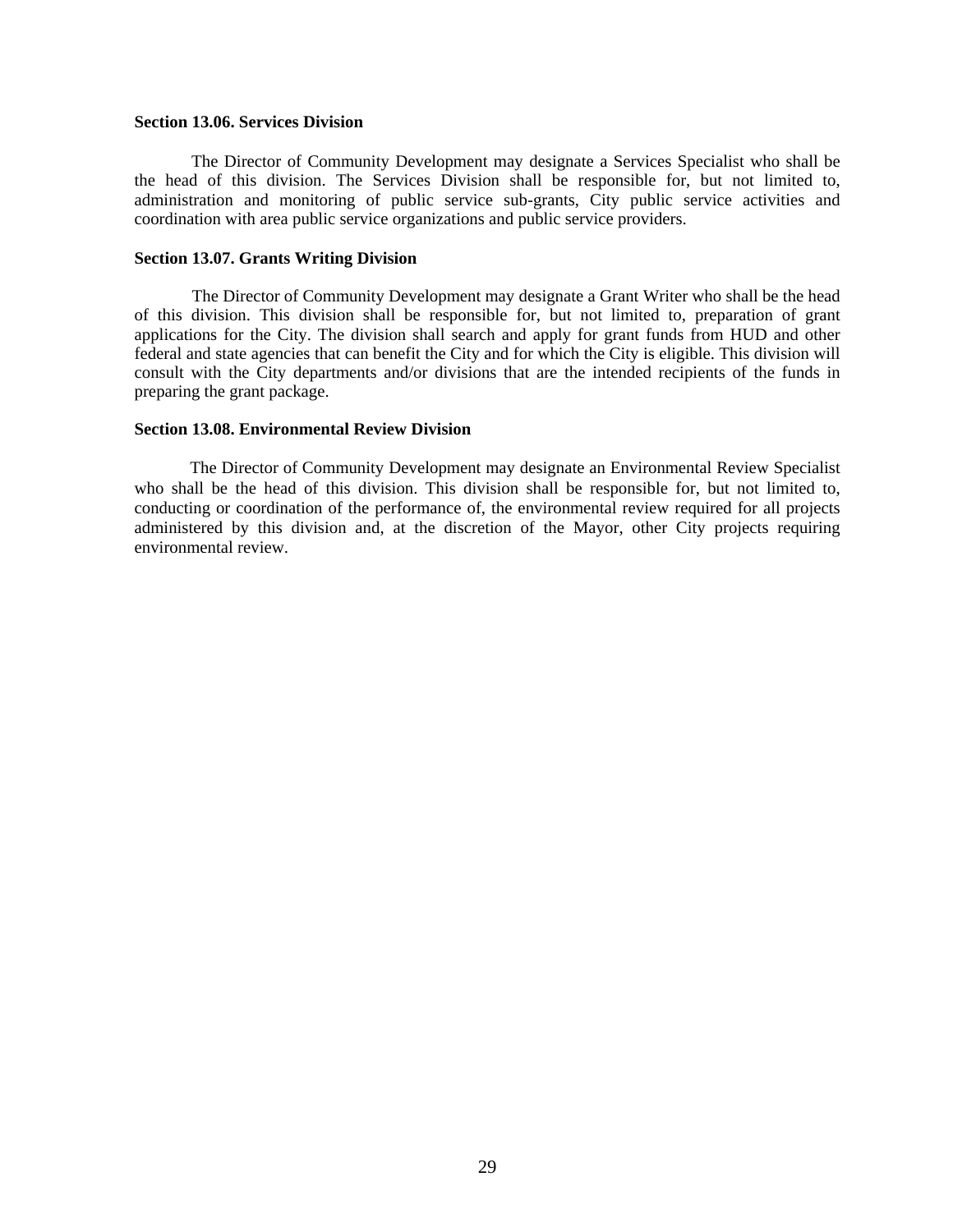# **Chapter 14. Civic Center**

#### **Section 14.01. Organization**

The Civic Center Department shall be responsible for the booking/scheduling of events in the Civic Center, all clerical functions to include issuance of contracts and invoices pertaining to civic center use; maintain the master schedule of events; receipt of all fees and deposit of same. The department shall be responsible for the appearance, maintenance, and functionality of the Civic Center and its equipment.

#### **Section 14.02. Executive Director**

The Mayor shall nominate for confirmation by the City Council an Executive Director of the Civic Center. This shall be an unclassified employee position. It shall be the responsibility of the Executive Director, within his/her budget, to create, modify, staff, dissolve, and supervise division and branches within his/her department, as necessary. The Executive Director's responsibilities include, but are not limited to the following: supervision of all Civic Center operations which include administrative, operations and catering divisions; and for the overall operation of the community center and other designated City-owned buildings.

#### **Section 14.03. Administrative Division**

 The Executive Director may designate a Booking Manager who shall be the head of this division. The responsibilities of personnel assigned to this division shall include, but not be limited to, booking/scheduling events in the Civic Center; all clerical functions to include issuance of contracts and invoices pertaining to Civic Center use; maintain the master schedule of events; receipt of all fees and deposits of same; receptionist; and maintenance of personnel records and annual and sick leave files.

#### **Section 14.04. Operations Division**

The Executive Director may designate an Operations Supervisor who shall be the head of this division. Responsibilities of the Operations Supervisor assigned to this division shall include, but not be limited to the following functions: work directly with clients, promoters, and decorators to support the events; prepares work schedule for event coordinators; safety training; enforcement and accident prevention; purchasing of equipment and supplies; and coordination of building and grounds maintenance.

#### **Section 14.05. Catering Division**

The Executive Director may designate a Catering/Concession Supervisor who shall be head of this division. Responsibilities of the Catering/Concession Supervisor shall include, but not be limited to the following functions: work directly with clients and their caterers to support events; issue work schedules for part-time employees to assist with catering/ concession requirements; purchase supplies for concession stand and maintain inventory of same; operation of the concession stand; and maintain kitchen, concession stand and kitchen and concession stand equipment to ensure that all code regulations are met.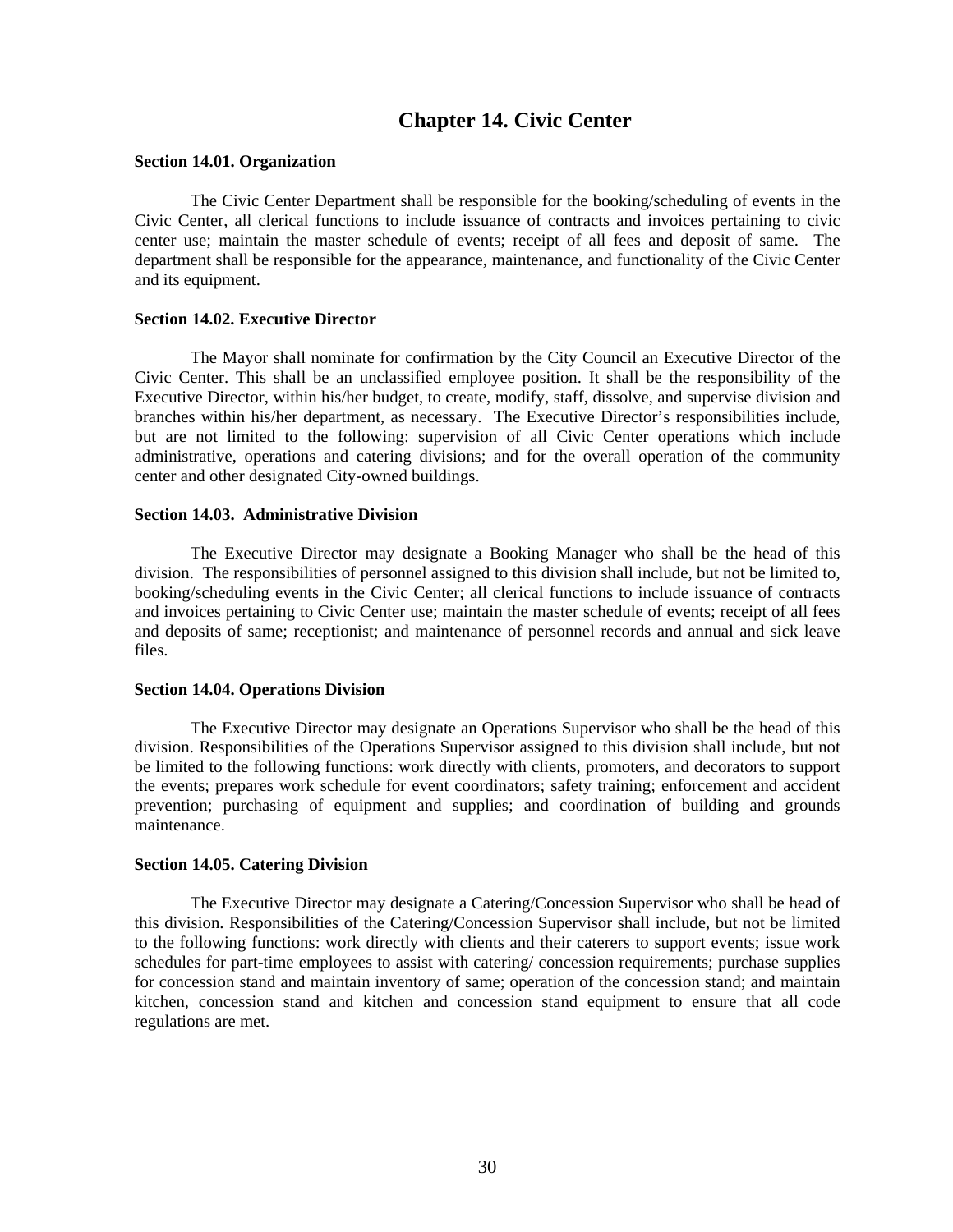### **Chapter 15. Department of Human Resources**

#### **Section 15.01. Operations**

 It shall be the responsibility of the Department of Human Resources to ensure that the operations and management of the City's human resources, excluding those of the Police and Fire Departments, are in accordance with this charter, its policies, applicable ordinances, state and federal laws, and/or directives pertaining thereto. The Department of Human Resources shall also be responsible for risk management and the incoming and outgoing of City mail.

#### **Section 15.02. Human Resource Policy**

 The City of Bossier City shall, to the extent and in a manner not inconsistent with Federal and State law, adopt a comprehensive personnel policy, which shall be set forth by ordinances, resolutions, rules and regulations. Such personnel policy shall provide a modern and comprehensive system of personnel administration for the City.

This Policy is to reinforce and strengthen the City's commitment to equal opportunity in all matters relating to employment and its continuing pledge to comply with all laws and regulatory authority governing employment practices. Moreover, this policy is intended to provide direction and support for what the City expects of its employees in this important area.

A safe, drug and discrimination-free work place with fair treatment are the fundamental rights of all City employees. Our employment practices must be in legal compliance and should be the foundation for a work place that encourages all employees to contribute to their fullest potential.

#### **Section 15.03. Human Resource Policy Guidelines**

 It shall be the policy of the City of Bossier City to maintain a discrimination-free environment at all work locations and commit to the practice of hiring and advancing the most qualified people without regard to race, color, gender, sexual orientation, national origin, religion, citizenship, age, veteran status, or disability. This practice shall extend to all terms and conditions of employment.

Specific positions shall be grouped into classes and each class shall include those positions sufficiently similar to duties and responsibilities so that similar requirements as to training, knowledge, skill and the same rates of compensation are applicable thereto.

All appointments and promotions to positions in the classified service of the City and all measures for the control and regulation of employment in such positions and separation therefrom, shall be on the sole basis of merit and fitness.

Fair and equitable pay shall be provided with due consideration of both the employees and the taxpayers and with observance of the principle of equal pay for equal work, and suitable differences in pay for different work.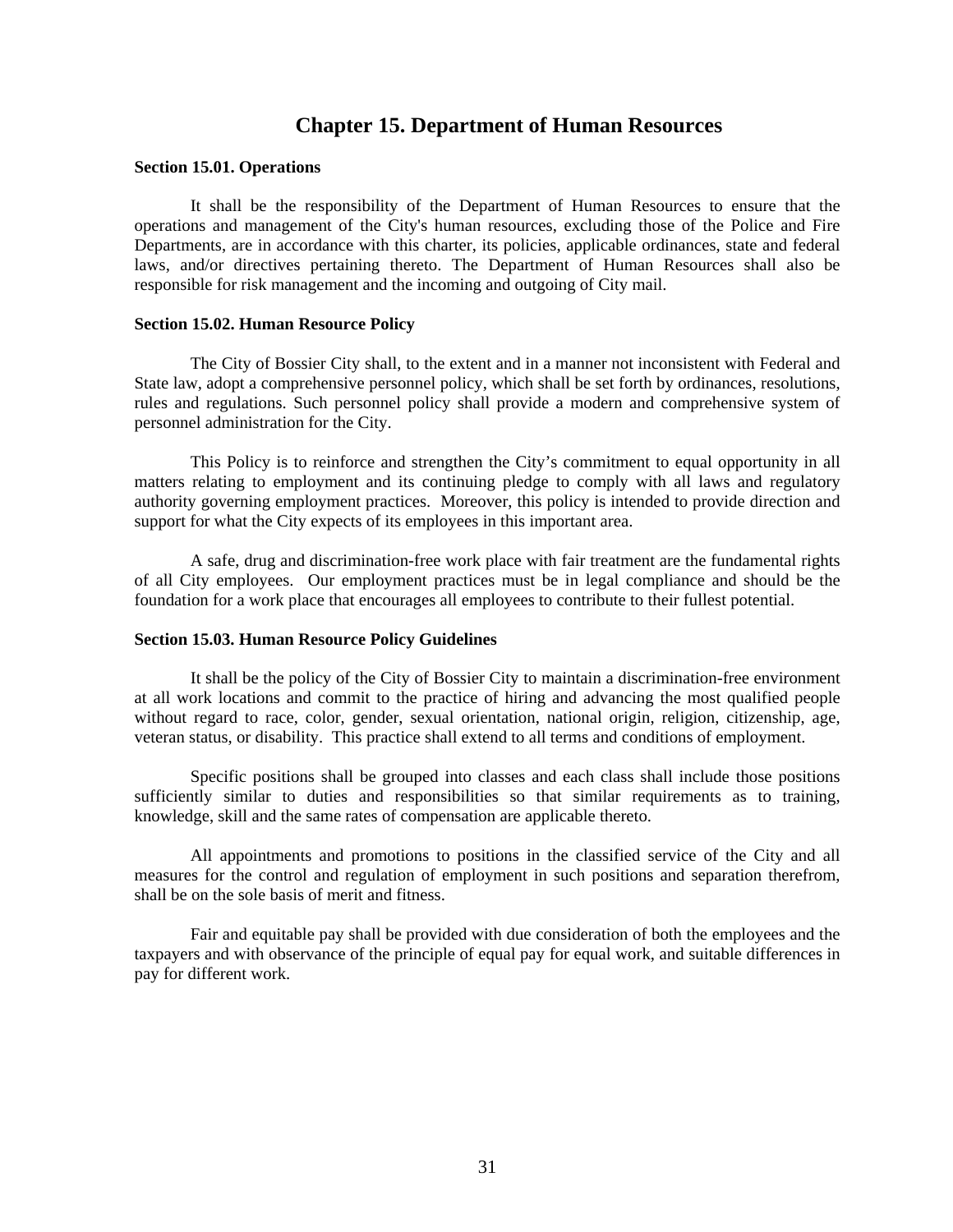#### **Section 15.04. Human Resources Director**

The Mayor shall nominate for confirmation by the City Council a Director of Human Resources. This shall be an unclassified employee position. The Director shall be a college graduate with a Bachelor's Degree or higher; have a minimum of five (5) years experience as a Human Resource Generalist, three (3) of which in an administrative or supervisory position.

The Director shall be head of and responsible for operations and management of the City's Department of Human Resources and Risk Management, excluding those of the Police and Fire Departments. It shall be the responsibility of the Director of Human Resources, within his/her budget, to create, modify, staff, dissolve, and supervise divisions and branches within his/her department, as necessary.

#### **Section 15.05. Risk Management Division**

The Human Resources Director may hire a Risk Manager who shall be the head of this division. This shall be an unclassified employee position. The Risk Manager shall be responsible for the City's liability and workmans' compensation insurance programs. He/she shall have responsibility for maintaining the City safety program and ensuring that proper employee training is conducted pertaining to same. He/she shall be responsible for resolving employee complaints pertaining to unsafe conditions in the City workplace and citizen complaints concerning unsafe conditions in the City.

#### **Section 15.06. Benefits Administration Division**

The Human Resources Director may hire a Personnel Specialist/Benefits Administrator who shall be the head of this division. The Benefits Administrator shall be responsible for, but not limited to, ensuring that the various benefits programs of the City such as major medical/hospitalization, dental, life, accidental death and dismemberment, and other elective programs are efficiently administered.

#### **Section 15.07. Records Maintenance Division**

 The Human Resources Director may hire a Personnel Specialist who shall be the head of this division. The Personnel Specialist shall be responsible for the maintenance of current employees' records and disposition of records of former employees.

#### **Section 15.08. Personnel Board**

There shall be a Personnel Board. It shall consist of five (5) members. The terms of the board members (other than the initial term) shall be for three (3) years. Board members shall be appointed by the City Council or elected by and from classified employees as outlined below. Initial terms of appointment by the City Council will be staggered to provide for overlapping terms.

- 1) Appointing and electing authority of board members:
	- a) One (1) member, who shall be a resident of Bossier City, shall be appointed by the City Council.
	- b) Two (2) members shall be selected by the Mayor from a list of four (4) nominees, who shall be residents of Bossier City, submitted by the Chancellor, Bossier Parish Community College.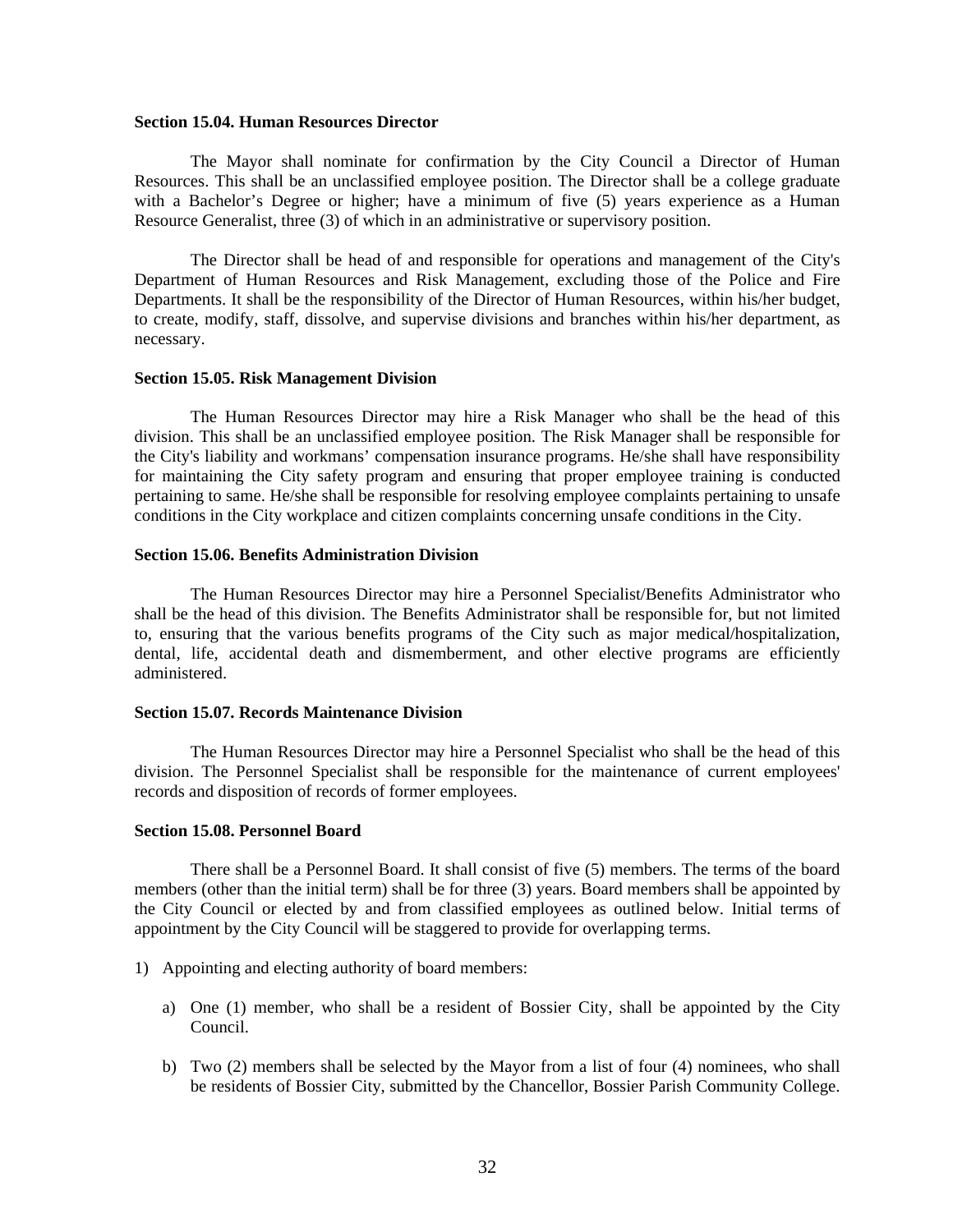The Chancellor shall provide these names to the Mayor within thirty (30) days after receiving such request. Those nominated by the Mayor must be confirmed and appointed by the City Council.

- i) If no nominees are submitted to the Mayor within thirty (30) days, the Mayor will nominate one (l) individual of his/her choosing; the City Council must appoint this individual. The second individual shall be a classified employee elected by the classified employees as outlined in the following paragraph.
- c) Two (2) members, who have been nominated and elected by and from the City classified employees, excluding fire and police employees, shall be appointed. This election shall be by secret ballot of the City's classified employees.
- 2) Duties of the Personnel Board
	- a) It shall be the duty of the Personnel Board to adopt procedures and upon request, to hear appeals from classified employees. The Board shall receive evidence and hear witnesses to determine facts involving employment and promotions. It shall also insure that such actions are consistent with provisions in this section and any ordinances, resolutions, rules, regulations, or policies adopted pursuant thereto.
	- b) Upon hearing and determination of appeals, the Personnel Board may affirm, modify, or reverse the actions of the City with respect to any classified employment or promotions.
	- c) Aggrieved classified parties may appeal the ruling of the board within thirty (30) days by petition to the district court.
	- d) The Personnel Board may, upon its own motion or upon request by the City Council, or any member thereof, investigate matters relating to employees and advise the City Council as to its findings and recommendations.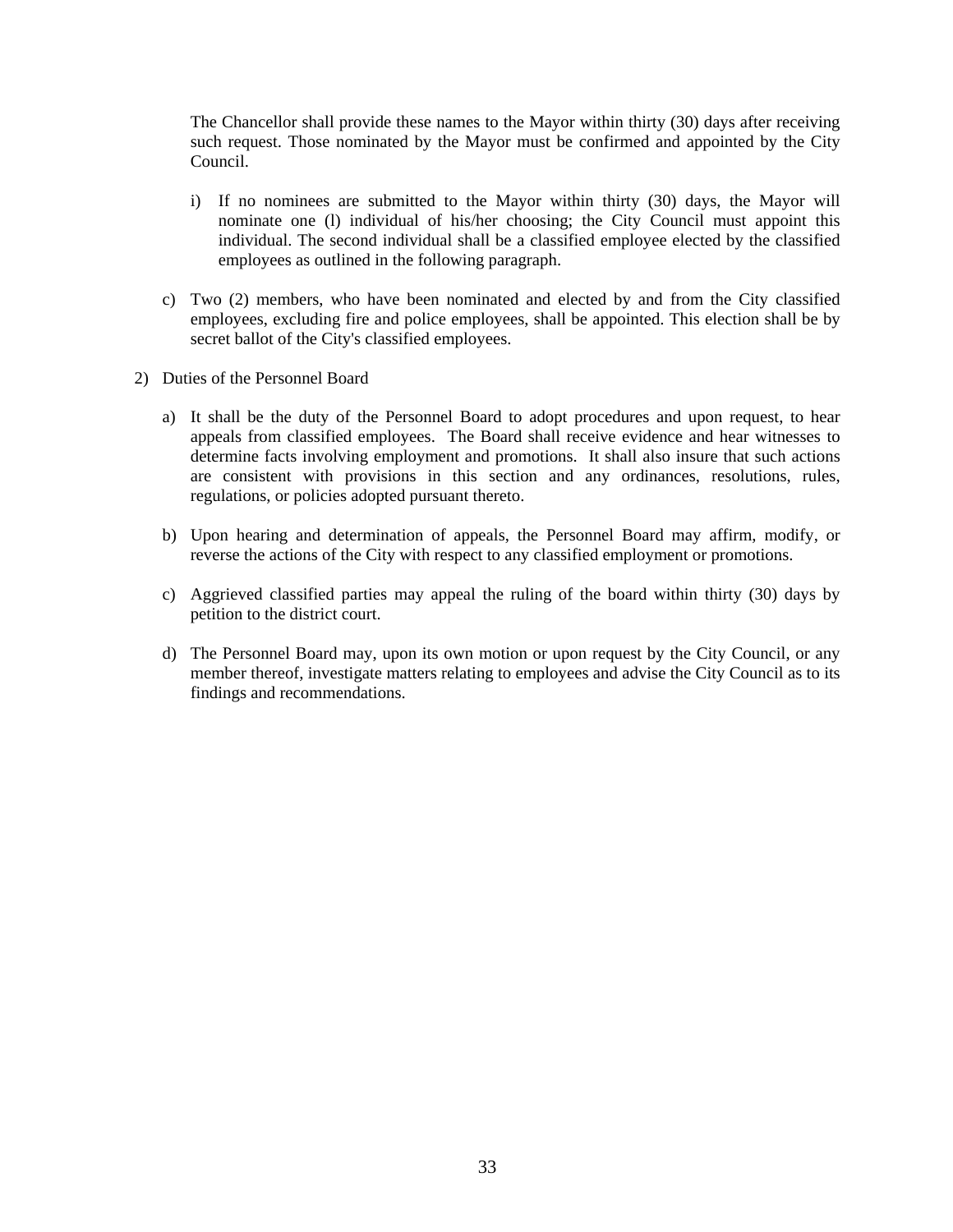### **Chapter 16. Department of Finance**

#### **Section 16.01. Organization.**

There shall be a Department of Finance. The Department of Finance shall have a Director of Finance. The Department of Finance may consist of but not be limited to the following divisions: Accounting, Tax, Information Systems, Arena, Customer Service, and Purchasing. These divisions and any other divisions that may be added shall be under the administrative control of the Director of Finance. The department may include such other functions and employees as recommended by the Mayor and/or the Director of Finance if within the department's budget.

#### **Section 16.02. Director of Finance**

The Mayor shall nominate, for confirmation by the City Council, a Director of Finance. This shall be an unclassified position. The Director of Finance shall have responsibility for the financial affairs of the City. The Director, when a vacancy occurs, shall be a college graduate with a Bachelor's Degree or higher in Accounting or comparable area of study; be a CPA, and have a minimum of five (5) years experience in Financial Affairs and Accounting, three (3) of which in an administrative or supervisory position. It shall be the responsibility of the Director of Finance, within his/her budget, to create, modify, staff, dissolve, and supervise divisions and branches within his/her department, as necessary. He/she shall:

- a) Collect and have custody of all monies of the City from whatever source.
- b) Prepare the operating and capital budgets as directed by the Mayor.
- c) Maintain a record of indebtedness and have charge of the payment of principal and interest on such indebtedness.
- d) Ascertain that funds are available for payment of all contracts, purchase orders and any other documents that incur financial obligation for the City, and that such documents are in accordance with established procedures.
- e) Disburse all funds from the City treasury.
- f) Develop and administer a uniform central accounting system for all City departments and divisions using nationally accepted Governmental Accounting Standards Board (GASB) and National Institute of Governmental Purchasing (NIGP) standards, where applicable.
- g) Prepare a monthly statement of revenues and expenditures to show the financial condition of the City.
- h) Procure all equipment, materials, supplies and services required by the City, under a central purchasing system, for all departments, divisions, sections, offices and agencies in accordance with applicable state law, City Council policy, and administrative requirements.
- i) Maintain an inventory of all City property, real and personal.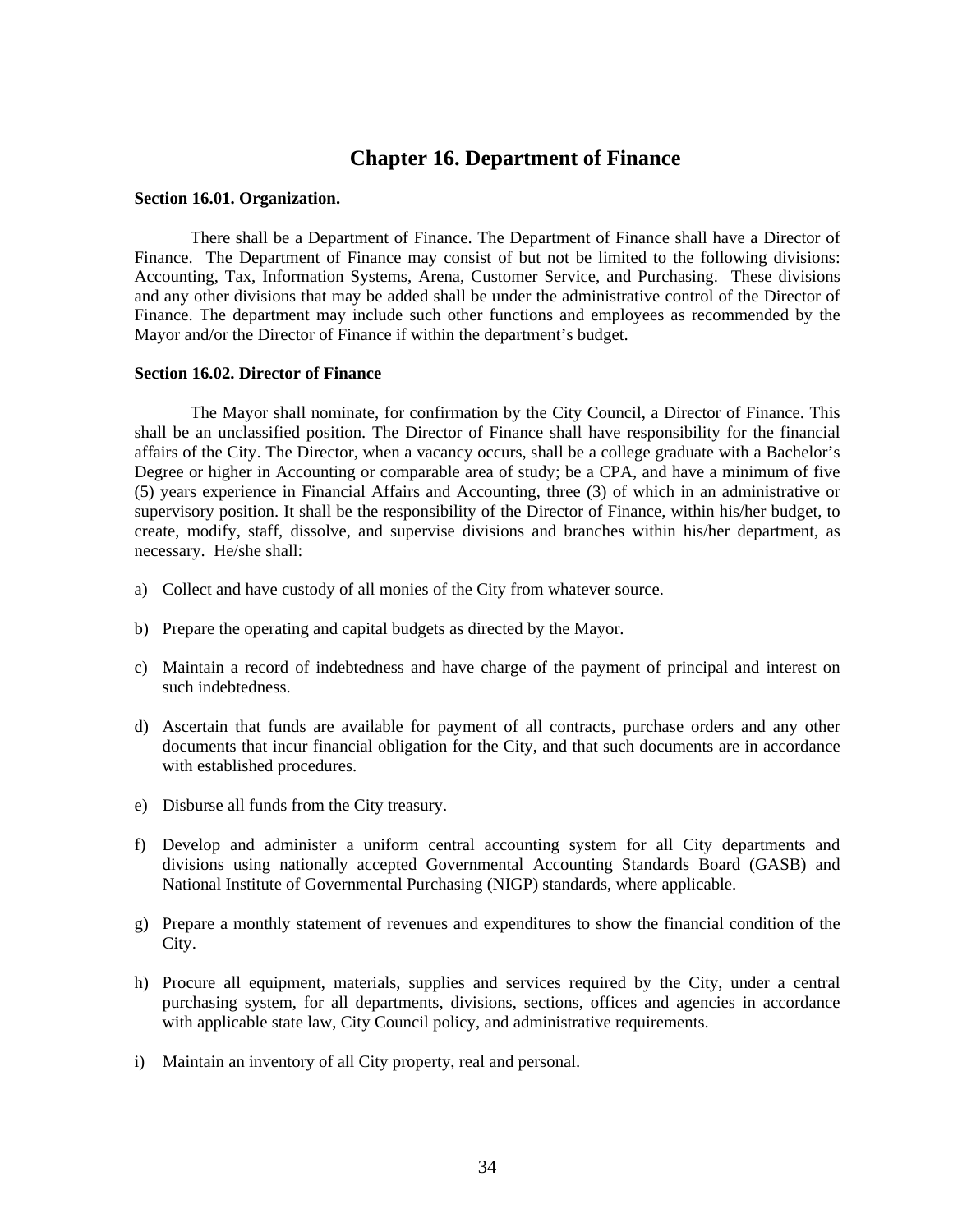- j) Invest all idle City funds, as permitted by law.
- k) Manage City information services operations.
- l) Provide general administrative services.
- m) Be responsible for, in coordination with the Director of Public Utilities, the Department of Public Utilities' billing and collections, general accounts and annual statements, disposition of utilities earnings, and recommending appropriate utility rates.
- n) Perform such other actions as may be directed by the Mayor.

#### **Section 16.03. Purchasing Agent**

The Purchasing Division shall be under the direction of the Director of Finance who may employ a Purchasing Agent. The Purchasing Agent shall be an unclassified employee and shall manage the division pursuant to the provisions of this plan of government and such rules and regulations as the City Council may establish by ordinance, purchase for use of the City all supplies, equipment and contractual services, including insurance and surety bonds. The Purchasing Agent shall have the following additional duties:

- a) To supervise the operation of storerooms and warehouses as may be established in accordance with the rules, regulations, and directions of the City Council.
- b) To transfer, with the approval of the City Council, to or between departments and agencies of the City, or to sell supplies, materials and equipment determined, after consultation with the head of the department concerned, to be surplus, obsolete, or unusable.
- c) To maintain an accurate system of accounting for all property received and all property issued by him/her, in accordance with accepted principles for property and inventory control, and to maintain such inventory of all movable property belonging to the City, as may be required by the City Council.
- d) To perform other duties as may be prescribed by ordinance or assigned to him/her by the Director of Finance or the Mayor.

#### **Section 16.03.1. Competitive bidding**

Before making a purchase or public works contract, the Purchasing Agent shall give opportunity for competitive bidding as prescribed by a procurement code not in conflict with applicable laws of the state codified in the Code of Ordinances for the City of Bossier City. All sales made by the Purchasing Agent shall be on the basis of competitive bids after such public notice as may be prescribed by the City Council by ordinance, and all sales shall be to the highest responsible bidder. A record of all bids, showing the name of the bidder and the amount of the bid, and indicating in each case the successful bidder, together with the original of all sealed bids and other documents pertaining to the award of contracts, shall be preserved in accordance with state law and generally accepted accounting practices.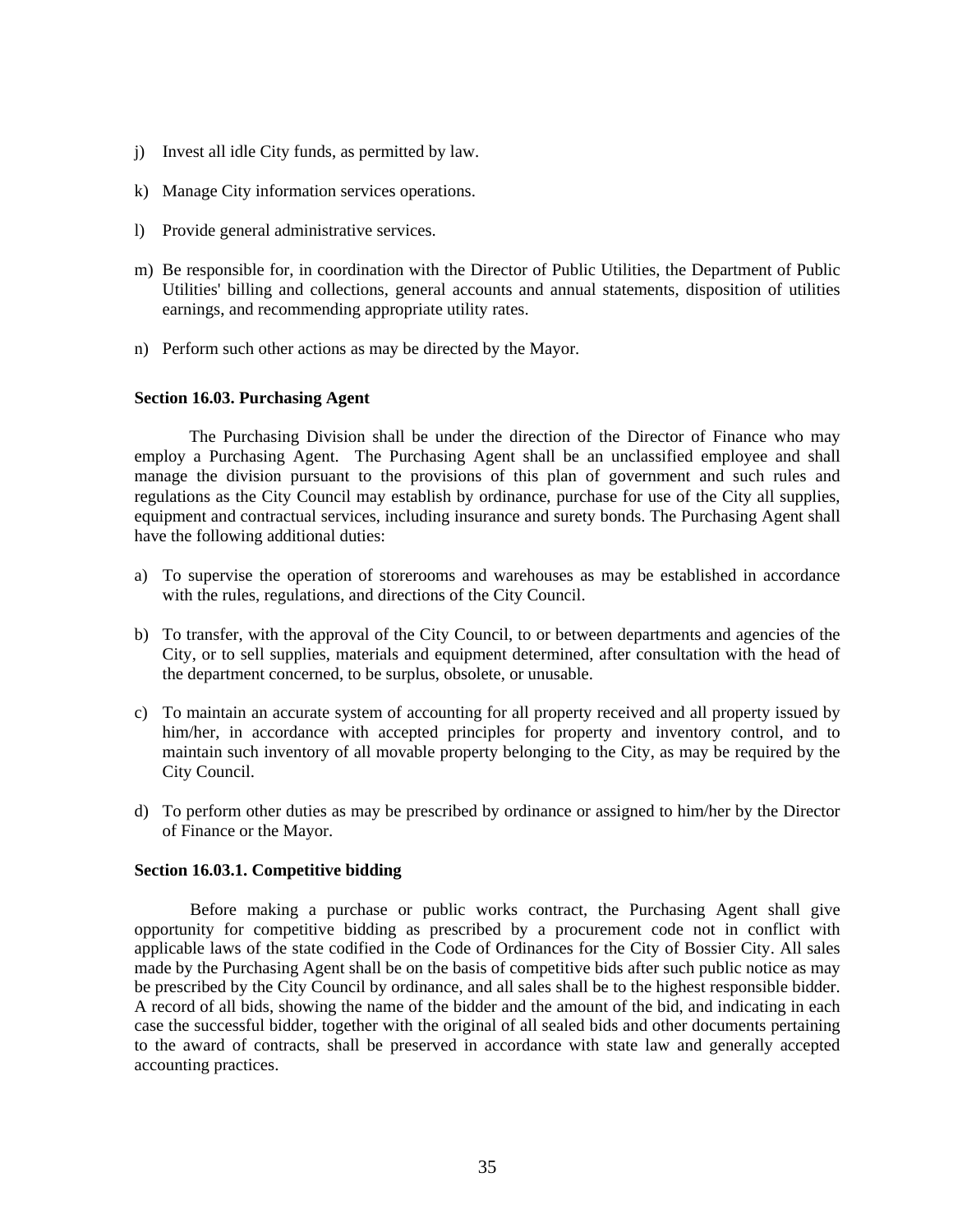#### **Section 16.03.2. Appropriated funds availability**

 All purchases made and contracts entered into by the Purchasing Agent shall be pursuant to a requisition from the head of the department whose appropriation is being charged. No purchase order made, or contract entered into by the Purchasing Agent, shall be valid unless there is an unexpended and unencumbered balance in the appropriation and allotment applicable thereto. Nothing herein, however, shall prevent the Purchasing Agent from making purchases for a stores revolving fund which the City Council is hereby authorized to establish, and from making sales from the stores to the several departments subject to the same provisions as relate to other purchases.

#### **Section 16.04. Accounting Division**

The Accounting Division shall be under the direction of the Director of Finance who may employ a Comptroller to oversee the division. He/she shall be an unclassified employee and shall administer the financial operations of the City using the most recent principles mandated by Governmental Accounting Standards Board (GASB) or any other state or federal organization/agency which governs governmental accounting principles.

#### **Section 16.05. Tax Division**

The Tax Division shall be under the direction of the Director of Finance who may employ a Tax Administrator to oversee the division. He/she shall be an unclassified employee and shall be responsible for collecting sales and use taxes, property taxes, occupational license taxes, liquor licenses and hotel/motel taxes in accordance with all intergovernmental agreements and applicable laws.

#### **Section 16.06. Customer Services Division**

The Customer Services Division shall be under the direction of the Director of Finance who may employ a Customer Service Administrator to oversee the division. He/she shall be an unclassified employee and shall be responsible for collection of all water, sewer, solid waste disposal and emergency medical service monthly fees and charges for services in accordance with all applicable laws.

#### **Section 16.07. Information Services Division**

The Information Services Division shall be under the direction of the Director of Finance who may employ a Manager of Information Services to oversee the division. He/she shall be an unclassified employee. The Manager shall be responsible for the implementation, operation and maintenance of all computers, hardware and software, and communication and electronic equipment.

#### **Section 16.08. Arena Division**

The City's multi-purpose arena is functionally assigned to the Department of Public Affairs. It may be managed by a private management firm recommended by the Mayor and approved by the City Council. The general manager of the contracted management firm shall coordinate with the appropriate functional area of the Mayor's staff to resolve issues and obtain decisions applicable to arena operations, maintenance, and management. The general manager will report on arena status to the Director of Finance and/or in accordance with contractual requirements and when requested by the Mayor, City Council, or Director of Finance.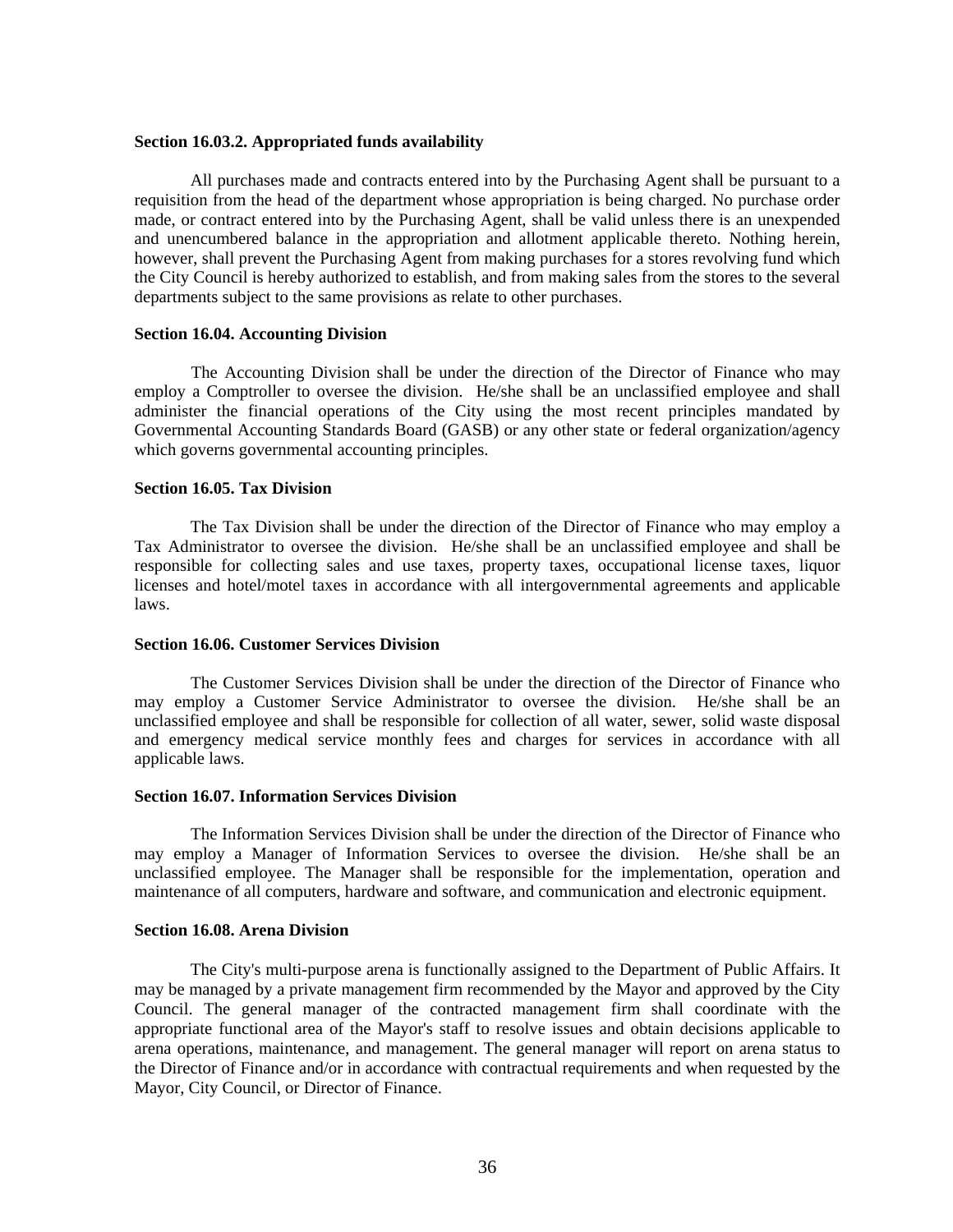# **Chapter 17. Police Department**

#### **Section 17.01. Organization.**

In the interest of public safety, there shall be a Police Department. The department shall have the divisions listed herein by functional area, and such other divisions that may have a direct relationship to public safety as may be recommended by the Mayor and confirmed by an ordinance adopted by the City Council.

#### **Section 17.02. Police Department.**

The head of the Police Department shall be the Police Chief who shall be appointed by the Mayor in accordance with state law.

- (a) The Police Chief shall direct and be responsible for the prevention of crime, law enforcement, maintenance of peace and order of the City, and shall assist the courts and other law enforcement officials (as directed by appropriate authority and as resources permit).
- (b) No person shall exercise police authority in the City except regularly constituted law enforcement officers of the City, parish, federal or state government.
- (c) The department shall include, but is not limited to, the following divisions: Administrative Services; Criminal Investigations; Special Investigations; Uniformed Services; Training and Community Services; and Detention Facility. These divisions, and those that may be added, shall be under the administrative control of the Police Chief who shall appoint an officer to supervise each division.
- (d) The department may include such other functions and employees only when recommended by the Mayor and confirmed by an ordinance adopted by the City Council.

#### **Section 17.03. Administrative Services Division.**

 The Administrative Services Division shall be under the direction of the Police Chief. The Police Chief may designate the Deputy Police Chief to direct this division. Officers and other personnel within the division shall perform, but are not limited to, accomplishment of the following functions: planning and research; personnel; purchasing; budget and payroll; internal affairs; and public information. Area coordinators, when assigned by the Police Chief, may be within this division.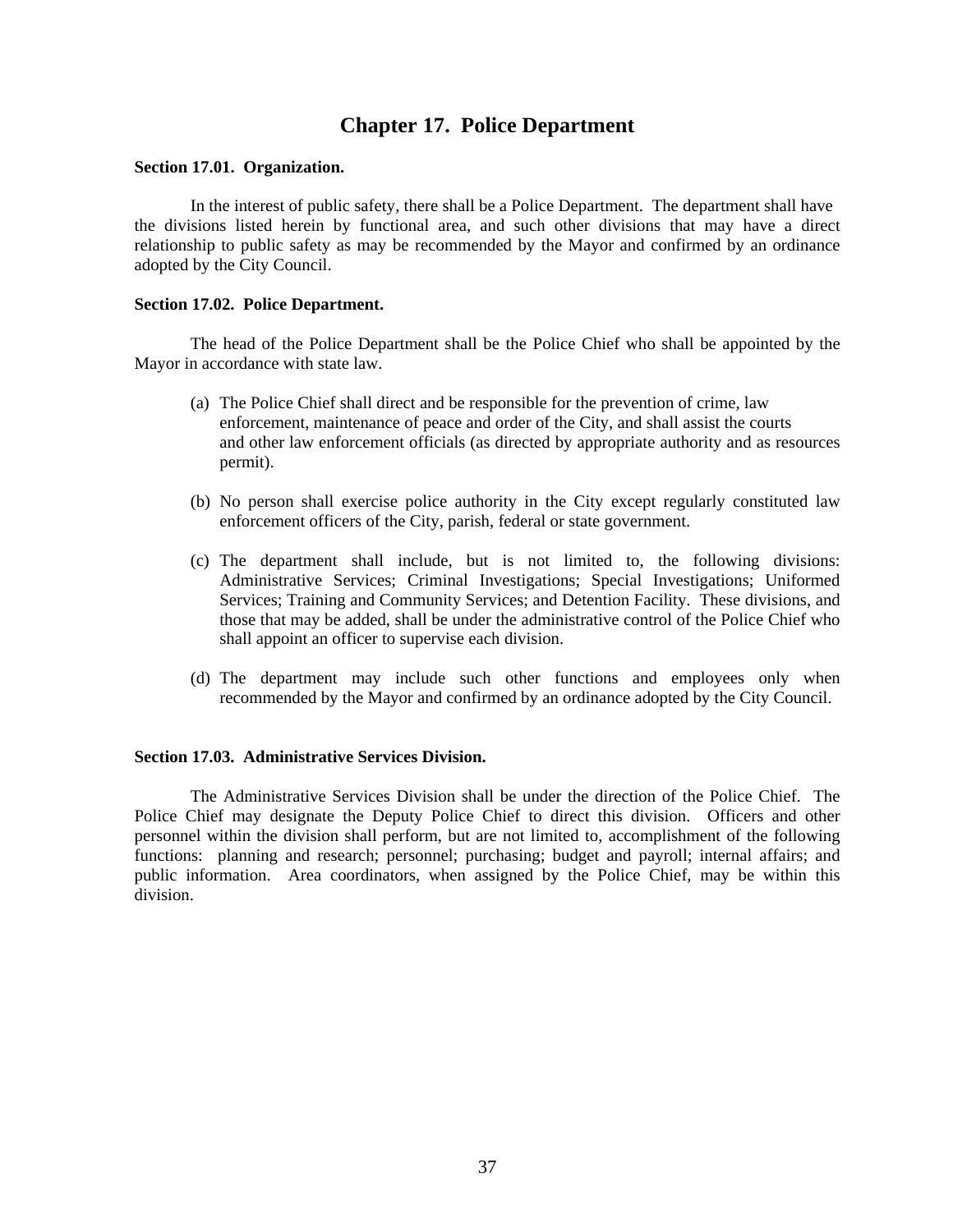#### **Section 17.04. Criminal Investigation Division.**

 The Criminal Investigation Division shall operate under the direction of a qualified individual appointed by the Police Chief. He/she shall be responsible for follow-up and clearing of cases which require additional investigation. Personnel assigned to this division are specialists and investigate specific felony and misdemeanor criminal incidents. This division shall normally include, but is not limited to, accomplishment of the following functions: investigations of crimes against property, against persons, violent crimes, juvenile crime issues, and domestic violence; white collar crimes; and crime scenes/identifications.

#### **Section 17.05. Special Investigation Division.**

 The Special Investigation Division shall operate under the direction of a qualified individual appointed by the Police Chief. He/she shall be responsible for investigating and arresting persons criminally involved in narcotics and vice activity. The division is responsible for, but is not limited to, accomplishment of the following functions: narcotics; street crime interdiction; and vice.

#### **Section 17.06. Uniformed Services Division.**

 The Uniformed Services Division shall operate under the direction of a qualified individual appointed by the Police Chief. He/she shall be responsible for maintaining the twenty-four (24) hour police presence within the City. This division shall normally be the first responder and provide police enforcement and services. The division is responsible for, but not limited to, accomplishment of the following functions: patrol; motorcycle/traffic; communications; hit and run incidents; and reserve personnel.

#### **Section 17.07. Training and Community Services Division.**

The Training and Community Service Division shall operate under the direction of a qualified individual appointed by the Police Chief. He/she shall be responsible for, but is not limited to, performing the following functions: continuous in-service training of police department personnel, and providing community services and programs that assist the department in providing law enforcement and public safety within and for the City.

#### **Section 17.08. Detention Division.**

 The Detention Division shall be operated under the direction of a qualified individual appointed by the Police Chief. He/she shall maintain and operate a twenty-four (24) hours per day detention facility. This facility will provide temporary detention for individuals who are arrested and charged with felony offenses and misdemeanors. This division shall also perform such other functions as assigned by the division supervisor or Police Chief.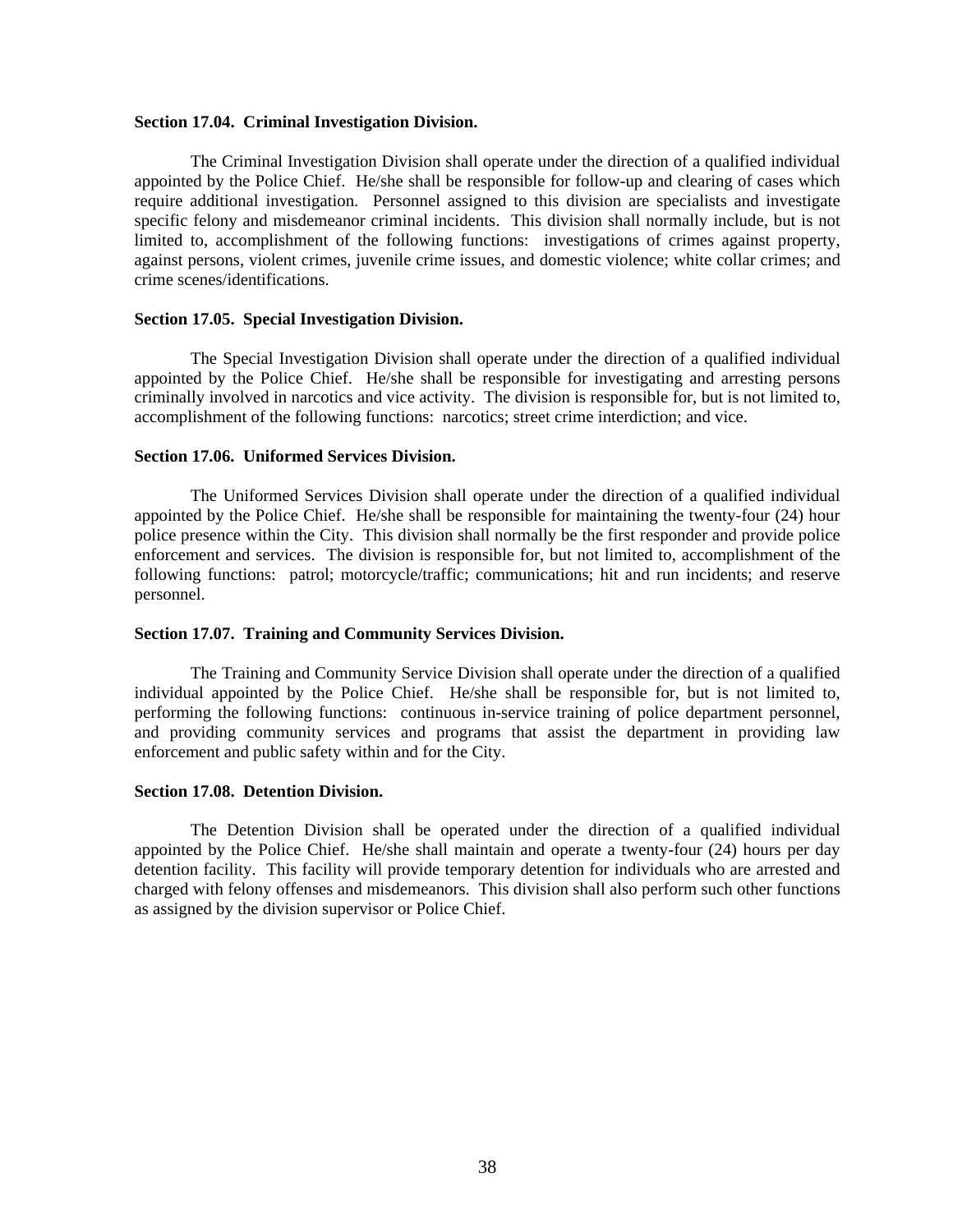# **Chapter 18. Fire Department**

#### **Section 18.01. Organization.**

In the interest of public safety there shall be a Fire Department. The department shall have the divisions listed herein by functional area, and such other divisions that may have a direct relationship to public safety as may be recommended by the Mayor and confirmed by an ordinance adopted by the City Council.

#### **Section 18.02. Fire Department.**

The head of the Fire Department shall be the Fire Chief who shall be appointed by the Mayor in accordance with state law.

- (a) The department shall include, but is not limited to, the following divisions: Administrative; Communications; Emergency Medical Service; Fire Prevention; Fire Training; Hazardous Materials and Special Operations; Maintenance; Operations; Internal Affairs Division; and Information Technology Division.
- (b) These divisions, and any other that may be added, shall be under the administrative control of the Fire Chief.
- (a) The Fire Department may include such other functions and employees as recommended by the Mayor and confirmed by ordinance adopted by the City Council.

#### **Section 18.03. Administrative Division.**

 The Administrative Division shall operate under the direction of a qualified individual appointed by the Fire Chief. He/she shall be responsible for, but is not limited to, accomplishment of the following functions: planning and research; personnel; purchasing; budget; payroll; and public information.

#### **Section 18.04. Communications Division.**

 The Communications Division shall operate under the direction of a qualified individual appointed by the Fire Chief. He/she shall develop and maintain standard operating procedures for department communications including, but not limited to, the following: alarm room; computer aided dispatch system; National Fire Incident Reporting System; telephones; and other computer systems. The Communications Division Supervisor shall be responsible for insuring alarm room personnel are properly trained.

#### **Section 18.05. Emergency Medical Service Division.**

 The Emergency Medical Services Division (EMS) shall operate under the direction of a qualified individual appointed by the Fire Chief. He/she shall: develop medical protocols; establish division policies, goals, and objectives; evaluate medical services; and maintain division records. This division shall also be responsible for all EMS related functions performed by Fire Department personnel, and for other duties as directed by the Fire Chief.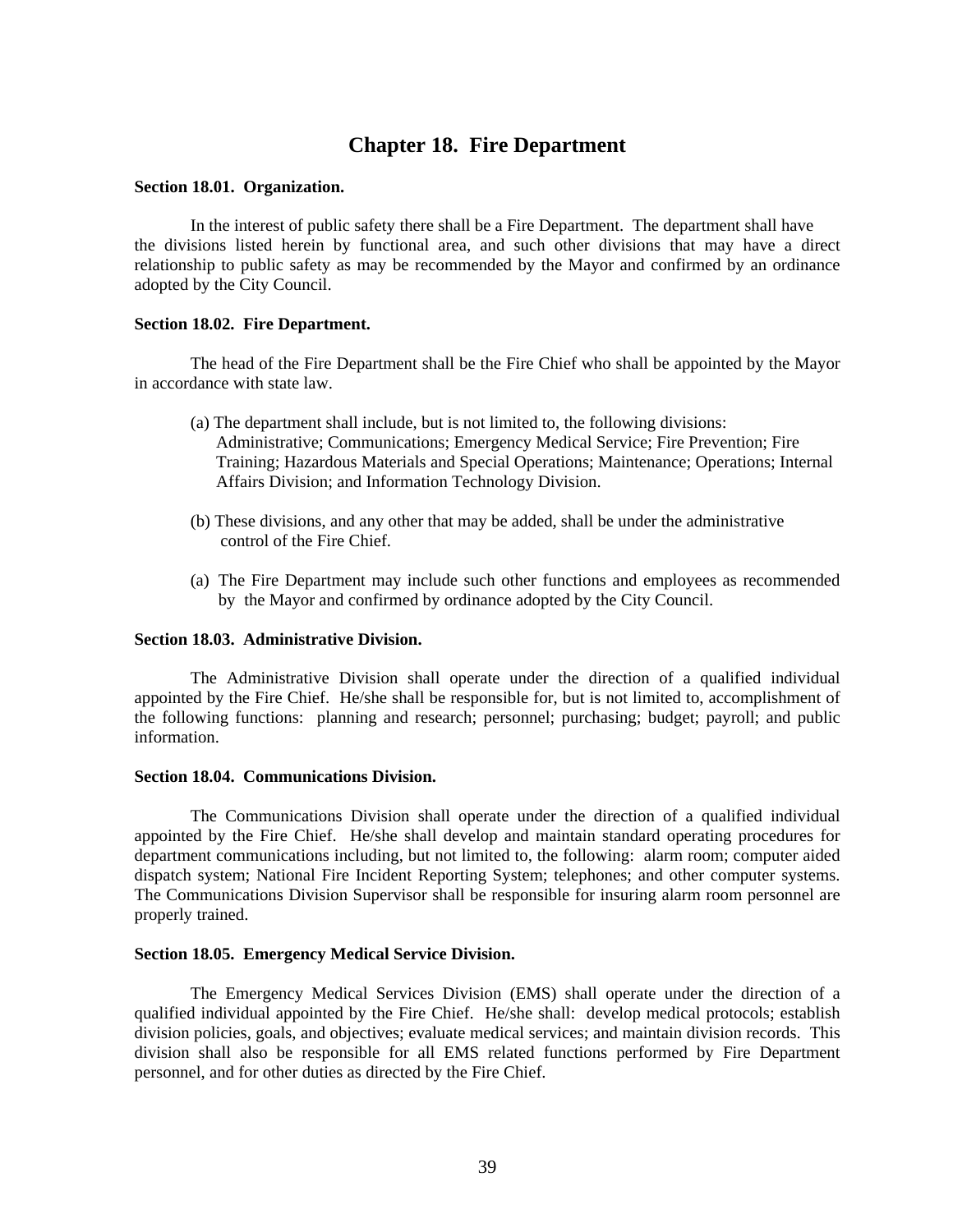#### **Section 18.06. Fire Prevention Division.**

 The Fire Prevention Division shall operate under the direction of a qualified individual appointed by the Fire Chief. He/she shall be responsible for, but is not limited to, accomplishment of the following functions: fire investigations; compliance inspections; public education; hazardous devices; and other related functions as directed by the Fire Chief.

#### **Section 18.07. Fire Training Division.**

 The Fire Training Division shall be operated under the direction of a qualified individual appointed by the Fire Chief. He/she shall be responsible for, but is not limited to, accomplishment of the following functions: planning, organizing, and conducting fire training operations; assembling required material and training aids; evaluation of training program effectiveness; maintaining training records; and other related functions directed by the Fire Chief.

#### **Section 18.08. Hazardous Materials and Special Operations Division.**

 The Hazardous Materials and Special Operations Division shall operate under the direction of a qualified individual appointed by the Fire Chief. He/she shall be responsible for, but is not limited to, accomplishment of the following functions: division administration; response to all Fire Department calls for assistance in identifying hazardous materials or involving technical rescues; planning for and directing department emergency operations involving hazardous materials or technical rescues; providing assistance in development of training related to hazardous materials or technical rescues; and other related functions directed by the Fire Chief.

#### **Section 18.09. Maintenance Division.**

 The Maintenance Division shall operate under the direction of a qualified individual appointed by the Fire Chief. He/she shall be a master mechanic and shall be responsible for, but is not limited to, accomplishment of the following functions: preventive and repair maintenance of all vehicles and equipment assigned to the department; performing service tests on department pumper vehicles and ladder trucks; and other related functions directed by the Fire Chief.

#### **Section 18.10. Operations Division.**

 The Operations Division shall operate under the direction of a qualified individual appointed by the Fire Chief. The division shall be responsible for being first responder to fire and department related incidents. These incidents include, but are not limited to, structure fires; grass fires; vehicle accidents; water vacuuming services; natural disasters; technical rescues; hazardous materials incidents; water rescue; and emergency medical service response.

#### **Section 18.11. Internal Affairs Division**

 The Internal Affairs Division shall be operated under the direction of a qualified individual appointed by the Fire Chief. He/she shall be responsible for, but is not limited to: accomplishing the following functions: internal investigation; personnel affairs; commendations/awards; liaison for Employee Assistance Program; grants and other related duties as directed by the Fire Chief.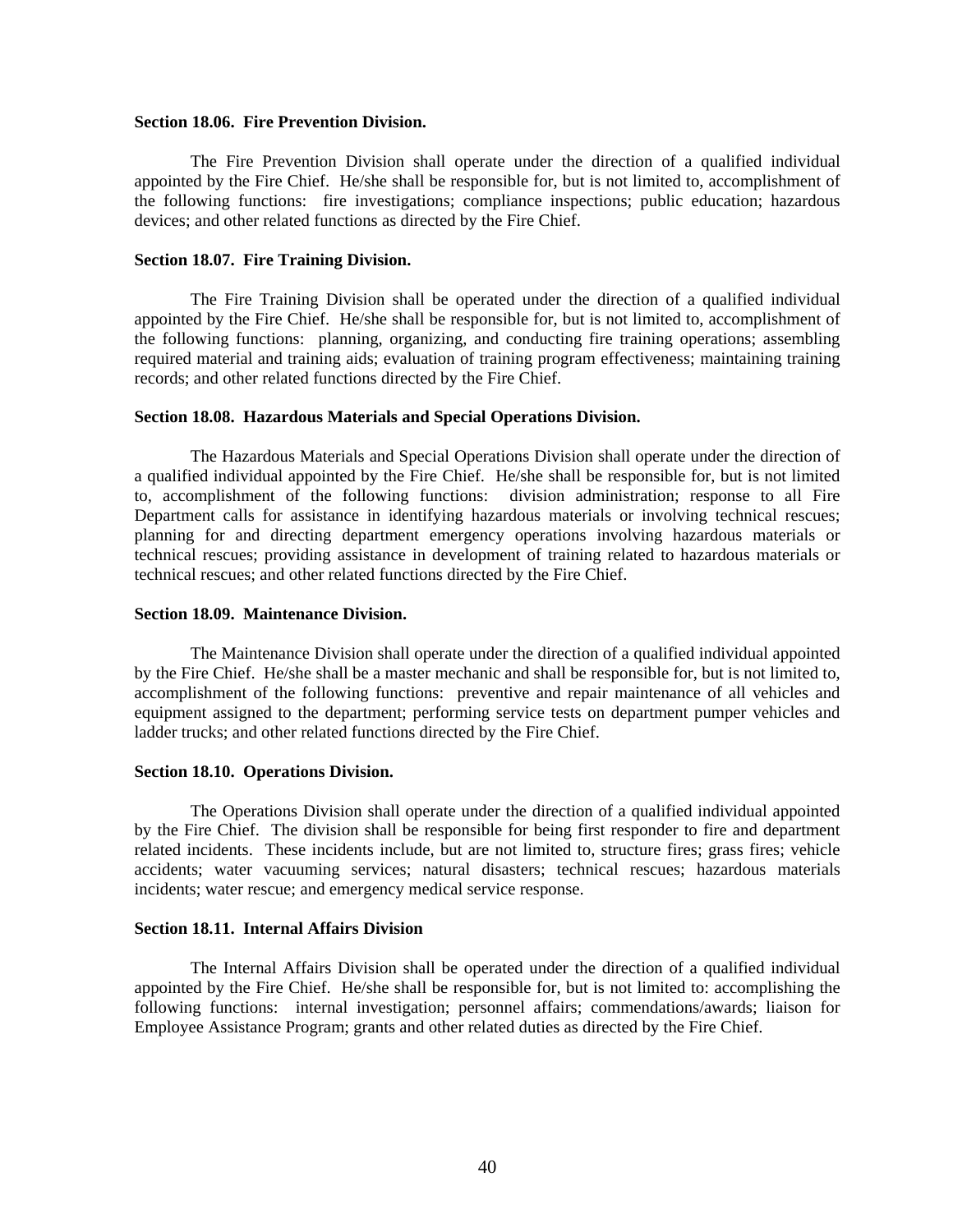#### **Section 18.12. Information Technology Division**

 The Information Technology Division shall be operated under the direction of a qualified individual appointed by the Fire Chief. He/she shall be responsible for, but is not limited to, accomplishing the following functions: all computer applications, including but not limited to AS400 access; Hardware/Software issues; Mobile Data Browser; Road Safety-Driver monitoring equipment; Health Ware Solutions Program; designing/maintaining our department web site; and other related duties as directed by the Fire Chief, in coordination with and approval of the Information Services Division.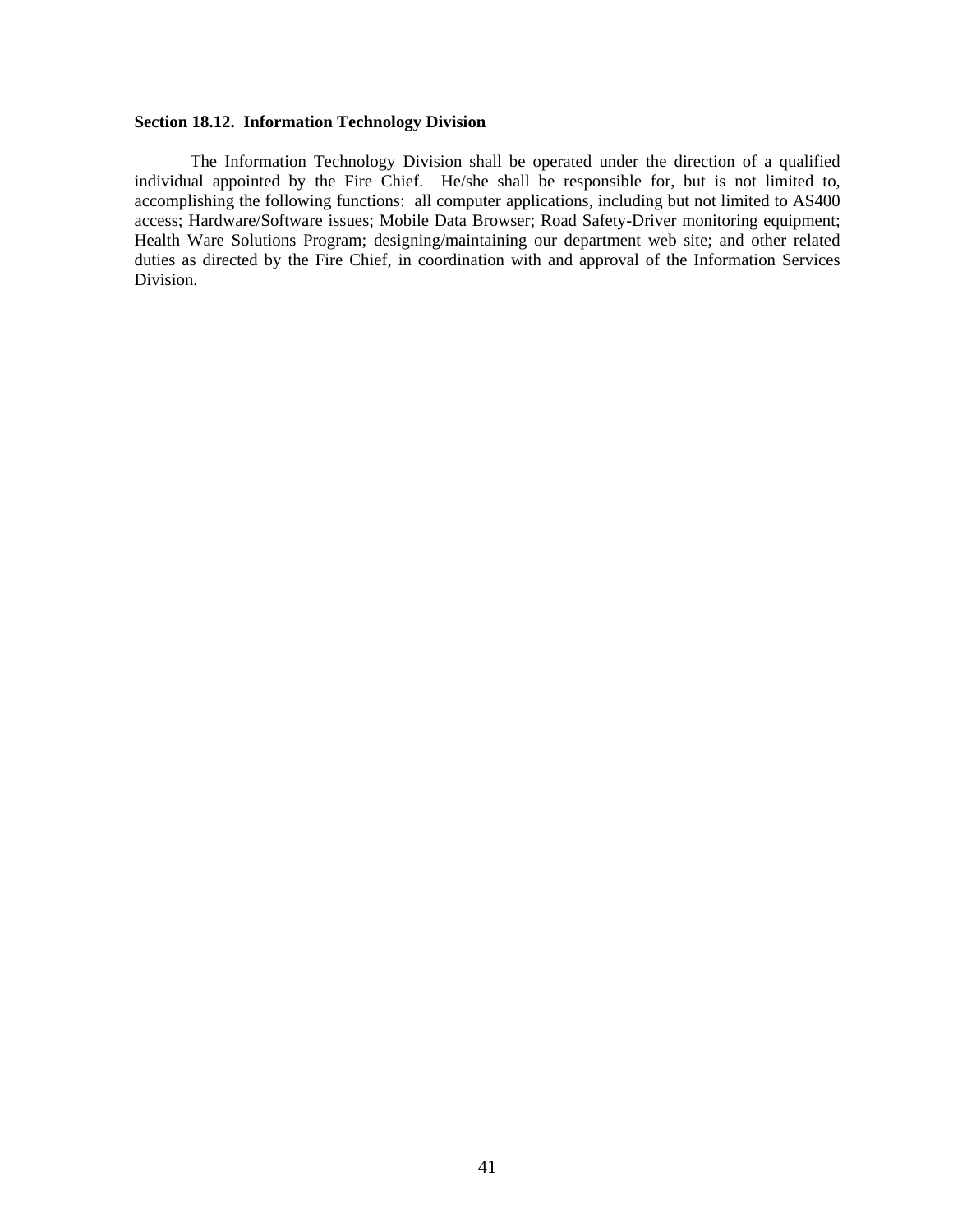# **Chapter 19. Department of Public Works**

#### **Section 19.01. Organization**

The department shall consist of a Director of Public Works and such superintendents and other employees as the Mayor and/or the Director may recommend. The department may be comprised of, but not limited to, the following divisions: Streets and Drainage; Solid Waste; Animal Control; and Herbicide and Mosquito Control.

#### **Section 19.02. Director of Public Works**

The Mayor shall nominate for confirmation by the Council a Director of Public Works. This shall be an unclassified position. The Director of Public Works shall be a college graduate with a Bachelor's Degree in an Engineering field or associated field of study; have a minimum of five (5) year's related work experience, three (3) of which were administrative or supervisory. The Director shall be responsible for streets and drainage within the City, functions of the assigned divisions, and such other responsibilities as may be assigned by ordinance. It shall be the responsibility of the Director of Public Works, within his/her budget, to create, modify, staff, dissolve, and supervise divisions and branches within his/her department, as necessary.

#### **Section 19.03. Streets and Drainage Division**

The Streets and Drainage Division is critical for the accomplishment of highly visible and time sensitive services to the citizens and shall be under the direction of the Director of Public Works. The Director may hire at his/her discretion, an employee of the City to supervise this division. The division shall be responsible for, but not limited to, maintenance and repair of City streets, including alleys and sidewalks, and drainage systems. The division shall also be responsible for street sweeping and mowing of designated public areas.

#### **Section 19.04. Solid Waste Division**

The Director may hire, if within his/her budget, a supervisor to oversee the Solid Waste Division. This division shall be responsible for, but not limited to, oversight of contracted services and City employees performing solid waste collection, recycling collection and processing, litter collection, and other duties as assigned by the Director.

#### **Section 19.05. Animal Control Division**

The Director of Public Works may hire, if within his/her budget, a supervisor to oversee the Animal Control Division. The division shall be responsible for, but not limited to, enforcement of animal, fowl, and reptile ordinances and directives, and shall operate and maintain the animal control facility.

#### **Section 19.06. Herbicide and Mosquito Control Division**

The Director of Public Works may, if within his/her budget, hire a Supervisor of Herbicide and Mosquito Control. The division supervisor shall be responsible for chemical vegetation control along City streets and drainage systems as needed and designated by the Director of Public Works. The division shall also be responsible for, but not limited to, control of mosquito and other insects as designated by the Director of Public Works. The supervisor shall assist with oversight of contracted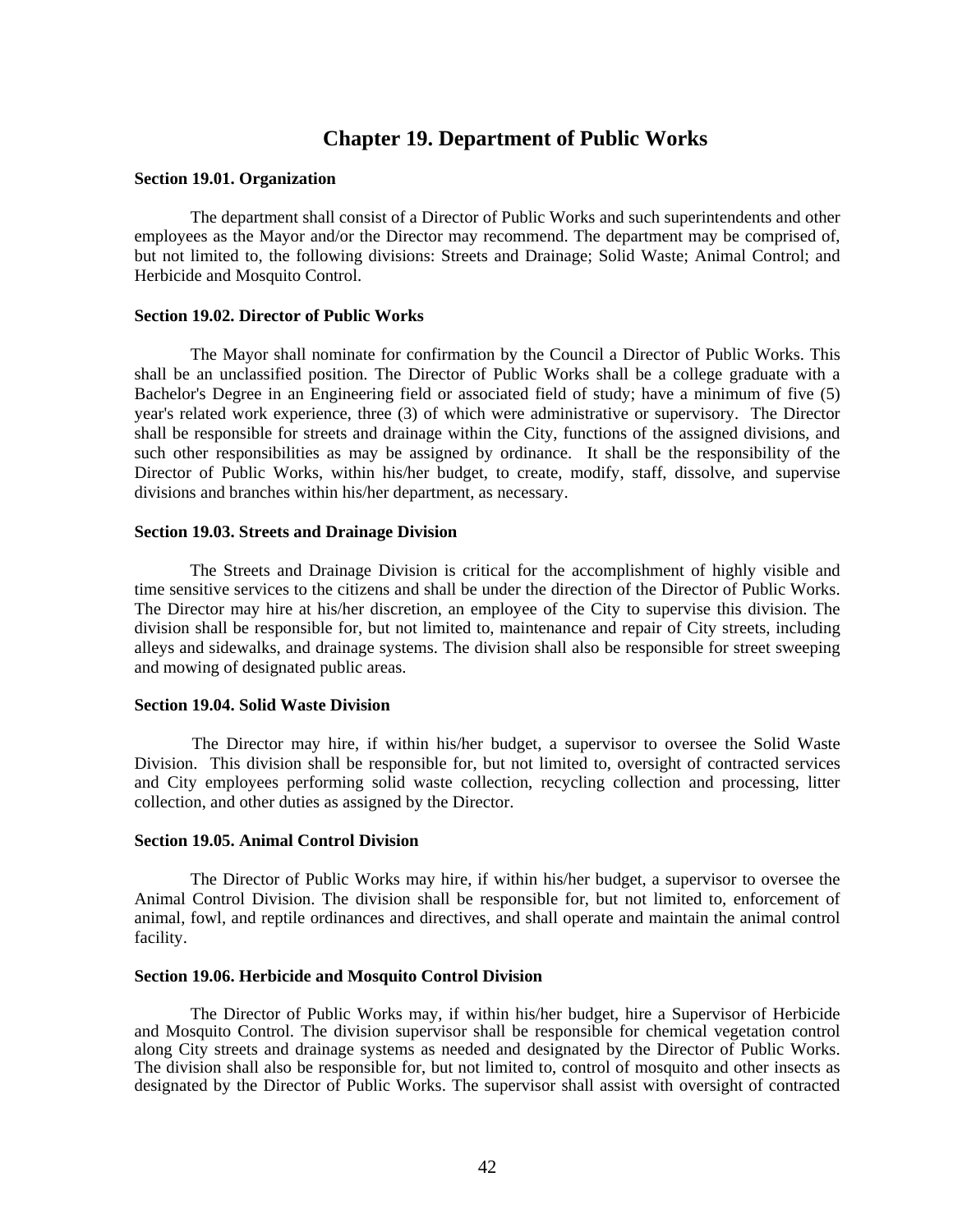services for chemical vegetation control and drainage system inspections as directed by the Director.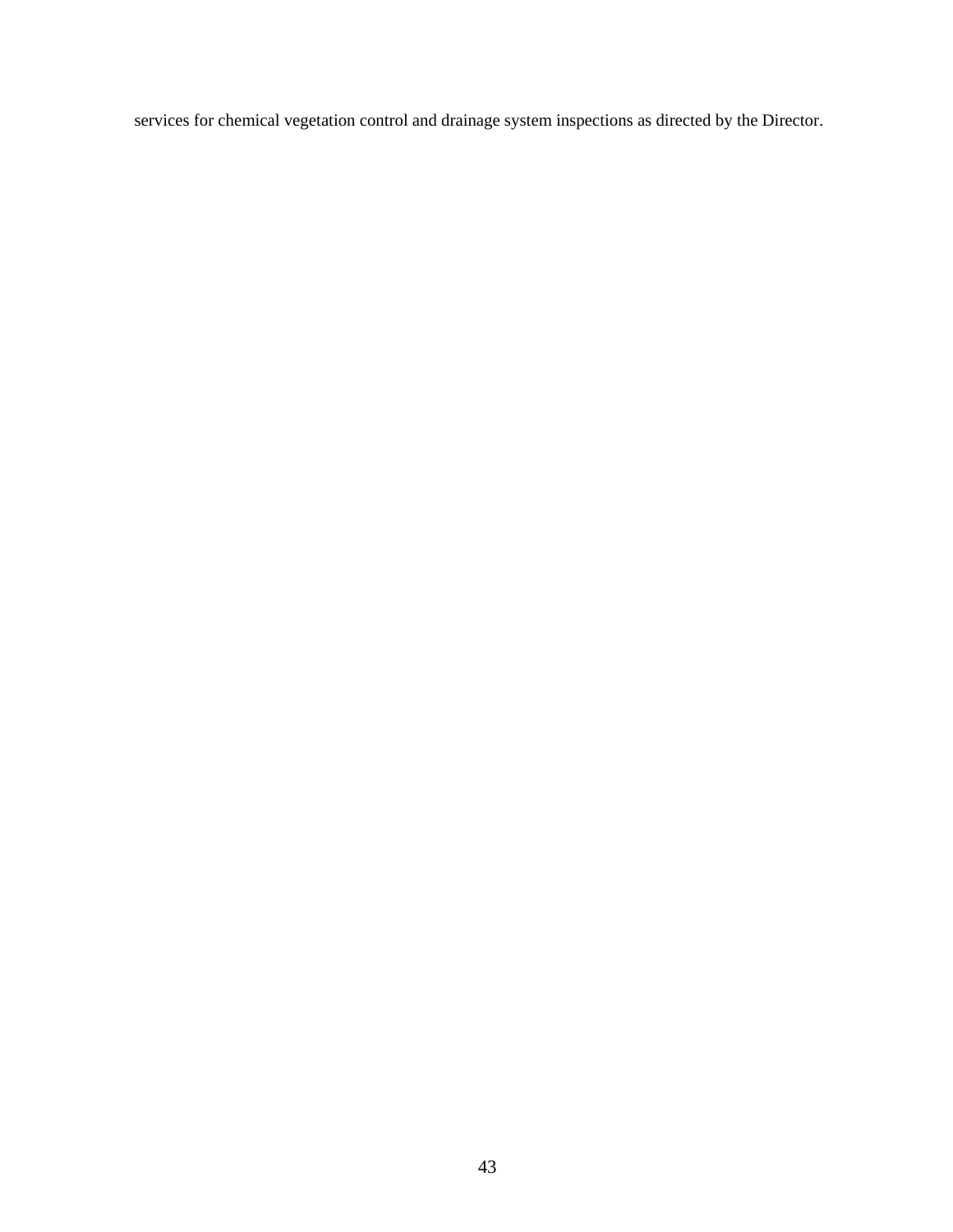# **Chapter 20. Department of Public Utilities**

#### **Section 20.01. Organization**

The Department of Public Utilities shall consist of a Director and such superintendents and other employees as the Mayor and/or the Director may recommend. The department may be comprised of, but not limited to, the following divisions: Water Treatment; Wastewater Treatment; Lift Stations; Environmental Affairs; and Water Main and Sewer Main Maintenance. These divisions, and any others that may be added shall be under the administrative control of the Director of Public Utilities.

#### **Section 20.02. Director of Public Utilities**

The Mayor shall nominate for confirmation by the City Council a Director of Public Utilities. This shall be an unclassified position. The Director of Public Utilities shall be a college graduate with a Bachelor's degree in Engineering or associated field; have a minimum of five (5) year's related work experience, three (3) of which were administrative or supervisory. The Director shall be responsible for the maintenance and operation of the City's water and sewer systems, including electrical maintenance of the Public Utilities facilities, and for the performance of such other duties as may be assigned by ordinance. It shall also be the responsibility of the Director of Public Utilities, within his/her budget, to create, modify, staff, dissolve, and supervise divisions and branches within his/her department, as necessary.

#### **Section 20.03. Lift Station Division**

The Director of Public Utilities may hire, if with in his/her budget, a Superintendent to supervise the Lift Station Division. The Superintendent shall be certified in accordance with applicable state law. The division shall manage the daily operation of lift stations, and is responsible for, but not limited to, pump station maintenance, property upkeep, and electrical installations and repairs.

#### **Section 20.04. Wastewater Treatment Division**

The Director of Public Utilities may hire, if within his/her budget, a Superintendent to supervise the Wastewater Treatment Division. The Superintendent shall be certified in accordance with applicable state law and shall be responsible for the daily operation of all City wastewater treatment plants. This shall include, but is not limited to, treating non-potable water (wastewater) and maintaining federal, state, and local permit compliance standards. The Superintendent shall supervise plant operators, maintenance and utility workers, and laboratory employees.

#### **Section 20.05. Environmental Affairs Division**

The Director of Public Utilities may hire, if within his/her budget, a Superintendent to supervise the Environmental Affairs Division. The Superintendent shall be certified in accordance with applicable state law. The Superintendent shall be responsible for, but not limited to, compliance with rules, regulations, and other applicable directives from the United States Environmental Protection Agency and Louisiana Department of Environmental Quality. These directives include, but are not limited to, monitoring by sampling, testing, and site visits to permitted and non-permitted industries which discharge wastewater into the City's sanitary sewer system, and storm water to the storm water collection system.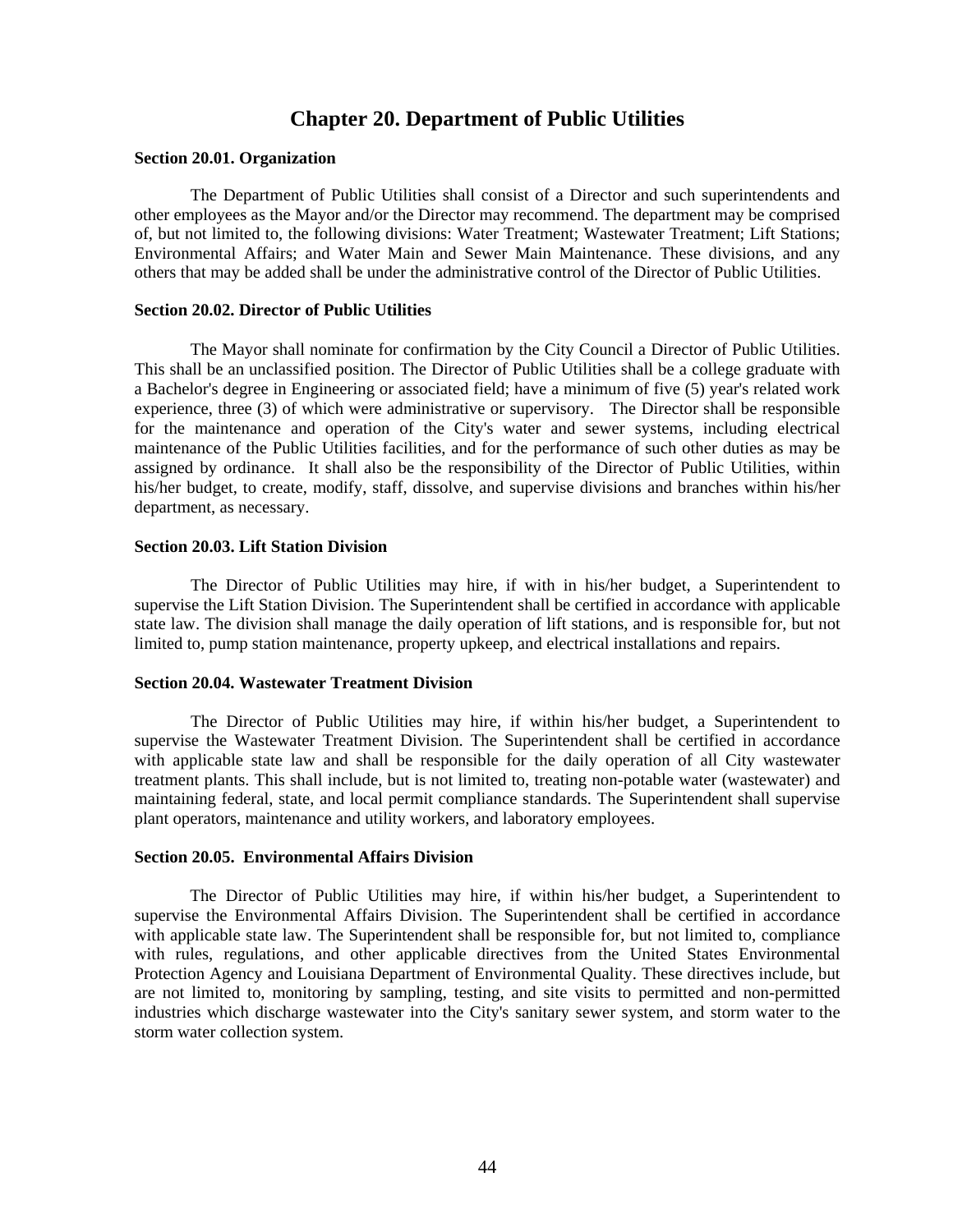#### **Section 20.06. Water and Sewer Maintenance Division**

The Director of Public Utilities may hire, if within his/her budget, a Superintendent, certified in accordance with applicable state law, to supervise the Water and Sewer Maintenance Division. The division is responsible for, but not limited to, maintaining all City water and sewer mains, and repairs or replacement of all water meters and fire hydrants.

#### **Section 20.07. Water Treatment Division**

The Director of Public Utilities may hire, if within his/her budget, a Superintendent to supervise the Water Treatment Division. The Superintendent shall be certified in accordance with applicable state law. The division shall be responsible for, but not limited to, the operation and maintenance of all water treatment plants, raw water and high service pumping stations, elevated water storage towers, and water reservoirs. The division shall also be responsible for ensuring compliance with applicable federal, state, and local directives pertaining to potable water and providing potable water to the City and communities served by the City.

#### **Section 20.08. Water and Sewerage Systems to be Managed as Self-supporting Enterprises**

 It is the intent of this plan of government that the water and sewerage systems shall be managed together as nearly as possible as a single self-supporting business enterprise, hereinafter in this section referred to as the "utility." For this purpose, the following procedures are prescribed:

(A) Billing and collecting.

All customer accounts and other records necessary in the collection of charges for the sale of water, sewerage, and other services shall be a responsibility of the Department of Finance.

(B) General accounts and annual statement.

 The Director of Finance shall keep the general accounts of the utility in accordance with accepted principles of public utility accounting. Expenditures shall be authorized in the same manner as expenditures by other departments. Immediately after the close of each fiscal year the director shall prepare and submit to the City Council the following statements:

- (1) A profit and loss statement in accordance with accepted principles of public utility accounting.
- (2) A balance sheet showing assets and liabilities as of the beginning and close of such fiscal year.
- (3) A statement of receipts and expenditures for such fiscal year showing:
	- (a) Receipts from sales to customers.
	- (b) Receipts from miscellaneous sources.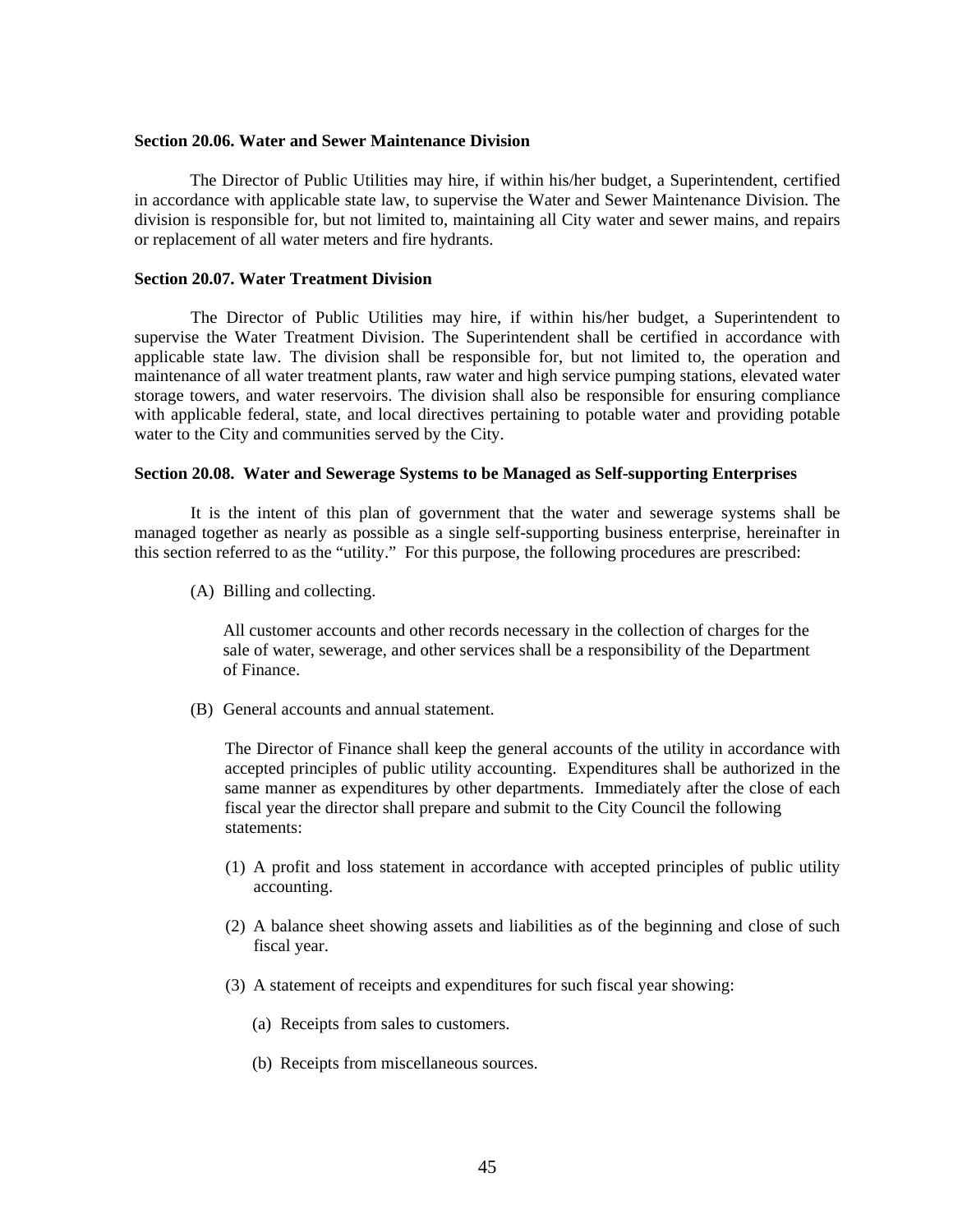- (c) Total receipts, the sum of items (a) and (b).
- (d) Expenses of operation and maintenance.
- (e) Interest payable during the year on utility indebtedness as defined in Subsection (2) above.
- (f) Principal payments on such indebtedness.
- (g) Depreciation estimated in accordance with standard practices of public utility valuation, less the amount of principal payments on such indebtedness.
- (h) Total expenses, items  $(d)$ ,  $(e)$ ,  $(f)$  and  $(g)$ .
- (i) Excess receipts over expense or excess of expenses over receipts, the difference between item (c) and (h).
- (C) Disposition of utility earning.

A sum equal to items (e) and (f) of subsection (3) above, i.e., debt service requirements on Utility Revenue bonded indebtedness, shall be paid annually from the water and sewerage fund to the bond and interest sinking fund. A sum never to be less than 5% of annual water and sewer revenues shall be paid into water and sewer contingency funds from which the City Council may make appropriations on recommendation of the Director of Finance only for renewals, replacements, extensions and any other capital improvement requirements of the Utility. Retained earnings may, upon recommendation of the Director of Finance, be appropriated for renewals, replacements, extensions and any other capital improvement requirements of the Utility. In preparing the Utility budget, the Director of Finance shall estimate the amount to be appropriated from the water and sewerage fund and from the bond and interest sinking fund, provided that no increase in water and sewer rates shall be made except as provided in subsection (E) below.

(D) Utility capital improvements.

Renewals, replacements, extensions and any other capital improvement requirements of the Utility shall be paid from Utility system funds, the issuance of Utility Revenue Bonds, loans from lawful sources, state and federal grants and subject to City Council approval, in an annual amount not to exceed \$3,000,000 from other City capital improvement funds.

(E) Fixing rates.

The City Council shall, from time to time, upon the recommendation of the Director of Finance and Director of Public Utilities, fix the rates to be charged for water and sewer treatment which need not be uniform for all consumers but shall be the same for each class of consumers, based upon the amount of water consumed during the billing period, and may be higher in the case of the consumers outside the City limits. If the annual receipts of the utility, as shown in item (c) of subsection  $(B)(3)$  above, are be less than its annual expense as shown in item (h) of subsection (B)(3) above, the Director of Finance may recommend to the City Council and the City Council may adopt a schedule of rates which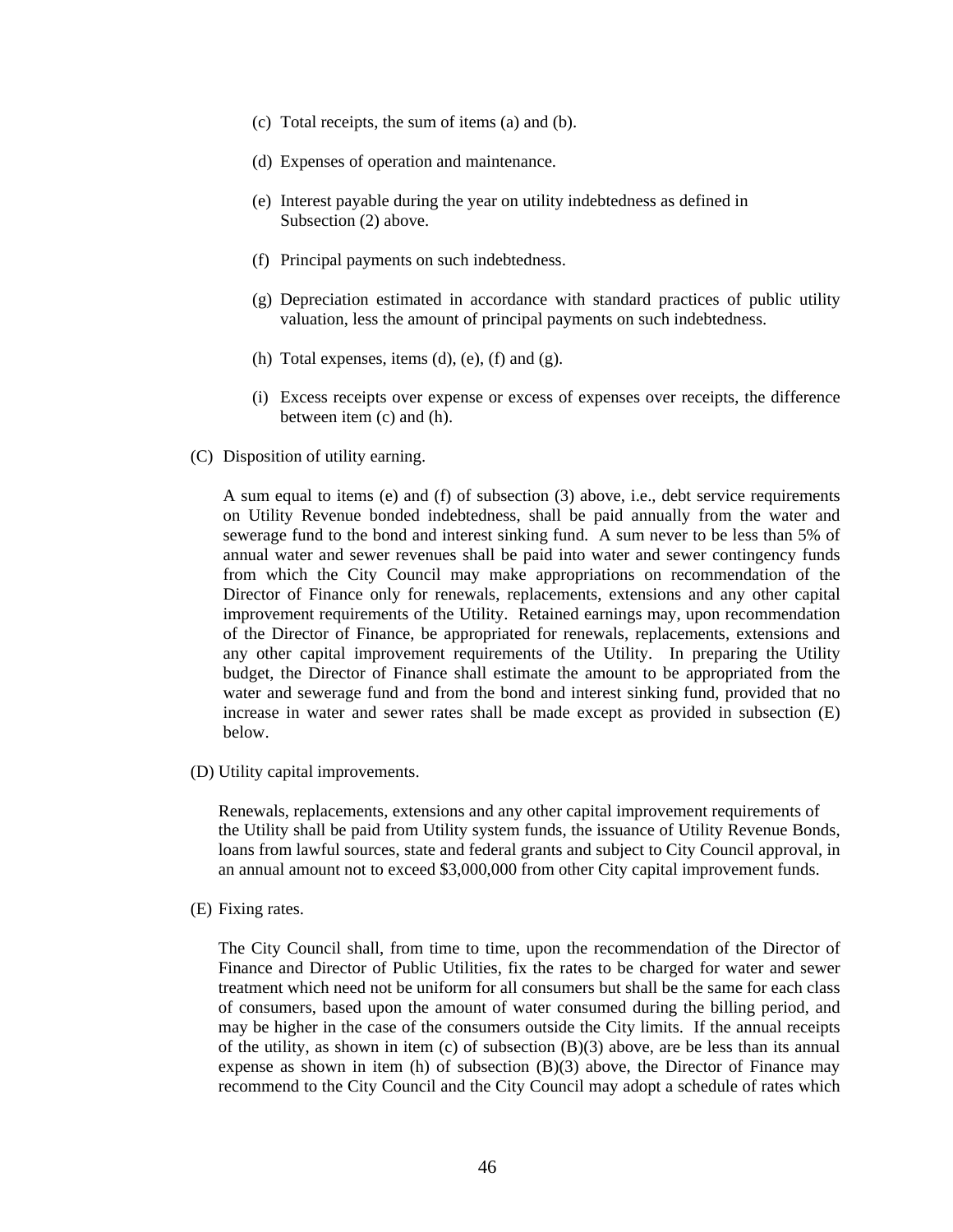will produce annual receipts equal to annual expense. If for any two (2) fiscal years the average annual receipts of the Utility, as shown in item (c) of subsection  $(B)(3)$  above, are be less than its average annual expense, as shown in item (h) of subsection (B)(3) above, it shall be the duty of the Director of Finance to recommend and of the City Council to adopt a schedule of rates which in his/her judgment will produce receipts equal to expense.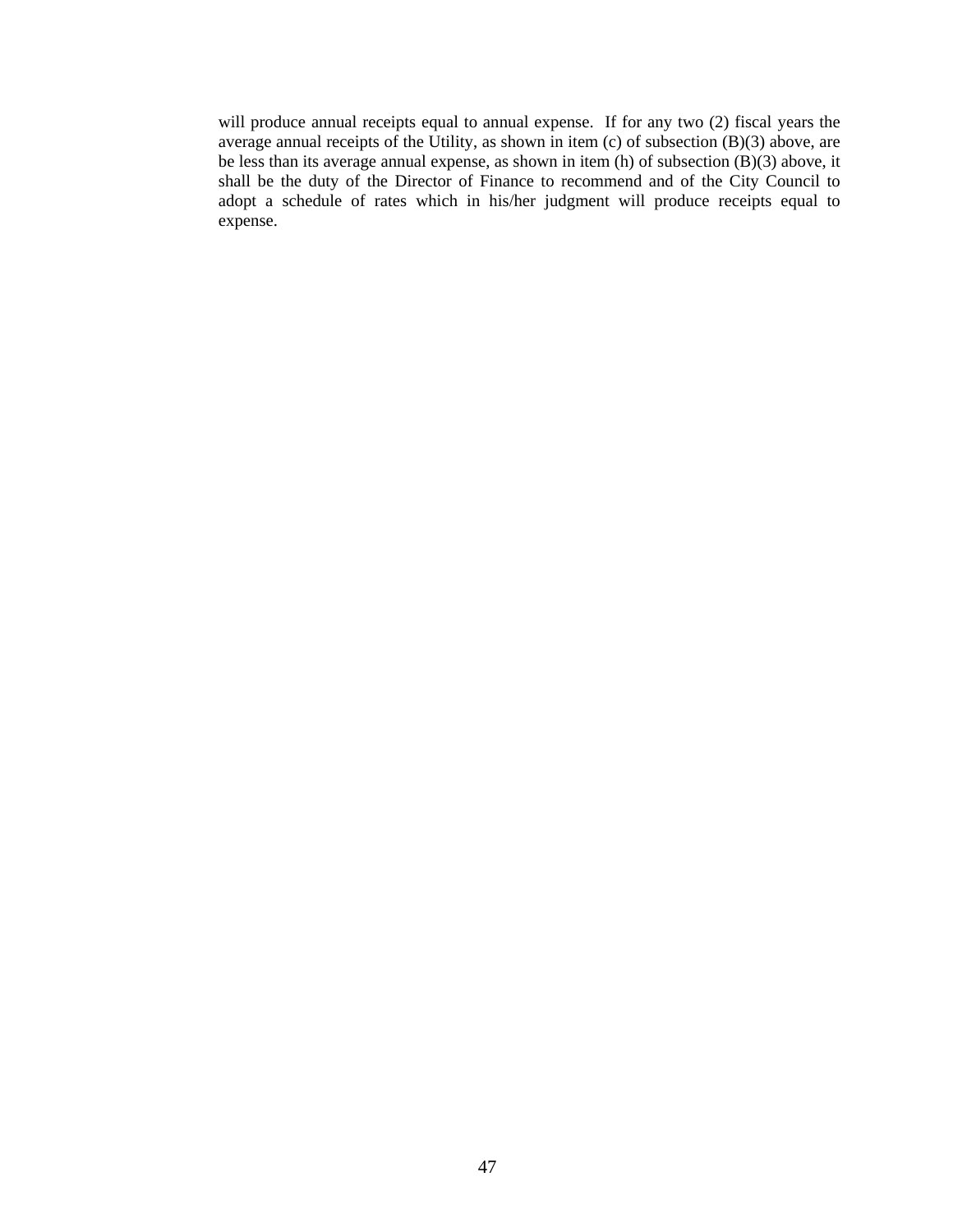# **Chapter 21 Amendments to the City Charter**

#### **Section 21.01. How proposed.**

Amendments to the charter may be proposed as follows:

- (a) By the City Council in the form of an ordinance, except that it shall not be subject to veto, embodying the proposed amendment and providing for the submission to a Charter Review Commission as established in Section 13.02, and then subject to a special election as herein provided; or
- (b) By petition of electors of the City as outlined in Section 5.01, signed, examined, amended and certified.

#### **Section 21.02. Appointment of a Charter Review Commission.**

 Amendments or proposed changes to the charter must be through a citizens Charter Review Commission. This commission shall consist of nine (9) appointed persons who must be registered voters and residents of the City of Bossier City. Members of the commission shall be selected for appointment as prescribed below. The Chief Administrative Officer and City Attorney shall be exofficio, non-voting members of the commission.

- (1) Each City Council member shall nominate one person for appointment to the commission.
- (2) The Mayor shall nominate two people for the commission.
- (3) All commissioners must be approved by ordinance, and by a simple majority vote of City Council members. If a City Council member or Mayor's nominee is not approved, the City Council member, or Mayor, shall seek another nominee for City Council consideration.
- (4) The Charter Review Commission will be presented a draft of suggested charter changes jointly drafted by the Mayor and City Council members. The draft of suggested changes shall represent a coordinated recommendation of the Mayor and City Council, but will indicate, if applicable, areas of disagreement. The commission shall develop proposed amendments as soon as feasible, but not later than eighteen (18) months after being formed.

#### **Section 21.03. Form of amendments.**

 Each amendment, however proposed, may include more than one section of the Charter, provided that it relates to a single subject that must be clearly expressed in the title. Each section amended shall be set forth in full as it will stand after the proposed amendment. There shall be appended to the proposed amendment a statement of its nature not to exceed one hundred and fifty (150) words.